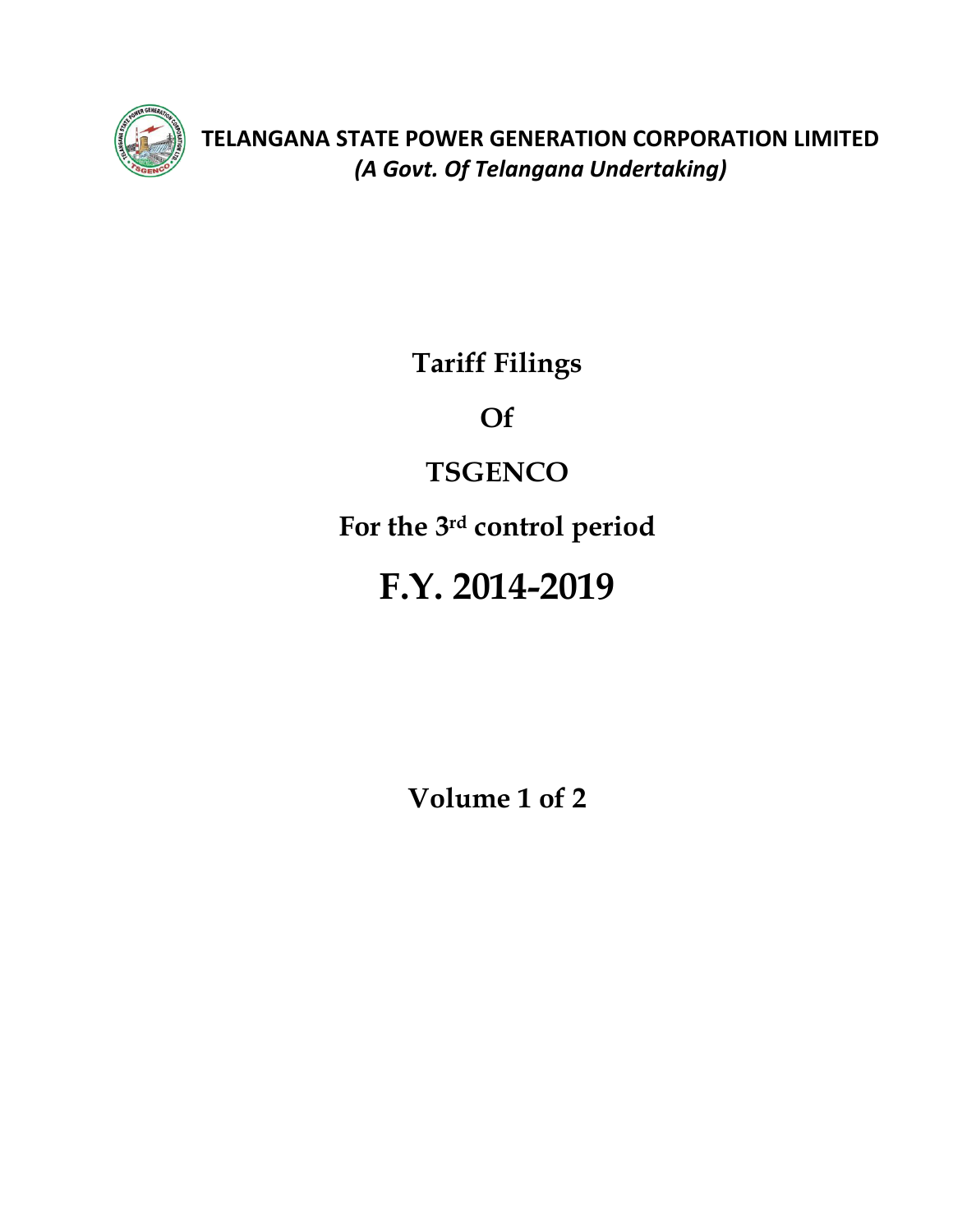#### **BEFORE THE TELANGANA STATE ELECTRICITY REGULATORY COMMISSION AT HYDERABAD.**

#### **O.P. of 2016**

#### **In the matter of:**

Determination of tariff for the control period FY 2014-19 under Section 62 of the Electricity Act' 2003 for the electricity supplied by **TSGENCO** to Distribution Licenses**.**

**Telangana State Power Generation Corporation Limited, Applicant** 

**And** 

Southern Power Distribution Company of Telangana Ltd., & 4Ors Respondents.

| <b>ANNEX</b> | <b>DESCRIPTION</b>                                                                           | <b>PAGE</b> |  |  |  |  |
|--------------|----------------------------------------------------------------------------------------------|-------------|--|--|--|--|
|              | Application with supporting affidavit                                                        | $1 - 18$    |  |  |  |  |
| $A-7$        | <b>Draft Public Notice</b>                                                                   | 19          |  |  |  |  |
| $A-I$        | Additional Capitalization during FY 2009-2014,2014-15&2015-16                                | 20          |  |  |  |  |
| $A-II$       | New Stations year wise capital cost (FY 214-19)                                              | 21          |  |  |  |  |
| $A-2$        | Computation of Working Capital (FY 2014-19)                                                  | $22 - 26$   |  |  |  |  |
| $A-3$        | Computation of Return on Capital Employed (FY 2014-19)                                       | $27 - 31$   |  |  |  |  |
| $A-4$        | Summary of Depreciation (FY 2014-19)                                                         | 32          |  |  |  |  |
| $A-5$        | Summary of O & M Charges (FY 2014-19)                                                        | 33          |  |  |  |  |
| $A-6$        | Computation of Fixed Charges (FY 2014-19)                                                    | 34-38       |  |  |  |  |
|              | Station Wise Forms & Annexures in the formats specified in the Regulations are filled in the |             |  |  |  |  |
|              | separate Volume 2                                                                            |             |  |  |  |  |

# **VOLUME-1 INDEX**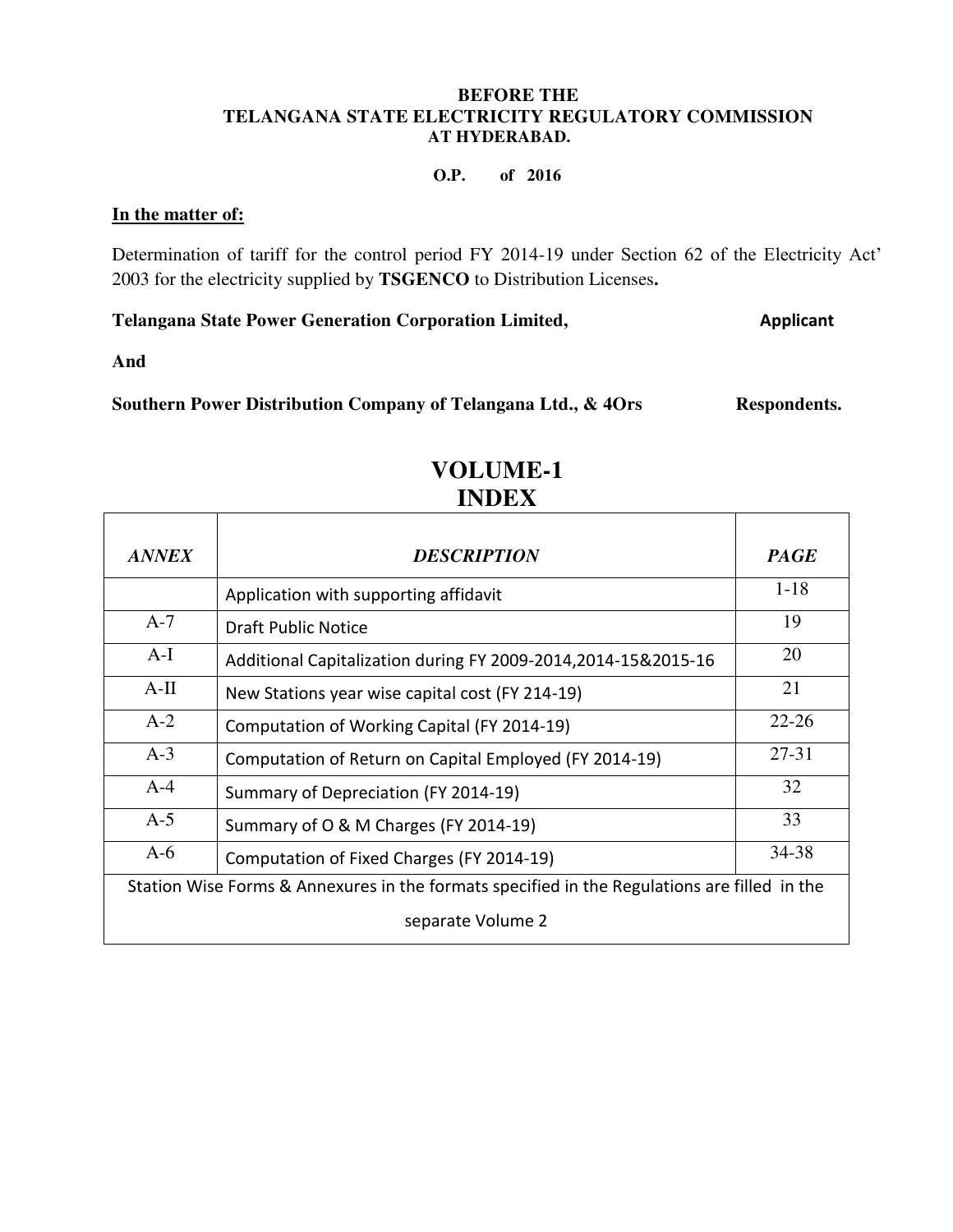#### **BEFORE THE TELANGANA STATE ELECTRICITY REGULATORY COMMISSION #11-4-660, 5th Floor, Singareni Bhavan, Red Hills, Hyderabad – 500 004.**

#### **O.P. of 2016**

#### **In the matter of:**

Application for **determination of Generation tariff** & New Stations Capital cost for FY 2014-19 for TSGENCO, under Section 62 of the Electricity Act' 2003

#### **And in the matter of:**

**Telangana State Power Generation Corporation Limited, Vidyut Soudha, Hyderabad – 82. ………………… Applicant** 

**Vs**

- **1. Southern Power Distribution Company of Telangana Ltd., MintCompound, Hyderabad – 500 004.**
- **2. Northern Power Distribution Company of Telangana Ltd., 1-1-503, NIT Main Road, Chaitanyapuri, Kazipet, Warangal-506 004.**
- **3. Eastern Power Distribution Company of Andhra Pradesh Ltd., P&T Colony, Seethammadhara, Visakhapatnam 530020.**
- **4. Southern Power Distribution Company of Andhra Pradesh Ltd., Srinivasa kalyana mandapam Backside, Tiruchanoor Road, Kesvayana Gunta,**

 **Tirupati-517 501.** 

**5. ESCOMs of Karnataka state** 

 **. ……….. Respondents.**

#### **APPLICATION U/S 62 / 64 ELECTRICITY ACT 2003 FOR DETERMINATION OF GENERATION TARIFF& CAPITAL COST FOR FY 2014-2019**

1. Telangana state power generation Corporation Limited (herein after referred to as "TSGENCO " or as the "Applicant" ) was established as a company registered under the Companies Act 2013,  $19<sup>th</sup>$  May 2014 upon coming into force of the Andhra Pradesh Reorganization Act, 2014 with effect from  $2<sup>nd</sup>$  June 2014.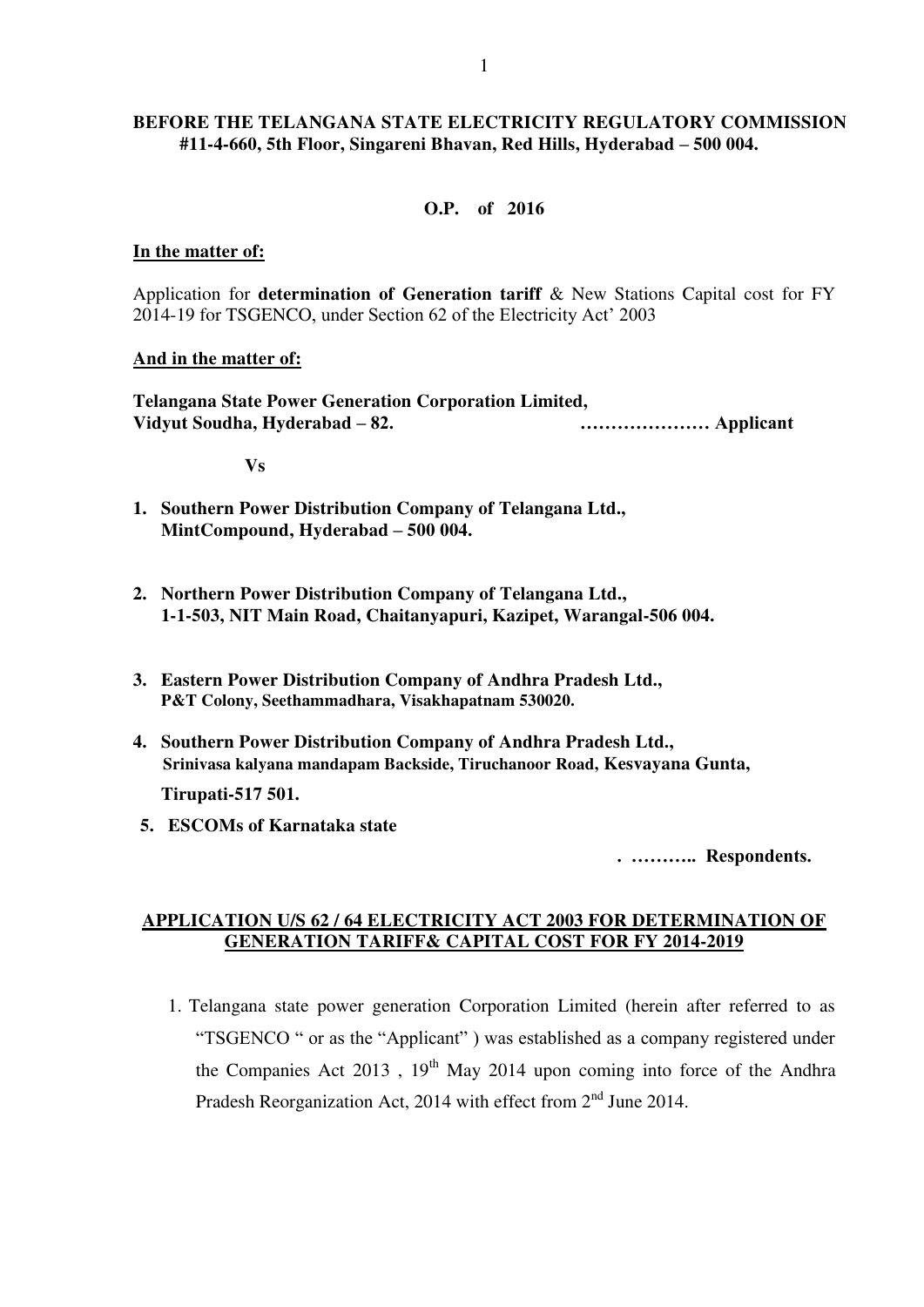- 2. It is submitted that the Andhra Pradesh Reorganization Act, 2014, came into effect on 02.06.2014. Pursuant to the coming into force of the said Act, the APGENCO was demerged and the assets, liabilities, etc pertaining to the generating stations in Telangana State were transferred to the Telangana Power Generation Corporation Ltd ("TSGENCO") in terms of the Transfer Scheme notified in GO Ms No 29 dated 31/05/2014. The valuation of assets, liabilities etc are only provisional based on the accounts as on 31/03/2014. The transfer valuation is yet to be finalized as at 01/06/2014 considering all relevant factors.
- 3. In terms of the Andhra Pradesh Electricity Reform (Transfer Scheme) Rules, 1999, notified by the Government of Andhra Pradesh in G.O.Ms. No. 9, Energy (Power-III), dt.29.01.1999 and amended subsequently by notification in G.O.Ms. No. 11. Energy (Power-III), dt.31.01.2000, certain assets, liabilities, personnel and proceedings of the erstwhile Andhra Pradesh State Electricity Board which had vested in the State Government upon coming into force of the Reform Andhra Pradesh Electricity 1998 Act, stood transferred and vested in TSGENCO which was incorporated on the  $19<sup>th</sup>$  day of may , 2014 under the provisions of the companies act ,2013 on the values, terms, conditions and consequences provided therein. The aforesaid transfer and vesting were binding on all, without any exception or recourse to anyone in terms of the provisions contained in the AP Re Organization Act2014.
- 4. Thereupon, the TSGENCO had been generating and supplying electricity to the Transmission Corporation of Telangana State so long as it was the distribution licensee or bulk supply licensee, and thereafter to the four distribution licensees of the undivided State of Andhra Pradesh, viz Central Power Distribution Co of Andhra Pradesh Ltd.,. Southern Power Distribution Co of Andhra Pradesh Ltd., Eastern Power Distribution Co of Andhra Pradesh Ltd. and Northern Power Distribution Co of Andhra Pradesh Ltd.
- 5. The Central Power Distribution Co of Andhra Pradesh Ltd was re-named as Southern Power Distribution Co Ltd of Telangana Ltd (the  $1<sup>st</sup>$  Respondent herein) with its area of supply as a distribution licensee excluding Anantapur and Kurnool Districts which was included in the area of supply of the Southern Power Distribution Co of Andhra Pradesh Ltd. The Northern Power Distribution Co of Andhra Pradesh Ltd was re-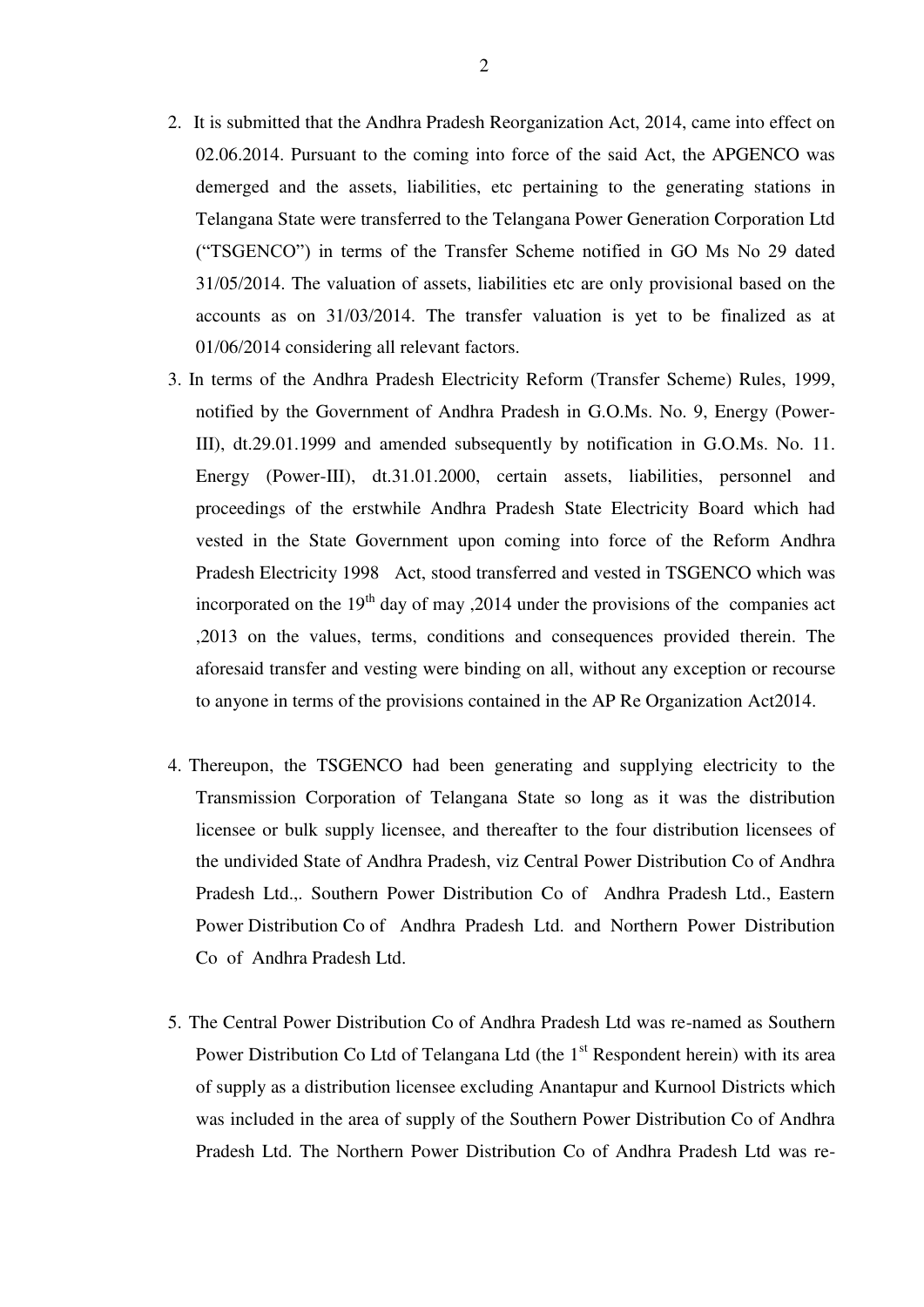named as Northern Power Distribution Co Ltd of Telangana Ltd (the 2<sup>nd</sup> Respondent herein).

- 6. The issue with regard to the validity of the PPAs and/or whether the distribution licensees in Telangana are entitled to any part or share of the power generated by the TSGENCO generating stations in Telangana state in terms of the provisions of the said AP Reorganization Act or otherwise has been pending and is yet to be resolved. In the meantime, the power is being supplied to the two distribution licensees of Telangana State and the two distribution licensees of Andhra Pradesh as per the interstate allocation of the generation to the individual distribution licensees notified by the State Government of the undivided State of Andhra Pradesh.
- 7. As per G.O.MS. No. 29 dated 31.05.2014 power purchase agreements (PPA) entered with distribution companies were transferred from Erstwhile APGENCO. TSGENCO entered power purchase agreement with two TSDISCOMs in respect of KTPP Stage –II and valid up to 23.03.2041.

| S.No           | Name of the<br><b>Generating station</b>                  | <b>Installed</b><br>capacity             | <b>PPA Date</b> | Valid Up<br>to | Commissioning/<br><b>COD</b> of units |
|----------------|-----------------------------------------------------------|------------------------------------------|-----------------|----------------|---------------------------------------|
|                |                                                           | (MW)                                     |                 |                |                                       |
| $\mathbf{1}$   | <b>KTPS-ABC</b>                                           | $720(4X60+$<br>4X120)                    | 22.12.2009      | 31.03.2019     | 04.07.1966 to<br>10.01.1978           |
| $\overline{2}$ | KTPS Stage - V                                            | 500(2X250)                               | 22.12.2009      | 31.03.2019     | 31.03.1997 to<br>28.02.1998           |
| $\overline{4}$ | KTPS- stage- VI                                           | 1X500                                    | 22.12.2009      | 22.10.2036     | 23.10.2011                            |
| 3              | RTS-B                                                     | 1X62.5                                   | 22.12.2009      | 31.03.2019     | 17.10.1971                            |
| 5              | $KTPP-Stage-I$                                            | 1X500                                    | 22.12.2009      | 13.09.2035     | 14.09.2010                            |
|                | <b>Hydel Stations</b>                                     |                                          |                 |                |                                       |
| 6              | N' Sagar Complex<br>HES(Main power<br>house & left canal) | 875.6(1X110+<br>7X100.8<br>$\&$<br>2X30) | 22.12.2009      | 31.03.2019     | 07.03.1978 to<br>27.09.1992           |
| 7              | <b>SLBPH</b>                                              | 900(6X150)                               | 22.12.2009      | 06.03.2019     | 26.01.2001 to<br>04.09.2003           |

**The particulars of the PPAs for the TSGENCO Generating Stations:-**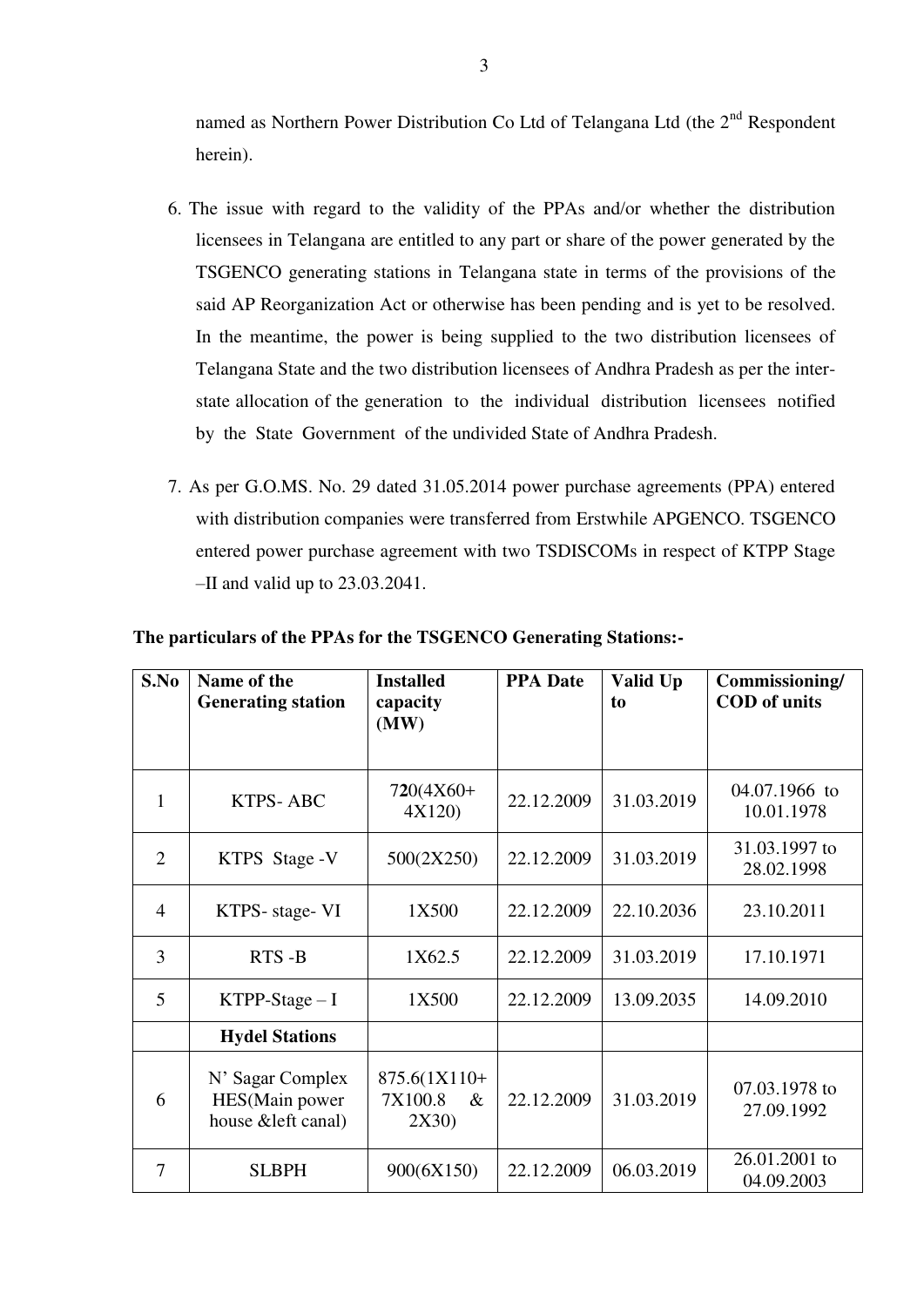| 8  | Small Hydel<br>(singur,<br>Pochampadu, Nizam<br>sagar & palair HES) | $54(2X7.5+$<br>$3X9+2X5$<br>$\&$<br>1X2)                          | 22.12.2009 | 31.03.2019 | 07.03.1978 to<br>31.03.2000 |
|----|---------------------------------------------------------------------|-------------------------------------------------------------------|------------|------------|-----------------------------|
| 9  | Mini hydel<br>(Peddapalli HES)                                      | $9.16(6X0.22+)$<br>$3X0.23+$<br>$2X0.325+$<br>$10X0.5+$<br>2X0.75 | 22.12.2009 | 31.03.2019 | 31.03.1986 to<br>29.01.2004 |
| 10 | Pochampad -II                                                       | 9                                                                 | 22.12.2009 | 11.10.2045 | 12.10.2010                  |
| 11 | Priyadarsini Jurala<br><b>HES</b>                                   | 234(6X39)                                                         | 19.05.2014 | 03.08.2046 | 31.08.2008 to<br>04.08.2011 |

|    | <b>New Stations</b> | <b>Installed</b><br>capacity<br>(MW) | <b>PPA Date</b> | Valid Up<br>to                     | Commissioning/<br><b>COD</b> of units                                                             |
|----|---------------------|--------------------------------------|-----------------|------------------------------------|---------------------------------------------------------------------------------------------------|
| 12 | KTPP-Stage II       | 1X600                                | 27.01.2016      | 23.03.2041                         | 24.03.2016                                                                                        |
| 13 | Lower Jurala HES    | 240(6X40)                            | 30.12.2010      | 30.09.2051                         | I-19.10.2015<br>II-05.10.2015<br>III-28.07.2016<br>IV-28.07.2016<br>V-20.08.2016<br>VI-01.10.2016 |
| 14 | Pulichinthala HES   | 120(4x30)                            | 30.12.2010      | 35 Years<br>from last<br>Unit COD. | I-29.09.2016<br>Proposed COD<br>II-31.12.2016<br>III-31.03.2017<br>IV-31.03.2017                  |

#### **Note :**

*i) Sl No 1-10, 13 and 14 the PPAs were entered between Erstwhile APGENCO and Erstwhile APDISCOMs* 

- *ii) Sl No.11 the PPAs were entered in between Erstwhile APGENCO, Erstwhile APDISCOMs and ESCOMs of Karnataka and as per the article 2.3 of PPA the fixed and the energy generated will be in the ratio of 50:50 between TSDISCOMs /APDISCOMs and ESCOMs of Karnataka State.*
- *iii) Sl No 12 the PPA was entered between TSGENCO and TSDISCOMS.*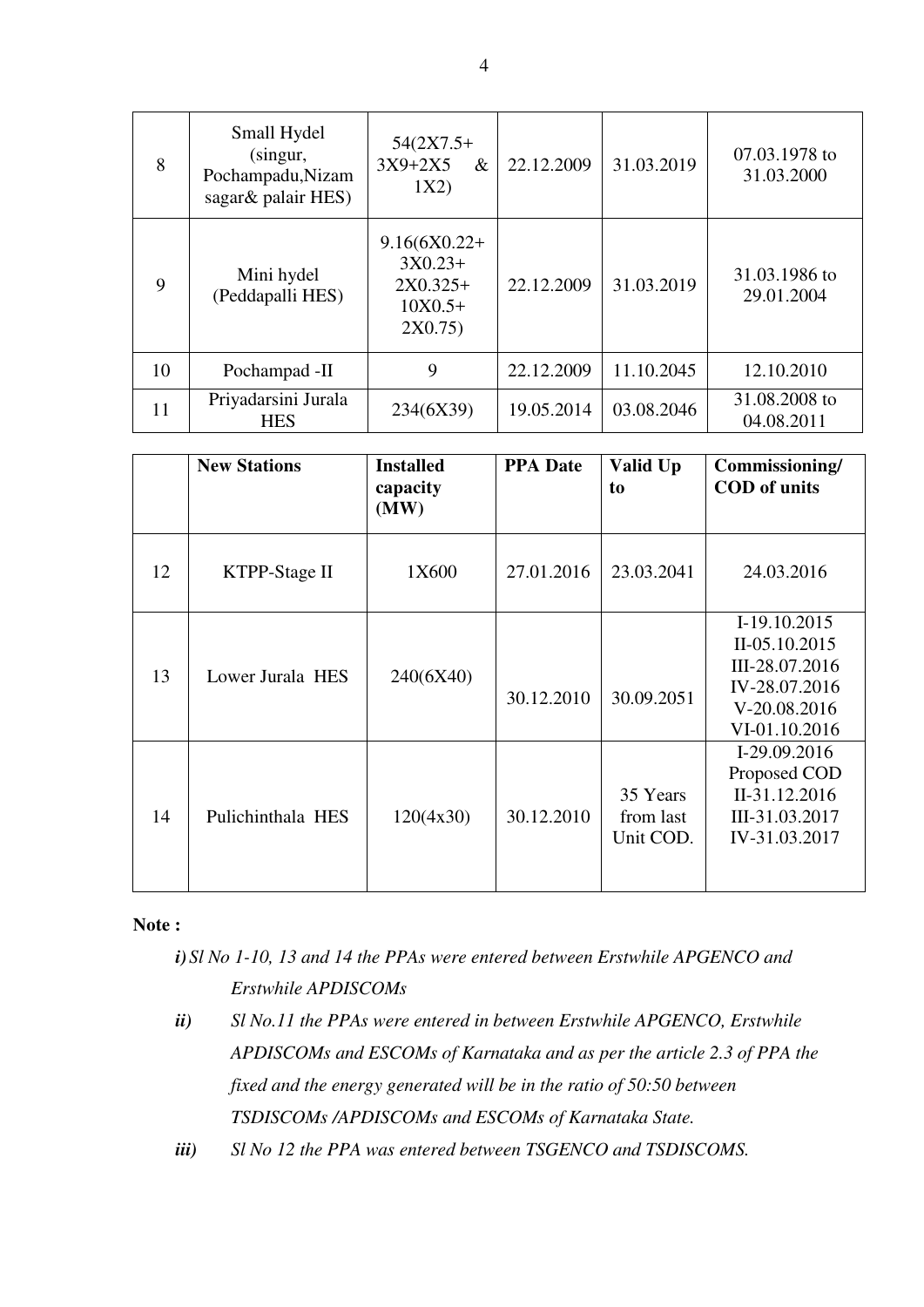- 8. As per the terms of the AP Reorganization Act, 2014 the erstwhile APGENCO was demerged provisionally and the TSGENCO has been in corporate. Now the TSGENCO i.e the applicant is proposing for tariff determination of stations vested with TSGENCO after demerger.
- 9. It is submitted that the Applicant is proposing station-wise fixed costs for the control period 2014-19 in respect of all existing power generating stations and stations that are programmed to be commissioned by 31.3.2017. The Applicant has adopted a methodology as set out hereunder for the purpose of arriving tariff.

#### **Details of Station wise Capital expenditure incurred are as follows**

#### **Table 1:GFA of Existing Stations with additions FY2014-15 & FY2015-16 Rs. in Crs.**

| $\overline{SI.}$<br>N <sub>o</sub> | Name of the<br><b>Station</b>                                           | Capacity<br>$\mathbf{M}\mathbf{W}$ | <b>GFA</b> as<br>on<br>31.3.2014 | <b>Additions</b><br>2014-15 | GFA as on<br>31.3.2015 | <b>Additions</b><br>2015-16 | <b>GFA</b> as<br>on<br>31.3.2016 |  |  |
|------------------------------------|-------------------------------------------------------------------------|------------------------------------|----------------------------------|-----------------------------|------------------------|-----------------------------|----------------------------------|--|--|
|                                    | <b>Thermal Stations</b>                                                 |                                    |                                  |                             |                        |                             |                                  |  |  |
| $\mathbf{1}$                       | KTPS O&M                                                                | 720                                | 1154.95                          | 55.39                       | 1,210.34               | 52.12                       | 1262.46                          |  |  |
| $\overline{2}$                     | KTPS-V                                                                  | 500                                | 2196.6                           | 14.79                       | 2,211.39               | 2.14                        | 2213.53                          |  |  |
| $\overline{\mathbf{3}}$            | <b>KTPS VI</b>                                                          | 500                                | 2474.07                          | 5.66                        | 2,479.73               | 15.55                       | 2495.28                          |  |  |
| $\overline{\mathbf{4}}$            | RTS-B                                                                   | 62.5                               | 69.36                            | 20.40                       | 89.76                  | 7.31                        | 97.07                            |  |  |
| 5                                  | KTPP-Stage -I                                                           | 500                                | 2664.55                          | 30.36                       | 2,694.91               | 12.79                       | 2707.70                          |  |  |
|                                    | Sub Total                                                               | 2282.5                             | 8559.53                          | 126.60                      | 8686.13                | 89.91                       | 8776.04                          |  |  |
|                                    | <b>Hydel Stations</b>                                                   |                                    |                                  |                             |                        |                             |                                  |  |  |
| $*6$                               | Nagarjuna<br>Complex<br>(Main & Left<br>canal power<br>House)           | 875.6                              | 1,104.80                         | 47.06                       | 1,151.86               | 608.46                      | 1760.32                          |  |  |
| $\tau$                             | Srisailam<br><b>LBHES</b>                                               | 900                                | 3,383.25                         | 0.95                        | 3,384.20               | 3.64                        | 3387.84                          |  |  |
| 8                                  | Small Hydel<br>(Pochapad -I<br>,Singur, Nizam<br>sagar & Palair<br>HES) | 54                                 | 121.85                           | 0.47                        | 122.32                 | 0.05                        | 122.37                           |  |  |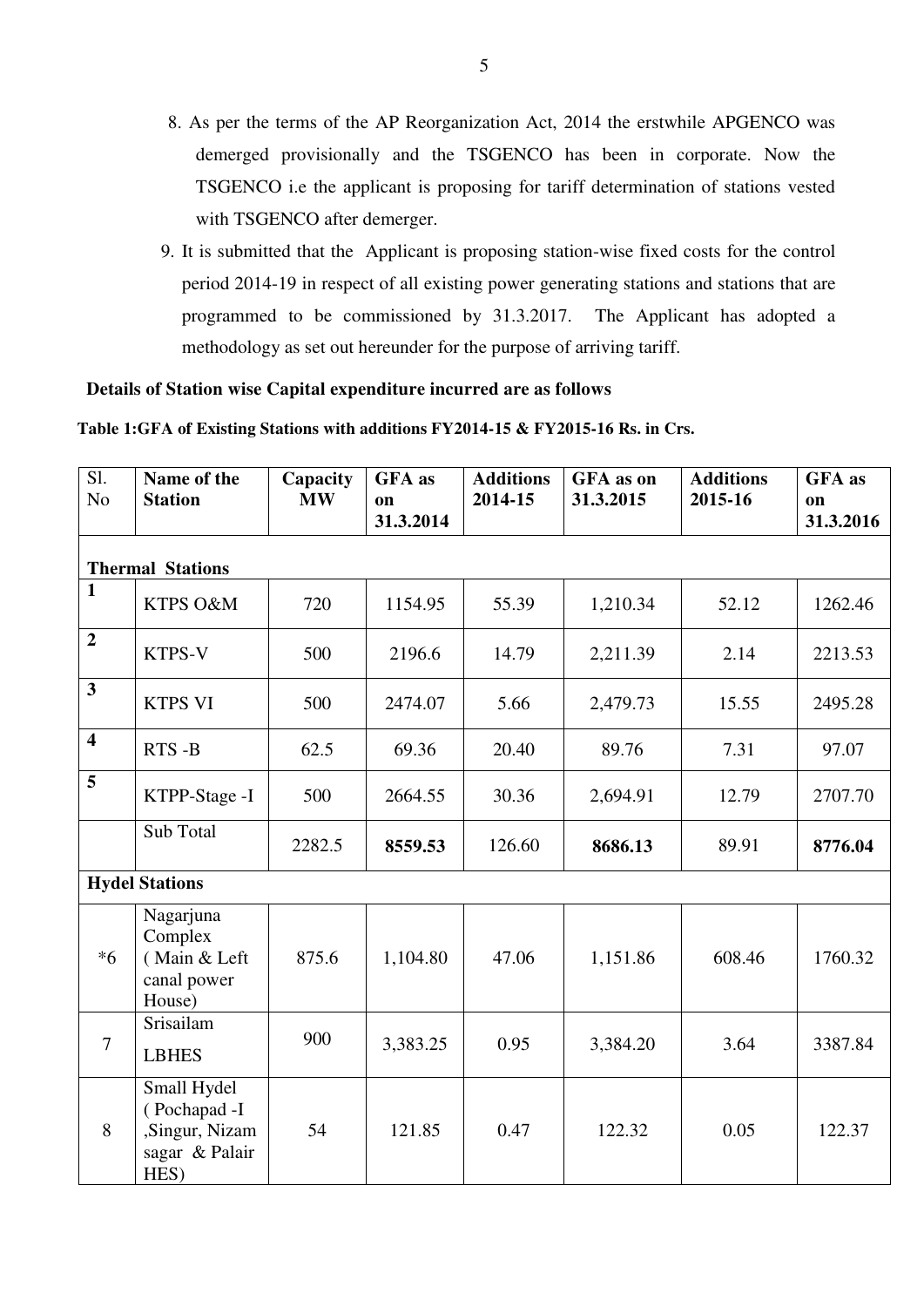| 9  | Mini Hydels<br>Pedda pally) | 9.16    | 31.30    | 0.08   | 31.39    | 0.00   | 31.39    |
|----|-----------------------------|---------|----------|--------|----------|--------|----------|
| 10 | Pochampad<br>Stage -II      | 9       | 30.07    | 0.04   | 30.11    | 0.01   | 30.12    |
| 11 | Priya dharshini<br>Jurala   | 234     | 702.76   | 1.78   | 704.54   | 1.68   | 706.22   |
|    | Sub Total                   | 2081.76 | 5374.03  | 50.38  | 5424.41  | 613.84 | 6038.25  |
|    | <b>Grand Total</b>          | 4364.26 | 13933.56 | 176.98 | 14110.54 | 703.75 | 14814.29 |

#### **Table 2:New Stations -year wise capital cost FY 2014-19 Rs. In Crs**

| Sl.No | Name of the Station        |         |                                 |         |                  |         |
|-------|----------------------------|---------|---------------------------------|---------|------------------|---------|
|       | KTPP-Stage-II<br>(1X600MW) | 2014-15 | 2015-16<br>(COD:<br>24.03.2016) | 2016-17 | 2017-18          | 2018-19 |
|       | GFA at beginning           |         |                                 | 3237.85 | 4334.11          | 4334.11 |
|       | <b>Additions</b>           |         | 3237.85                         | 1096.26 | $\left( \right)$ | 0       |

| 2 | Lower Jurala<br>HES(6X40MW) | 2014-15 | 2015-16<br>(05.10.2015) | 2016-17 | $2017 - 18$ | 2018-19 |
|---|-----------------------------|---------|-------------------------|---------|-------------|---------|
|   | GFA at beginning            |         |                         | 1332.59 | 1969.14     | 1969.14 |
|   | <b>Additions</b>            |         | 1332.59                 | 636.55  | 0.00        | 0       |

| J | Pulichinthala HES(<br>4X30) | 2014-15 | 2015-16                            | 2016-17 | 2017-18 | 2018-19 |
|---|-----------------------------|---------|------------------------------------|---------|---------|---------|
|   | GFA at beginning            |         | Expenditure incurred upto 31.03.16 | 425.30  | 563.5   | 563.5   |
|   | <b>Additions</b>            |         |                                    | 138.2   |         |         |

### *Detail of New projects*

**Thermal stations:** Kakatiya Thermal Power Plant Stage-II (1X600MW) constructed at chelpur (v), Warangal district. COD of the unit is on 24.03.2016 and the capital cost considered for the FY 2015-16 is Rs. 3237.85 Crores. Fixed charges are computed for 8 Days for the FY 2015-16 i.e from COD.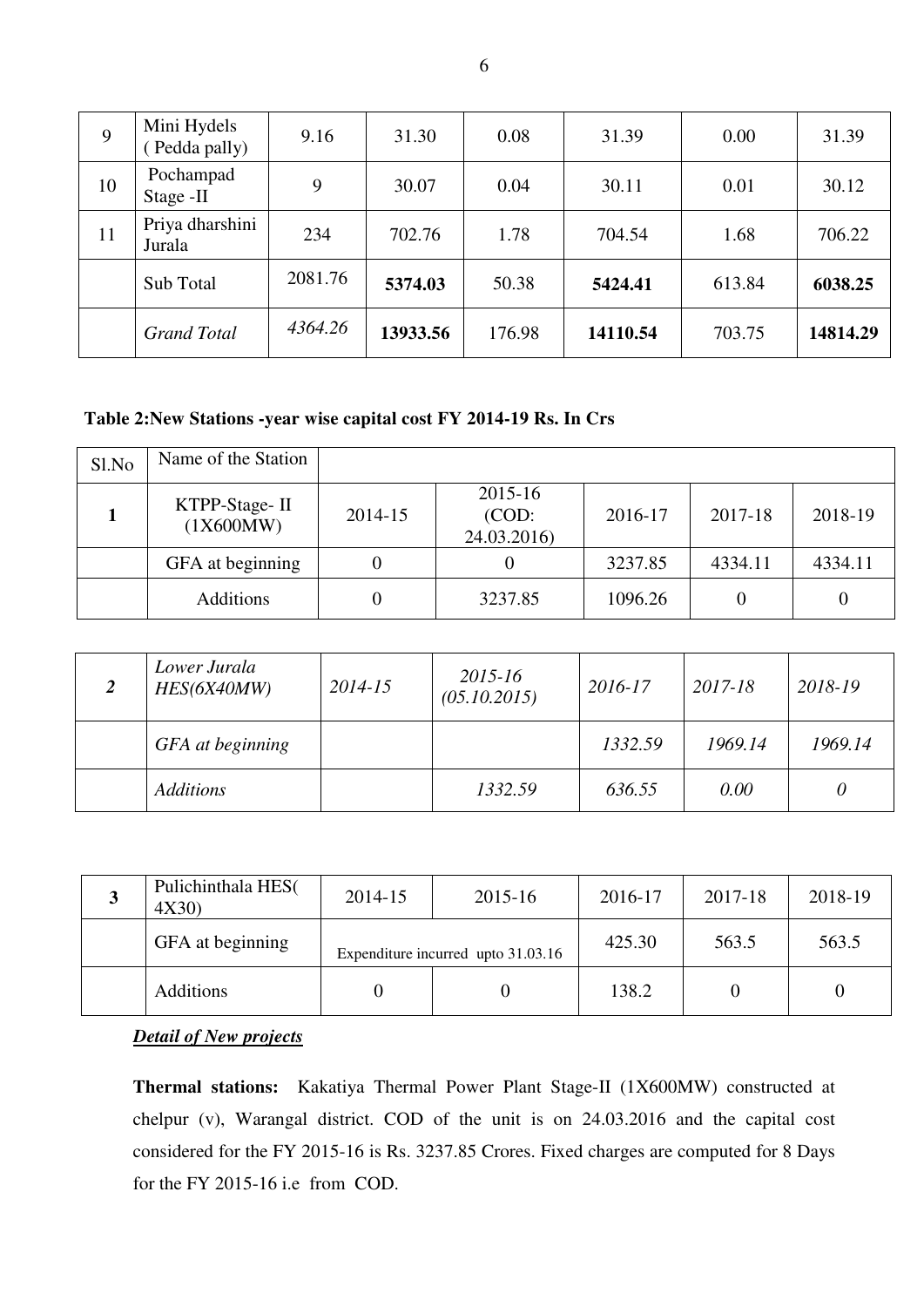#### **Hydel stations:**

**a)** Lower Jurala Hydro electric scheme (6X40 MW)located at Munnamalla(v) , Atmakur (m) Mahabub nagar district. Unit-1 and Unit-2 are considered for fixed charges for the F.Y.2015-16.

**b)** Pulichintala Hydro Electric Scheme (4X30 MW)located at Vazinepally (V) Mellacheruvu (M), Nalgonda (Dist.)

#### *10. Parameters of Tariff Determination*

- 1. Return on Capital Employed( RoCE & Working capital)
- 2. Depreciation
- 3. Operation and Maintenance Expenses.
- 4. Income Tax as per actual.
- 5. Other expenditure

#### **(1) Return on capital employed (RoCE):**

- 1.1 ROCE computed as per TSERC regulations.
- 1.2 Debt-Equity Ratio (D/E) is taken as 70:30 as per Clause 10.13 of the Regulation and applied to the Gross Fixed Assets.
- 1.3 Return on the Equity was taken as 15.5% and Interest on loans taken as 12.5 %.
- 1.4 ROCE is considered 14%.
- 1.5 The summary of the station-wise computation of ROCE is furnished at *Annexure A-3*.
- 1.6 The station-wise accumulated depreciation allowed in tariff orders up to 31/03/2013 has been subtracted from the station-wise Gross Fixed Assets.
- 1.7 Station-wise Working Capital is computed in accordance with Clause 12.4 of Regulation 1 of 2008 and the details are in *Annexure A-2* hereto.
- 1.8 Interest on Working Capital is considered as14%

#### **2) Depreciation**

2.1 Depreciation of the Stations calculated as per MoP notification 1994 and Erstwhile APERC order dated 31.05.14 in OP 15 of 2009.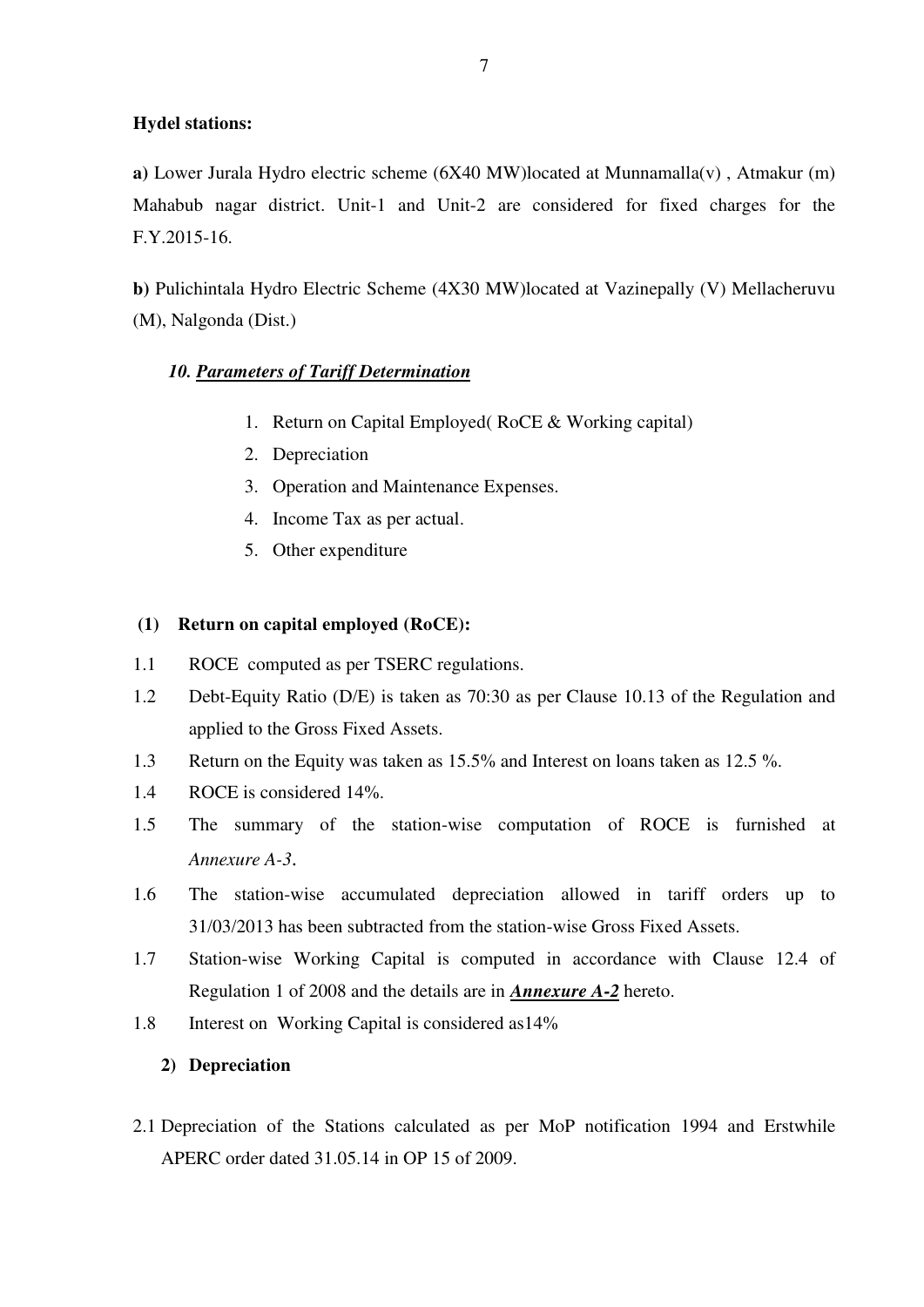#### **3) Operation & Maintenance Costs:**

- 3.1 The O&M expenses provided in the Regulation was based upon the CERC 2004 Regulation as amended in 2006 for the control period 2004-2009. That methodology is not applicable or relevant for FY 2014-2019. Clause 10 of the APERC Regulation 1 of 2008 provides for the application of further amendments to the CERC Regulation upon adoption by the Hon'ble Commission by special or general order.
- 3.2 The CERC has subsequently issued revised Regulation in 2009 for the control period 2009-2014 which, inter alia, provided also for allowing pay revision as the pay revision was due for Central PSUs during that period.
- 3.3 The CERC has also issued a further revised Regulation for the control period 2014- 2019.
- 3.4 It is therefore felt necessary that this Hon'ble Commission may be pleased to consider and adopt the methodology of the CERC 2014 Regulation with respect to  $O \& M$ expenses and year-on-year escalation thereof , and allow such expenses on such basis.
- 3.5 The pay scales of the employees were revised with effect from 01/04/2014. Further, the State Government has revised the HRA, CCA and Gratuity which has been adopted by the TSGENCO also , as the same allowances as applicable to State Government employees are payable as per the service regulations.
- 3.6 Accordingly, the O & M expenses are considered in this application on the following basis for all the generating stations.
- 3.7 The methodology adopted for O&M estimate is in line with CERC regulations 2014 is as follows:

#### *Existing and New (KTPP Stage- II) Thermal Stations*

- 3.8 Thermal Stations O&M expenses the FY 2014-19 calculated as per CERC regulations 2014 along with pay revision commitment of  $40\%$  towards pay revision effect from  $1<sup>st</sup>$ April 2014 ( i.e. 20% addition on the O&M expense added by CERC regulations from 2014-19).
- 3.9 In respect of KTPS O&M (7**2**0MW (4X60+4X120)) and RTS-B(1X62.5 MW), the O&M expenses are considered as per the similar station of the NTPC Talcher Thermal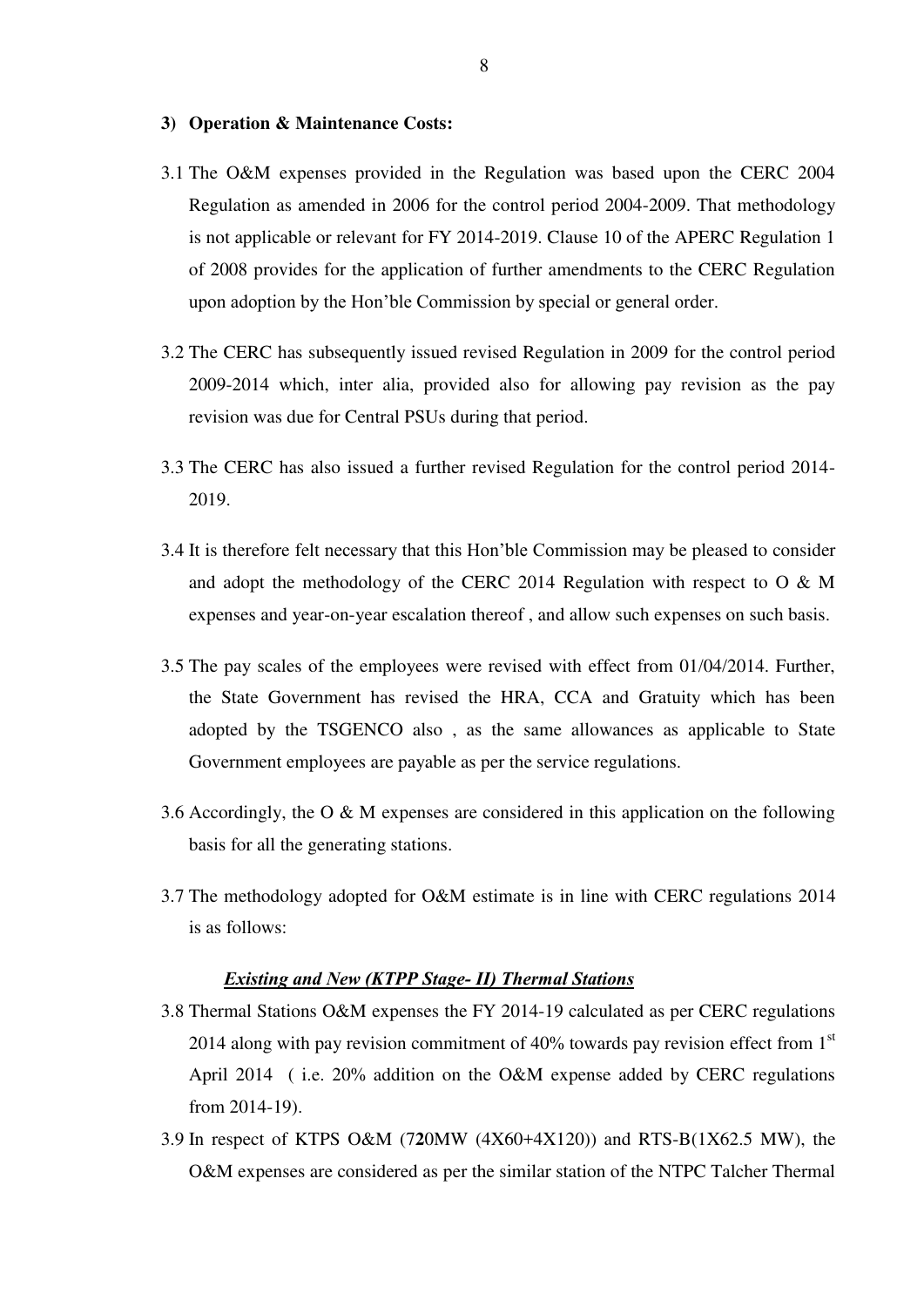Power Station (TPS) 660MW (4X60+2X110) O&M expenses specified in the CERC 2014 Regulations along with pay revision commitment of 40% towards pay revision effect from  $1<sup>st</sup>$  April 2014(i.e. 20% addition on the O&M expense allowed by CERC regulations from 2014-19).

#### *Existing Hydel Stations :-*

- *3.10* For Hydel Stations the actual O & M expenses for FY 2009-10 is escalated by 6.04% year-on-year till FY 2013-2014, and the average of the 5/3 years thus computed was escalated by 6.64% by way of normal annual escalation and a further 20% added towards 40% pay revision effect from  $1<sup>st</sup>$  April 2014 to arrive at the normal O & M for FY 2014-2015 being the first year of the control period 2014- 2019.
- *3.11* The O & M expenses for the  $2<sup>nd</sup>$  and subsequent years of the control period were computed by escalating the 1<sup>st</sup> year O & M expenses by 6.64% year-on-year.

#### **New Hydel Stations** :-

- **i. Lower Jurala HES (6X40MW):**
- **ii. Pulichintala HES (4X30MW):-**
- 3.12 O&M expenses of New Hydel Stations **Lower Jurala HES (6X40MW) and Pulichintala HES (4X30MW)** calculated as per CERC regulations 2014 along with pay revision commitment of 40% towards pay revision effect from  $1<sup>st</sup>$  April 2014 (i.e. 20% addition on the O&M expense allowed by CERC regulations from 2014- 19)@2.5% and 4% respectively of the Original Project Cost for first year of Commercial operation and annual escalation of 6.64% per annum for subsequent years.
- 3.13 O&M expenses for FY 2018-19 towards pay revision commitment effect from 1st April 2018 is not considered.

The summary of the computation of  $O \& M$  expenses as above are furnished as per *Annexure A-5*.

**4) Income Tax** 

The Income tax paid is to be allowed at actual as an additional pass-through in terms of Clause 12.5 of the Regulation, and will be claimed on the basis of actual payment from time to time.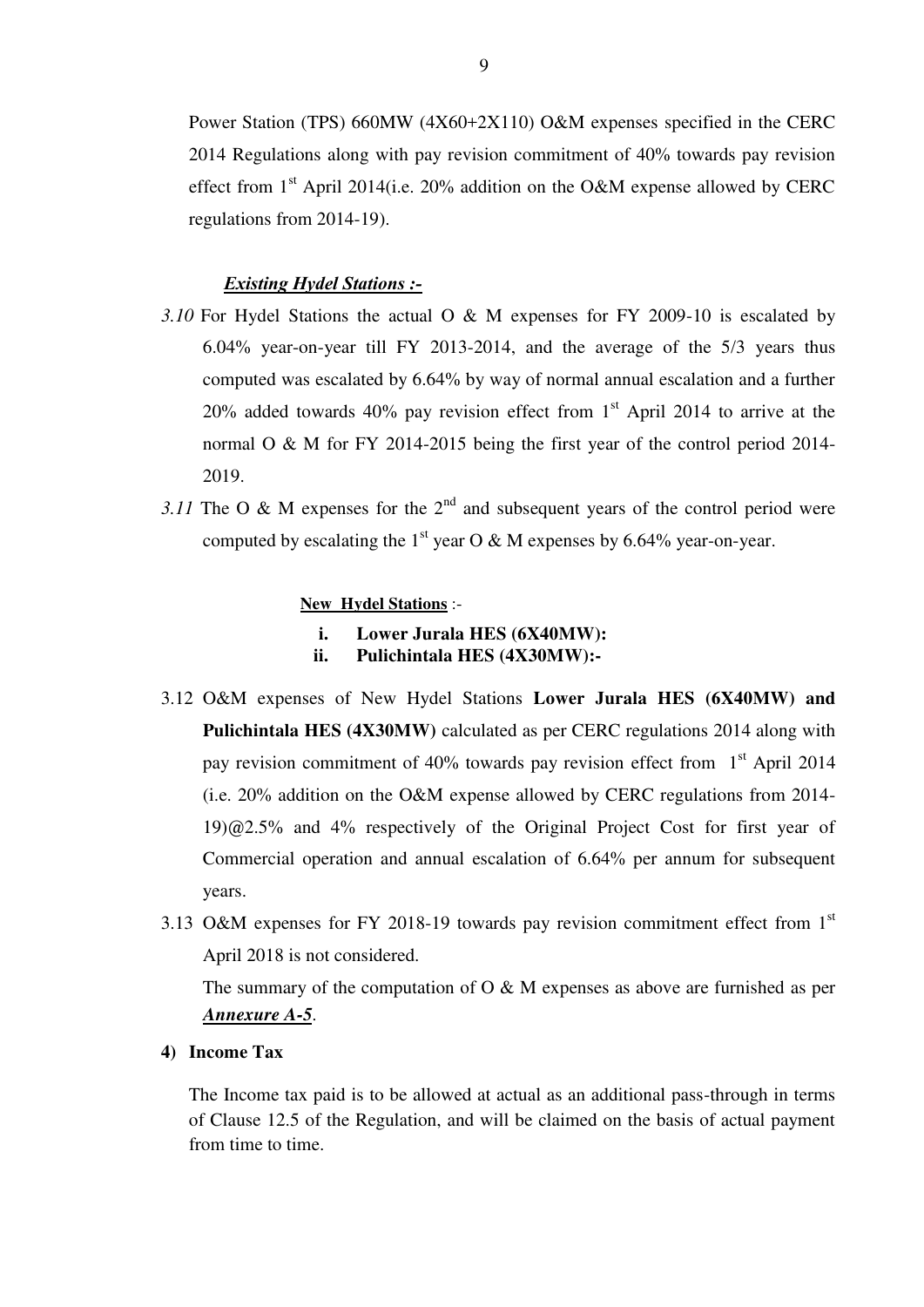### **5) Other Expenditure: Interest on pension bonds Over and above scheduled interest**

The liability of Rs 4,386.95 crores towards meeting the pension liability of the following was vested in the APGENCO in terms of the statutory First Transfer Scheme dated 30/01/2000 notified by the State Government under the AP Electricity Reforms Act, 1998 –

the pensioners / family pensioners of the erstwhile APSEB as on 31/03/1999 and

the employees of the erstwhile APSEB as on 31/03/1999 working thereafter for the APGENCO, APTRANSCO and the DISCOMs and since retired.

The APGENCO had issued bonds in favour of the Master Trust which are redeemable over a period of 30 years.

In order that the Master Trust is able to pay 100% of the pension commitments of pensioners as on 31/01/1999 and 74% of the pension commitment of employees who retired after 01/02/1999 (26% being funded by the separate P&G Trusts of the APGENCO, APTRANSCO and the 4 DISCOMs), the APGENCO is required to make the following annual payments as per the bond schedule –

an amount towards repayment of the principal as per the bond schedule, and

interest on the outstanding liability as per the bond schedule, and

additional interest, being the actual amount of pension payment in a year in excess of the aggregate for that year of the scheduled repayment and interest aforesaid as per the bond schedule, which is passed through in the tariff.

The additional interest has been recognized and allowed in the tariff on a year to year basis of APGENCO by the erstwhile APERC in the tariff orders dated 24/03/2003 and 04/07/2013.

By a transfer scheme notified by the State Government in G.O. Ms. 29 dated 31/05/2014 under the provisions of the A.P. Electricity Reforms Act, 1998, 42% of the outstanding pension liability (i.e. bonds issued to the Master Trust) as on 31/03/2014 was vested in the TSGENCO with the corresponding obligations for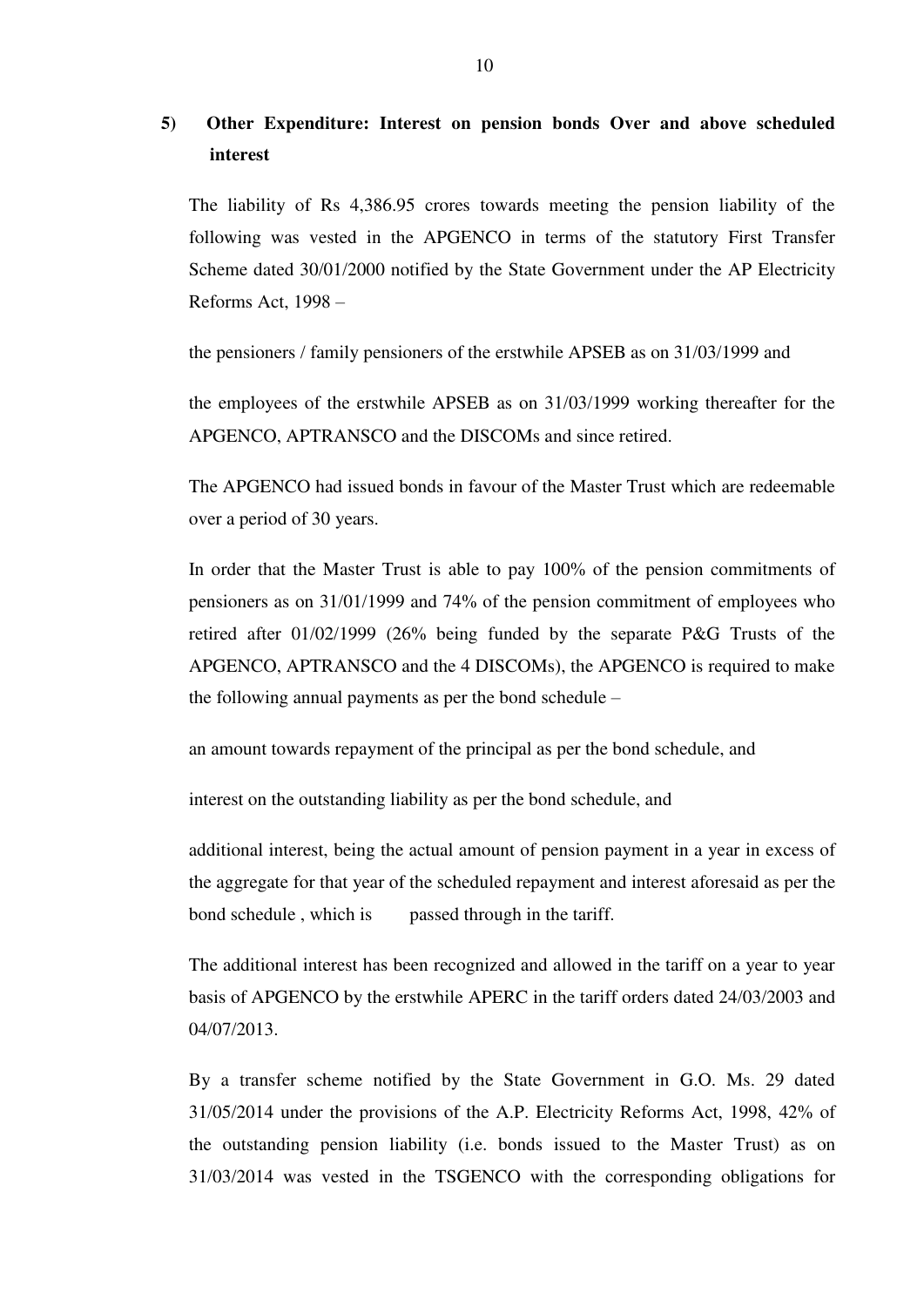repayment, payment of interest and payment of additional interest, and it was considered that the additional interest would pass through in the tariff of TSGENCO.

**Accordingly, the additional interest on estimate basis is considered as a pass through in the tariff as part of fixed cost subject to adjustment for actuals on a year to year basis.** 

The above additional interest is in addition to the yearly contributions being made to the APGENCO's P & G Trust for funding the 26% Pension Liability for its employees who were in service as on 01/02/1999 and retiring thereafter and also gratuity liability for its employees which are included as part of O & M expenses.

#### **11. Variable Costs**

The Variable costs for the energy supplied from the thermal generating stations are computed on the basis of the operating norms specified in the Regulation and in accordance with the provisions of Clause 13.1 of the Regulation considering the actual landed cost and the GCV of fuels during the preceding three months.

The variable costs claimed on a month to month basis shall be adjusted to account for variation in the landed cost of fuels and the actual GCV of the fuels in accordance with the provisions of Clause 13.1b of the Regulation.

#### **12. Incentives & Secondary Energy charges**

The incentives for generation beyond the Target Plant Load Factor for thermal generating stations and the secondary energy charges for generation beyond the design energy for hydel generating stations shall be claimed annually at the rates specified in the Regulation

#### . *13. Reservation*

 Nothing in this application be construed as any admission or to prejudice any disputes, issues, dissensions or contentions of the TSGENCO and/or the State of Andhra Pradesh, whether raised hitherto or hereafter, on any matter arising out of the provisions of the A.P. Reorganization Act, 2014, or otherwise, including but not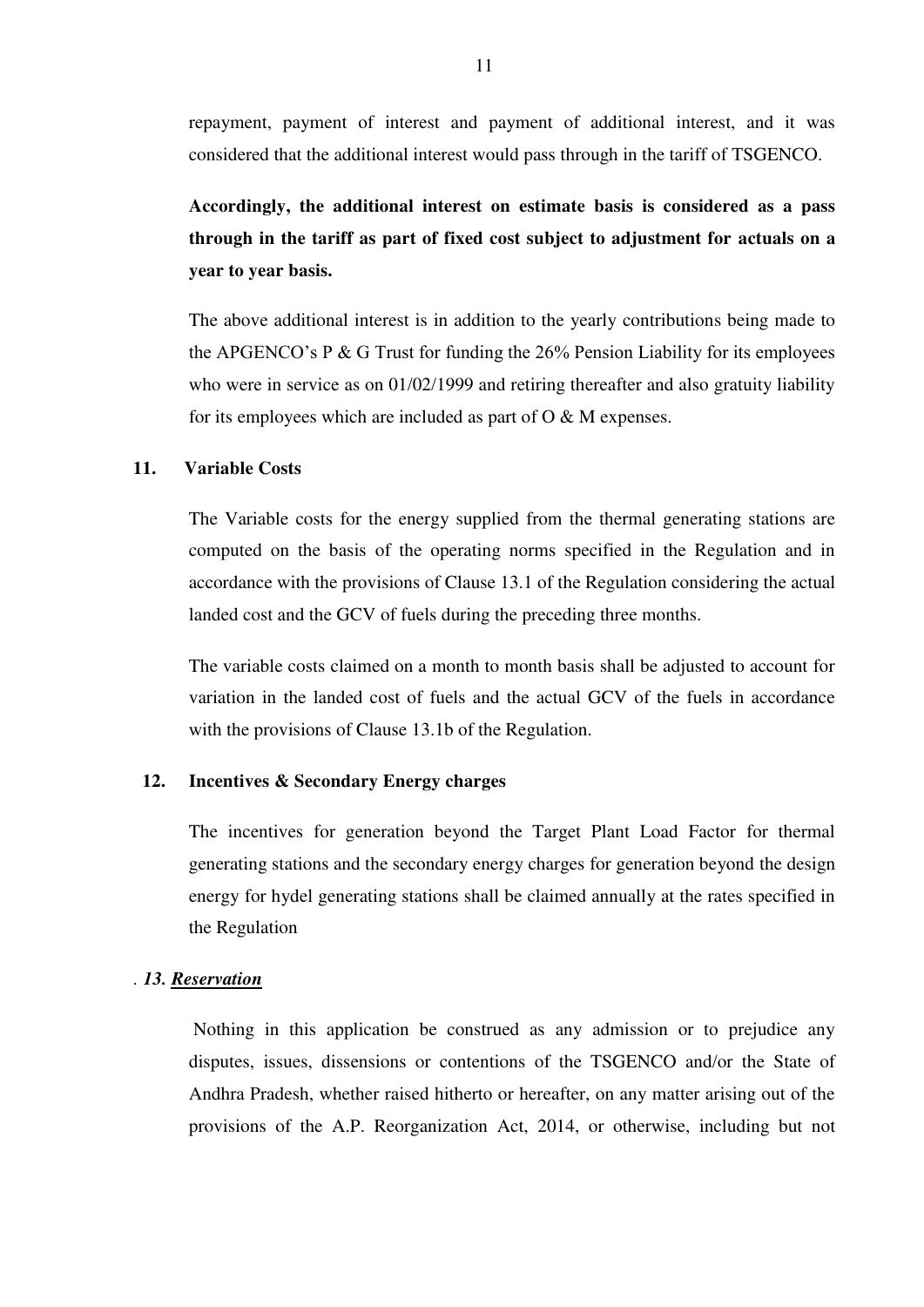limited to issues relating to the supply of power from the TSGENCO generating stations to the Distribution Companies or the validity of the PPAs.

Nothing in this application be construed to limit or affect the provisional nature of any valuation of any asset or liability by or under any transfer scheme or otherwise, and provision may be made to give full consequential effect for any variation or upon any finalization of the same hereafter.

# **14. Generation Tariff Proposal for 3rd Controlled period:-**

 Generation Tariff proposals of TSGENCO for FY 2014-19 are submitted hereunder for consideration by the Hon'ble Commission:

#### A. **Fixed charges**

|                | Table 3:                   |                              | (Rs in Crs)          |                      |                      |                      |                      |                                      |
|----------------|----------------------------|------------------------------|----------------------|----------------------|----------------------|----------------------|----------------------|--------------------------------------|
| S.No           | <b>Name of the Station</b> | <b>Capacity</b><br><b>MW</b> | <b>FY</b><br>2014-15 | <b>FY</b><br>2015-16 | <b>FY</b><br>2016-17 | <b>FY</b><br>2017-18 | <b>FY</b><br>2018-19 | <b>Total</b><br><b>FY</b><br>2014-19 |
| $\mathbf I$    | <b>Thermal Stations</b>    | 1                            | $\overline{2}$       | 3                    | $\overline{4}$       | 5                    | 6                    | $\overline{7}$                       |
| $\mathbf{1}$   | <b>KTPS O&amp;M</b>        | 720                          | 559.64               | 580.57               | 609.61               | 627.51               | 635.16               | 3012.49                              |
| $\overline{2}$ | <b>KTPS-V</b>              | 500                          | 296.16               | 303.49               | 309.11               | 315.31               | 322.19               | 1546.26                              |
| 3              | <b>KTPS VI</b>             | 500                          | 627.64               | 602.69               | 586.83               | 568.03               | 549.68               | 2934.87                              |
| $\overline{4}$ | RTS-B                      | 62.5                         | 44.44                | 49.71                | 53.39                | 55.39                | 57.54                | 260.48                               |
| 5              | KTPP-I                     | 500                          | 624.55               | 610.09               | 591.47               | 570.80               | 550.58               | 2947.49                              |
|                | Sub total                  | 2282.5                       | 2152.43              | 2146.56              | 2150.41              | 2137.04              | 2115.14              | 10701.58                             |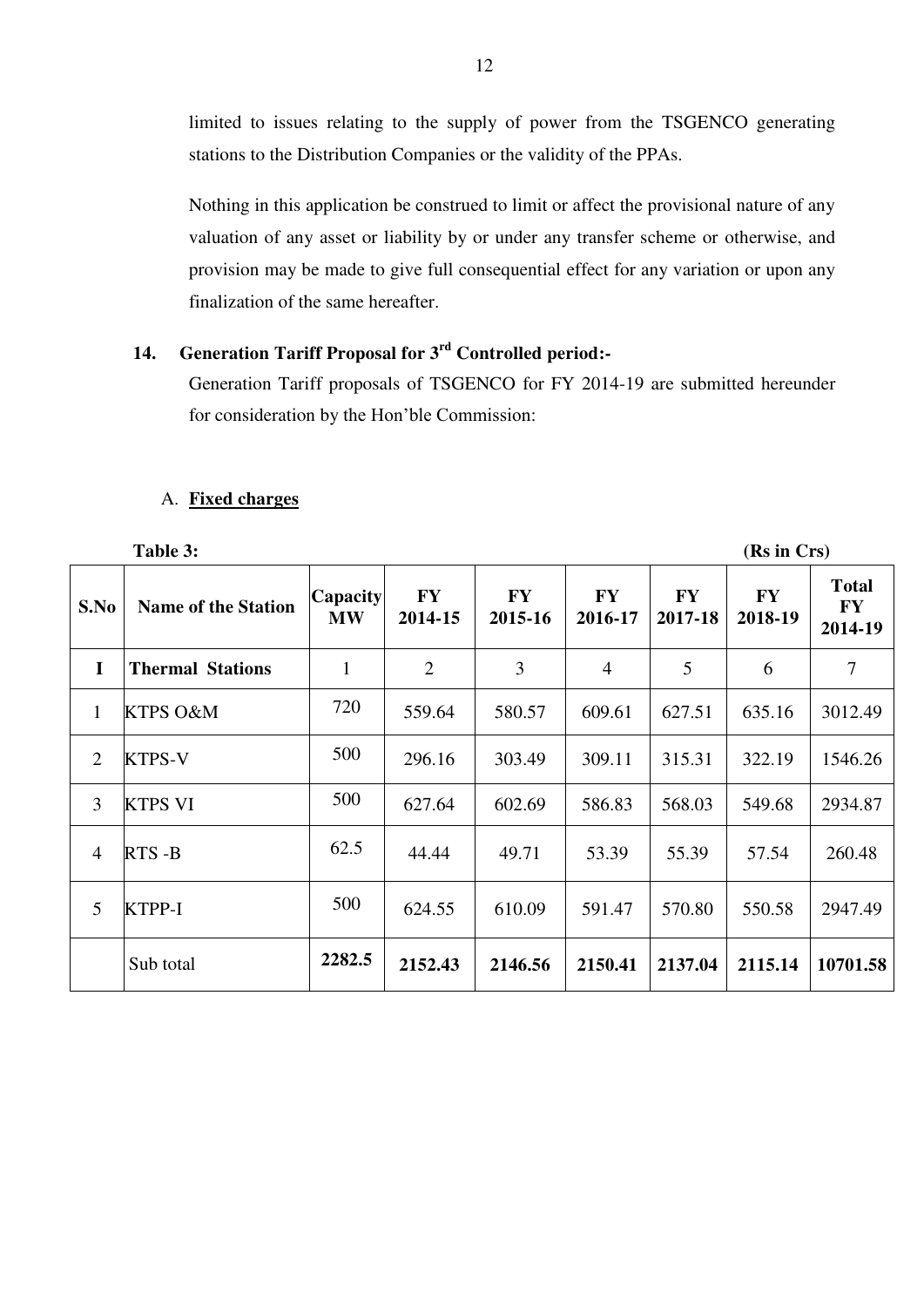| $\mathbf{I}$ | <b>Hydel Stations</b>                                                   |         |         |         |         |         |         |          |
|--------------|-------------------------------------------------------------------------|---------|---------|---------|---------|---------|---------|----------|
| 6            | Nagarjuna Complex                                                       | 875.6   | 167.08  | 173.07  | 272.89  | 270.95  | 269.31  | 1153.30  |
| $\tau$       | <b>Srisailam LBHES</b>                                                  | 900     | 520.07  | 507.46  | 495.46  | 483.19  | 471.18  | 2477.36  |
| 8            | Small Hydel                                                             | 54      | 35.24   | 36.35   | 37.34   | 38.44   | 39.65   | 187.02   |
| 9            | Mini Hydels                                                             | 9.16    | 7.23    | 7.36    | 7.49    | 7.63    | 7.80    | 37.51    |
| 10           | Pochampad Stage -II                                                     | 9       | 8.49    | 8.59    | 8.71    | 8.84    | 8.98    | 43.61    |
| 11           | Priya dharshini Jurala                                                  | 234     | 134.19  | 132.67  | 131.25  | 129.68  | 128.23  | 656.01   |
|              | Sub total                                                               | 2081.76 | 872.31  | 865.50  | 953.14  | 938.72  | 925.14  | 4554.81  |
| III          | <b>New Stations</b>                                                     |         |         |         |         |         |         |          |
| 12           | <b>KTPP Stage -II</b>                                                   | 600     | 0.00    | 13.56   | 890.41  | 1108.66 | 1068.27 | 3080.91  |
| 13           | Lower Jurala HES                                                        | 240     | 0.00    | 121.89  | 317.21  | 411.88  | 407.02  | 1258.00  |
| 14           | Pulichinthala HES                                                       | 120     | 0.00    | 0.00    | 19.44   | 130.72  | 129.99  | 280.15   |
|              | Sub Total                                                               | 960.00  | 0.00    | 135.45  | 1227.06 | 1651.26 | 1605.28 | 4619.06  |
|              | Total (I+II+III)                                                        | 5324.26 | 3024.73 | 3147.50 | 4330.61 | 4727.03 | 4645.57 | 19875.45 |
|              | Additional Interest on pension<br>bonds<br>(Over and above<br>schedule) |         | 469.84  | 552.96  | 603.21  | 660.31  | 723.40  | 3009.72  |
|              | <b>Grand Total</b>                                                      |         | 3494.57 | 3700.46 | 4933.82 | 5387.34 | 5368.97 | 22885.17 |

# **B . Variable Charges** : -

As initially applicable for April 2014 subject to adjustment for actual landed cost and GCV of fuels.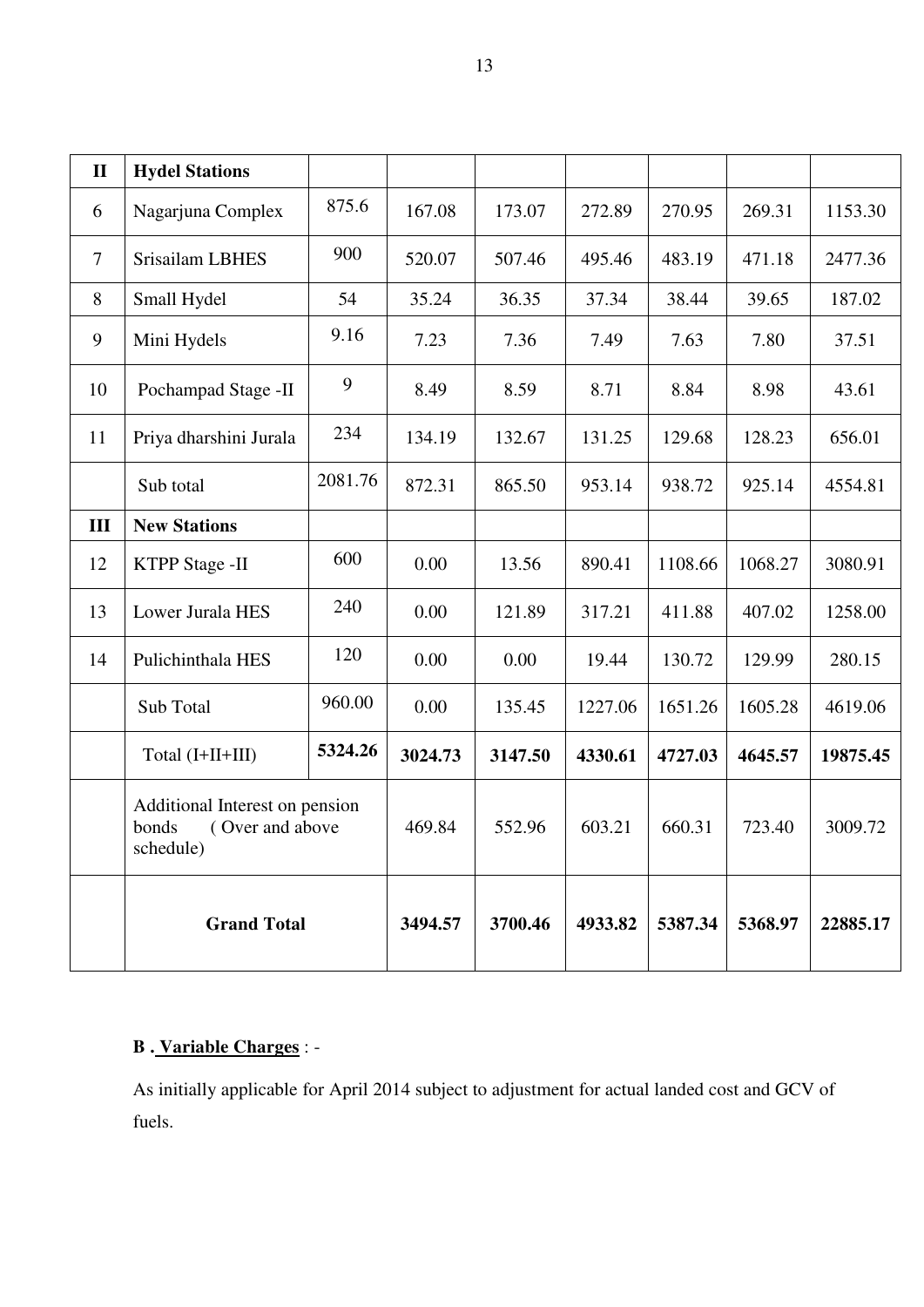| <b>Station</b>  | Variable cost | Variable cost  | Variable cost      |
|-----------------|---------------|----------------|--------------------|
|                 | (paisa/kwh)   | (paisa/kwh)    | (paisa/kwh)        |
|                 | FCA (2014-15) | $FCA(2015-16)$ | Q1 of FCA(2016-17) |
|                 |               |                | $(FY2016-19)$      |
| KTPS O&M        | 267           | 257            | 287                |
| <b>KTPS V</b>   | 219           | 221            | 219                |
| <b>KTPS -VI</b> | 338           | 289            | 298                |
| RTS-B           | 263           | 303            | 353                |
| KTPP-I          | 247           | 268            | 273                |
| KTPP-II         |               |                | 268                |

The initial rates for subsequent periods would be on the same basis depending on the preceding three months' actuals and subject to adjustment for actual landed cost and GCV of fuels.

#### **15. Payment Mechanism**

- (a) All taxes, duties, cess, fee payable to Government on the generation and/or supply of electricity and/or auxiliary consumption shall be extra and payable at actuals.
- (b) Revolving Letter of Credit to be opened by the beneficiary for an amount of one month's receivable, and thereupon the applicable rebate be allowed.

#### **(c) Surcharge:**

1.25% per month as surcharge for belated payment may be allowed.

#### (d) **Billing and payment of charges:**

Billing and payment of charges shall be done on monthly basis.

#### *16. Payment of Application Fee :-*

 The Applicant has submitted the DD No.309663 dt.30.11.2016 SBH ,Vidyut Soudha Branch , Hyderabad for Rs 150 lakhs towards fee for determination of tariff along with the Application.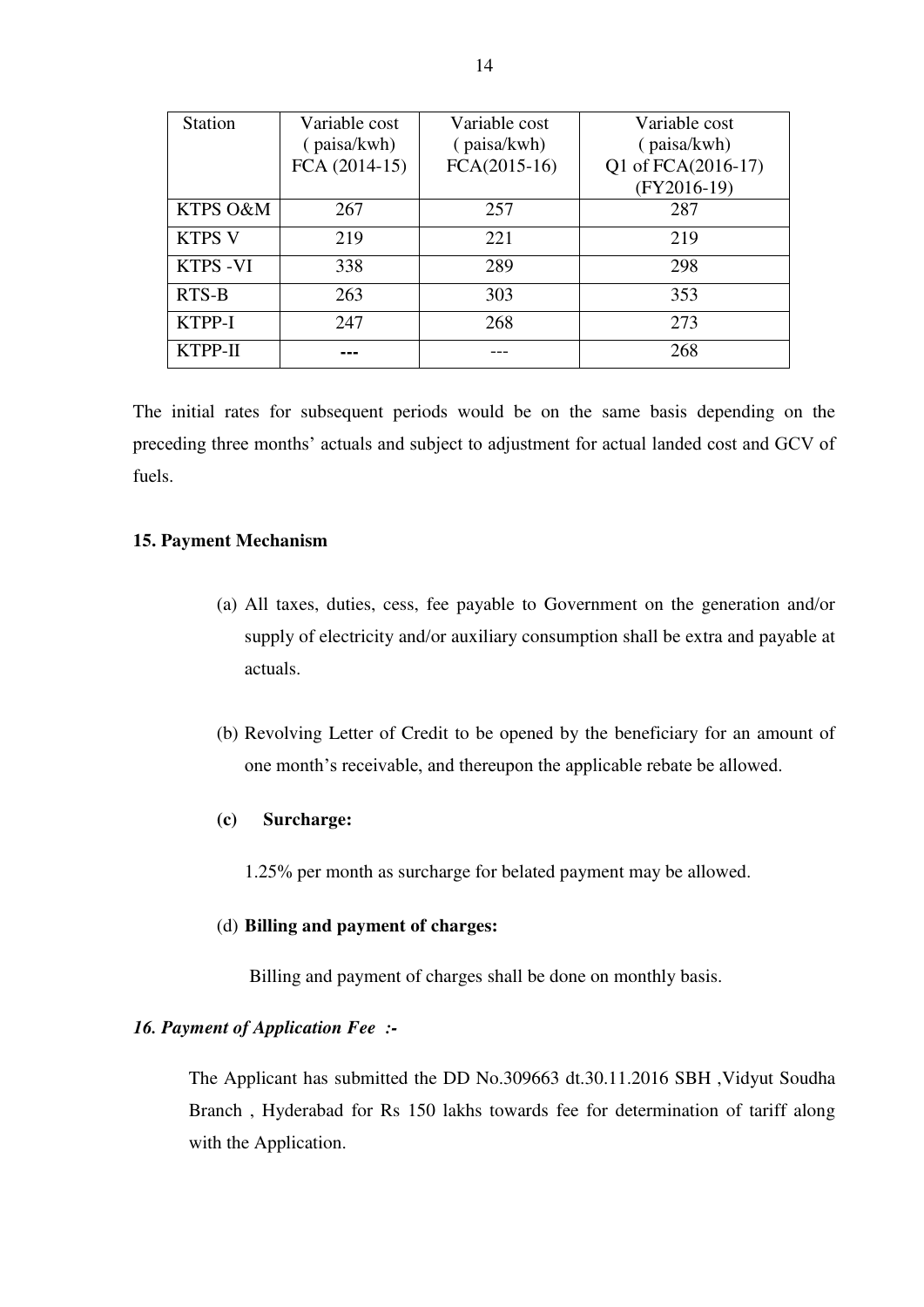#### **17.** *Prayer for Interim Tariff*

It is necessary that the Petitioner be provided with a legal basis for the claim and recovery of fixed, variable and other costs and amounts pending final disposal of this Application for determination of tariff and determination of Capital cost of new stations (KTPP-II, Lower Jurala HES and Pulichintala HES). The basis for the interim tariff could reasonably be the fixed costs and variable charges considered by the Hon'ble Commission in determining the power purchase costs in the Retail Supply Tariff Orders passed by the erstwhile Commission / this Hon'ble Commission for FY 2013-14, 2015-16 and 2016-17.

For the above reasons and for such other grounds and reasons as may be urged at the time of hearing, the Applicant prays that, pending disposal of this Application and subject to adjustment thereupon, the Hon'ble Commission may be pleased to direct the Respondent DISCOMs to pay to the Applicant for FY 2014-2015, 2015-2016 and 2016-17.

Variable costs for the energy delivered by the Applicant to the Respondent DISCOMs from 01/04/2014 at the various rates set out in ANNEXURE-F3 of the Tariff Order dated 30/03/2013 passed by the erstwhile Commission duly adjusted for actual gross calorific value of the fuel and the actual landed costs of fuel for each month; and Variable costs for the energy delivered by the Applicant to the Respondent DISCOMs from 01/04/2015 at the various rates set out in ANNEXURE-V of the Retail supply Tariff Order dated 27/03/2015 for FY 2015-16 and ANNEXURE-F of the Retail supply Tariff Order dated 23/06/2016 for FY 2016-17 passed by the Hon'ble Commission duly adjusted for actual gross calorific value of the fuel and the actual landed costs of fuel for each month; and

 Incentives for generation as eligible on the basis of actual generation; and / or Such other order as the Hon'ble Commission may consider fit and expedient in the facts and circumstances of the case.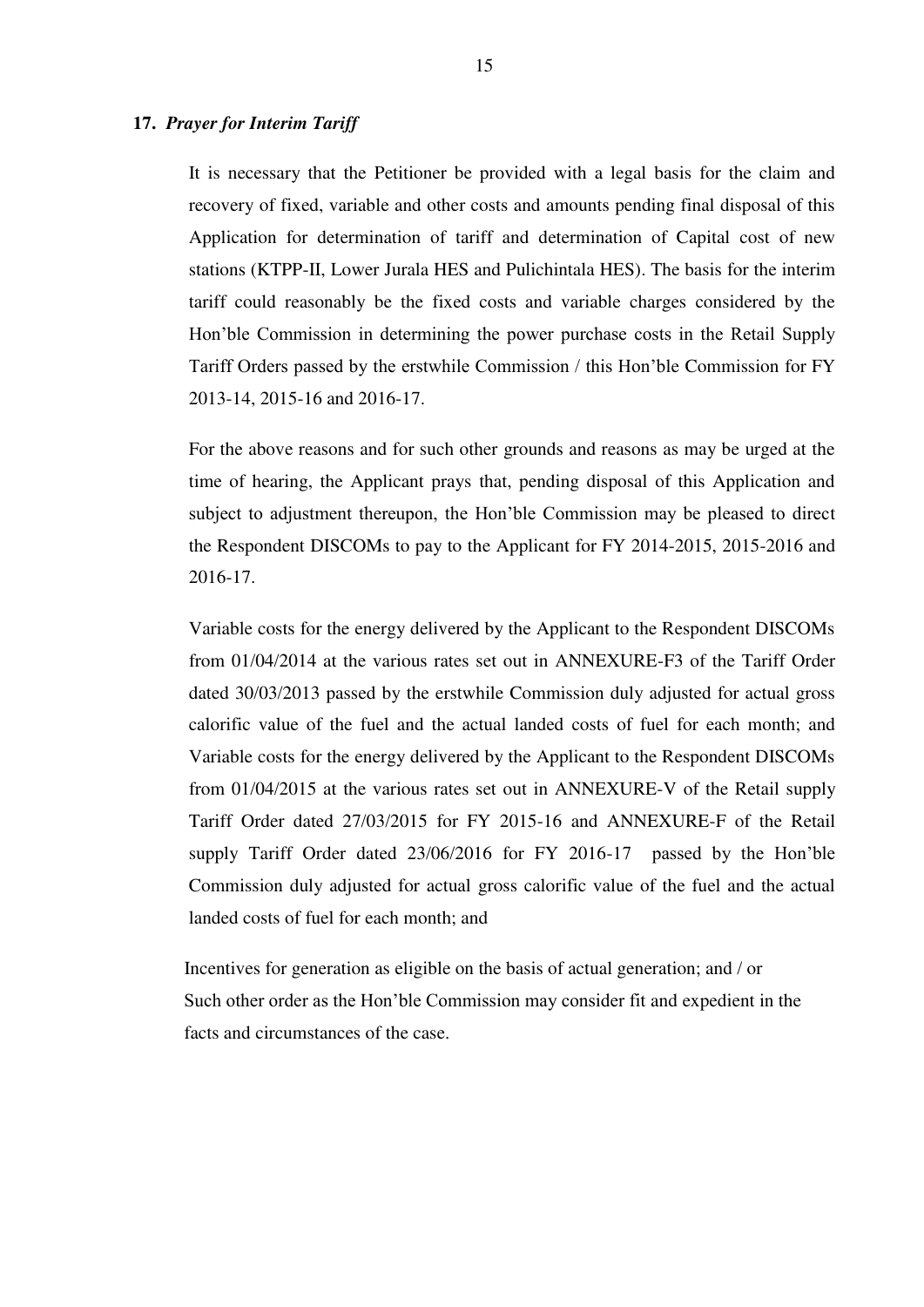#### *18. Main Prayer*

For the above reasons and for such other and/or further reasons and grounds as may be urged at the time of hearing, the Applicant prays that the Hon'ble Commission may be pleased to

a) Accept and take on record the Application for determination of tariff for the control period 2014-2019 under sections 62/64 of Electricity Act 2003; and

b) Direct the Applicant to publish the application by notice as required by section 64, as per the draft annexed at Annexure A-7 to the Application, or in such other form as may be specified by the Hon'ble Commission, in two English and two Telugu daily news papers as may be specified by the Hon'ble Commission; and

c) Consider and adopt the Operation & Maintenance Expenses and year-on-year escalation thereof in respect of generating stations as provided in the CERC 2014 Regulation; and

d) Determine the tariff for the control period 2014-2019 for the supply of electricity generated by the Applicant from its various power generating stations to the Distribution Licensees at the rates proposed by the Applicant and/or as otherwise determined by the Hon'ble Commission in accordance with law and/or as the Hon'ble Commission considers fit in the facts and circumstances of the case.

> **Signature of the applicant Chairman & Managing Director TSGENCO.**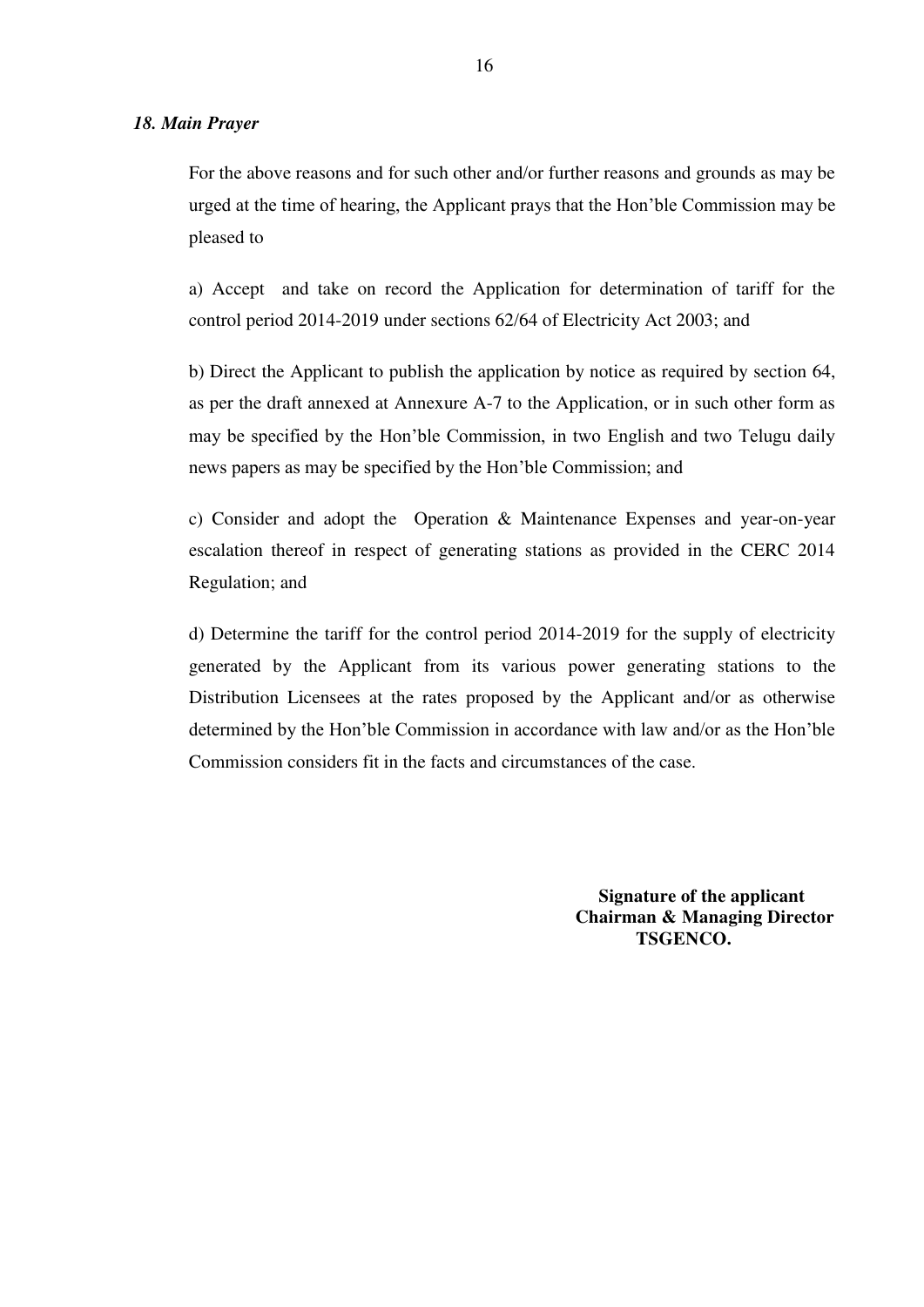#### **BEFORE THE TELANGANA STATE ELECTRICITY REGULATORY COMMISSION AT HYDERABAD**

#### **O.P. of 2016**

#### *In the matter of:*

*Determination of Tariff for the control period FY 2014-2019 under Section 62 of the Electricity Act, 2003 for the electricity supplied by TSGENCO to Distribution Licensees.*

#### **And in the matter of:**

**Telangana State Power Generation Corporation Limited,** Vidyut Soudha, Hyderabad 500082.

#### *And*

Applicant

- 1. **Southern Power Distribution Company of Telangana Ltd.,** Mint Compound, Hyderabad 500 004
- 2. **Northern Power Distribution Company of TelanganaLtd.,** 1-1-503, NIT Main Road, Chaitanyapuri, Kazipet, Warangal-506 004
- 3. **Southern Power Distribution Company of Andhra Pradesh Ltd.,** Tiruchanoor Road, Kesvayana Gunta, Tirupati-517 501
- 4. **Eastern Power Distribution Company of AndhraPradesh Ltd.,** P&T Colony, Seethammadhara, Visakhapatnam 530020.
- 5. **ESCOMs of Karnataka state , Bangalore.**

Respondents

#### **AFFIDAVIT VERIFYING THE APPLICATION**

I D. Prabhakar Rao, son of shri. D.Pashupathi Rao, working for gain at Telangana State Power Generation Corporation Ltd. do solemnly affirm and say as follows:

a) I am the Chairman and Managing Director of Telangana State Power Generation Corporation Ltd being a company in the business of generating electricity in state of Telangana. I am competent and duly authorized by Telangana state Power Generation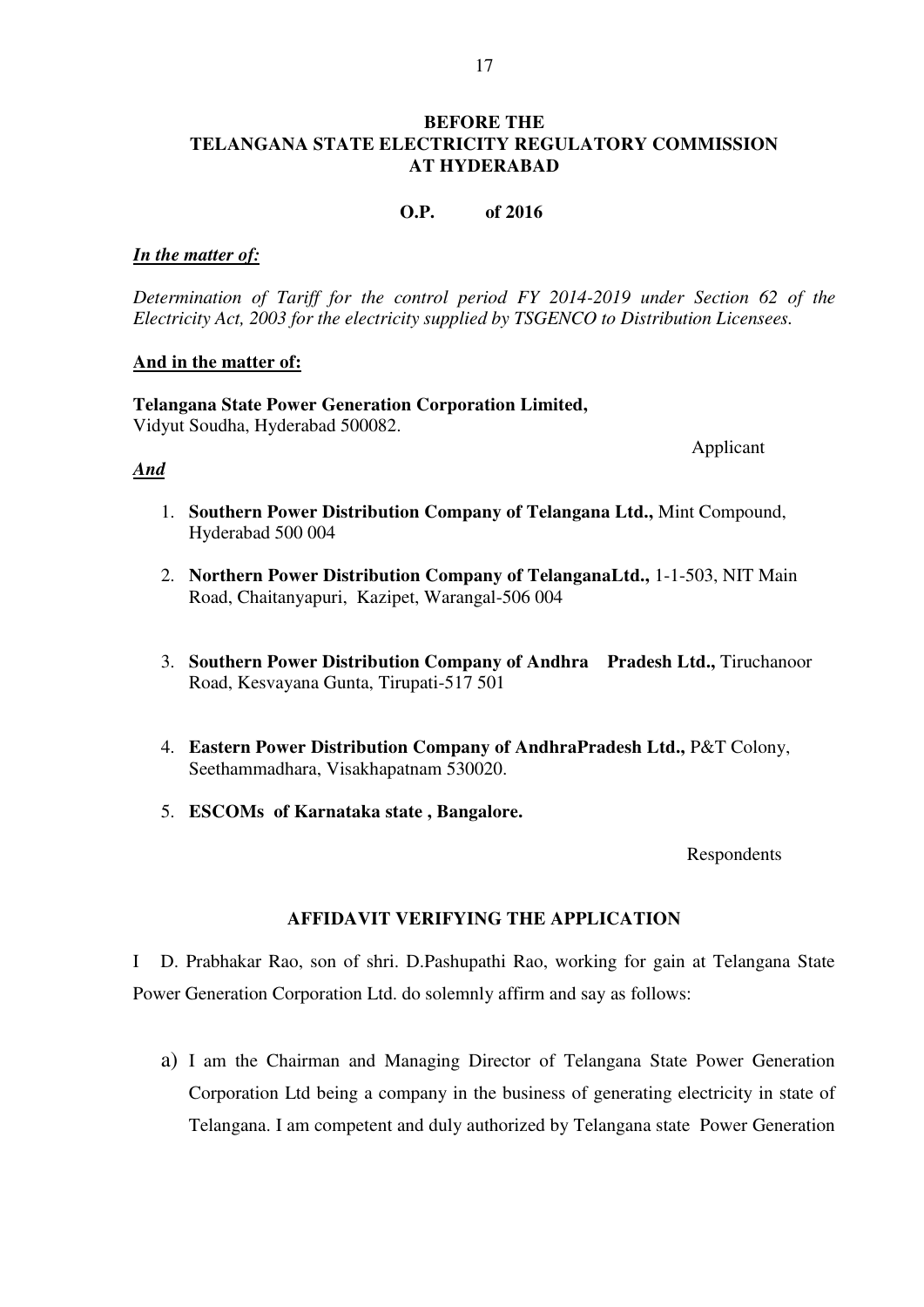Corporation Ltd. to affirm, swear, execute and file this affidavit in the present proceedings

b) I have read and understood the contents of the accompanying filing of proposals for determination of tariff for supply of electricity by Telangana State Power Generation Corporation Ltd. for the control period 2014-2019. The statements made in the paragraphs of the accompanying application now shown to me are true to the best of my Knowledge derived from the official records made available to me and are based on information and advice received which I believe to be true and correct.

Deponent

Solemnly affirmed before me at Hyderabad On this November 2016

Notary

#### VERIFICATION:

I, the above named Deponent solemnly affirm at Hyderabad on this \_\_ Day of November 2016 that the contents of the above affidavit are true to my knowledge, no part of it is false and nothing material has been concealed there from.

Deponent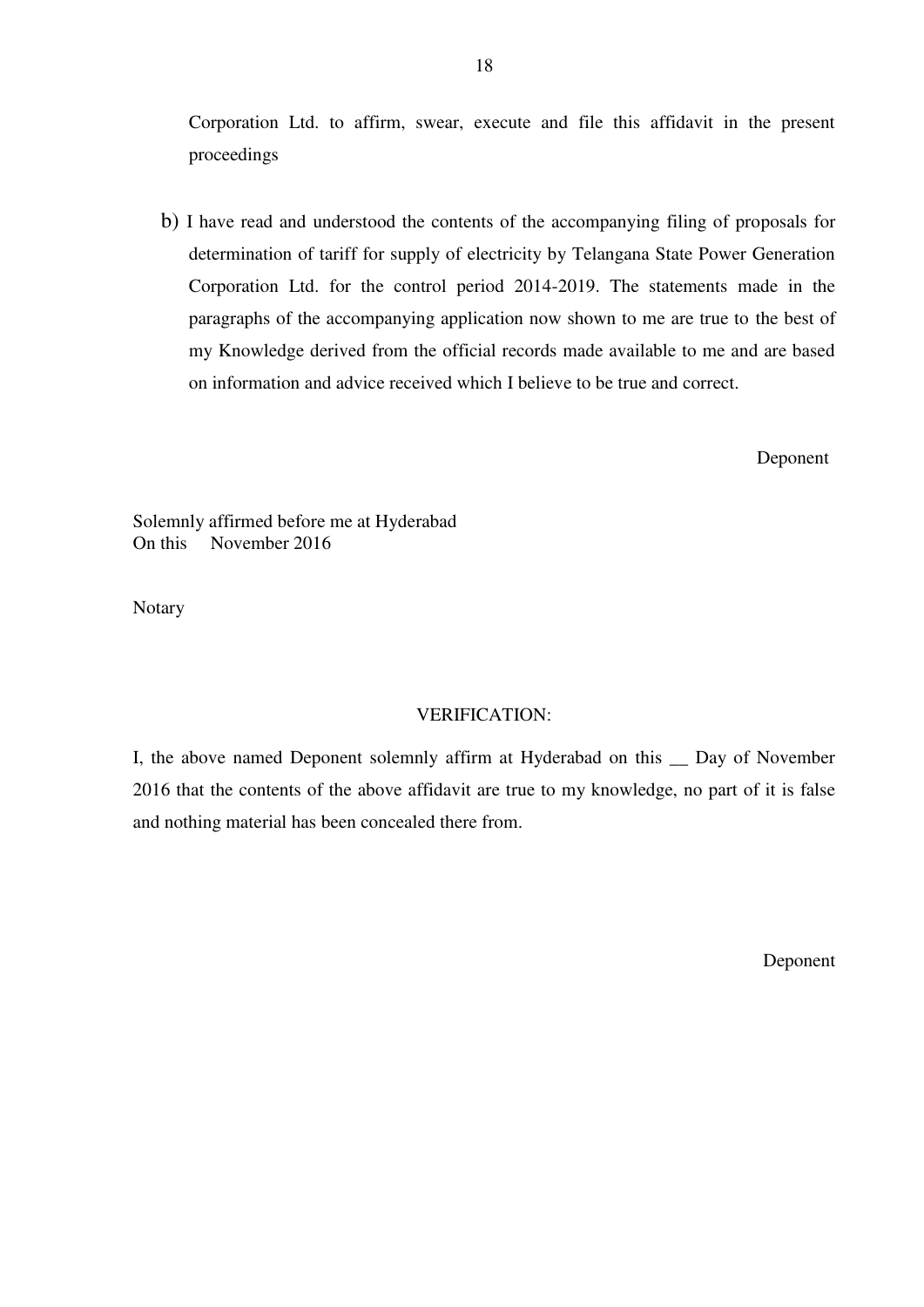#### **ANNEXURE-A7**

#### **BEFORE THE TELANGANA STATE ELECTRICITY REGULATORY COMMISSION 5th FLOOR, SINGARENI BHAVAN, RED HILLS, HYDERABAD**

#### **PUBLIC NOTICE**

Notice is hereby given to all that **Telangana State Power Generation Corporation Ltd. (TSGENCO)**, a company in the business of generation of electricity, has submitted the Application for **Determination of Tariff for supply of Electricity to Distribution Licensees**

**for the control period 2014-2019** which has been taken on record by the Hon'ble Commission in OP No of 2016.

A copy of the Application together with all annexures thereto is available on the website of TSGENCO at *www.tsgenco.telangana.gov.in* and on the website of the TSERC at *WWW.[TSERC](http://www.tserc.gov.in/).GOV.IN.* Copies of the Application may be obtained on written application from the Chief Engineer (Coal & Commercial), TSGENCO, Vidyut Soudha, Hyderabad 500082 by email free of cost or as hard copy on payment of the cost of photo-copying and postage if any. The Application may also be inspected at the aforesaid office.

Objections or suggestions if any on tariffs proposed by TSGENCO, together with supporting material may be filed with the Secretary, TSERC, at the address mentioned above, in person or through Registered Post, so as to reach him on or before , along with proof of service of the same on Chief Engineer (Coal & Commercial), TSGENCO, Vidyut Soudha, Hyderabad 500082. The objections/suggestions should be filed duly signed and should carry full name and postal address of the person(s) sending the objections/suggestions. If the objections are filed on behalf of any organization or any category of consumers, it should be so mentioned and if the objector also wants to be heard in person, it may also be specifically mentioned so.

After perusing the objections/suggestions received, the Hon'ble Commission may notify the dates for hearing as it considers appropriate.

> BY ORDER OF THE COMMISSION CHAIRMAN AND MANAGING DIRECTOR, **TSGENCO**

Hyderabad, (Date)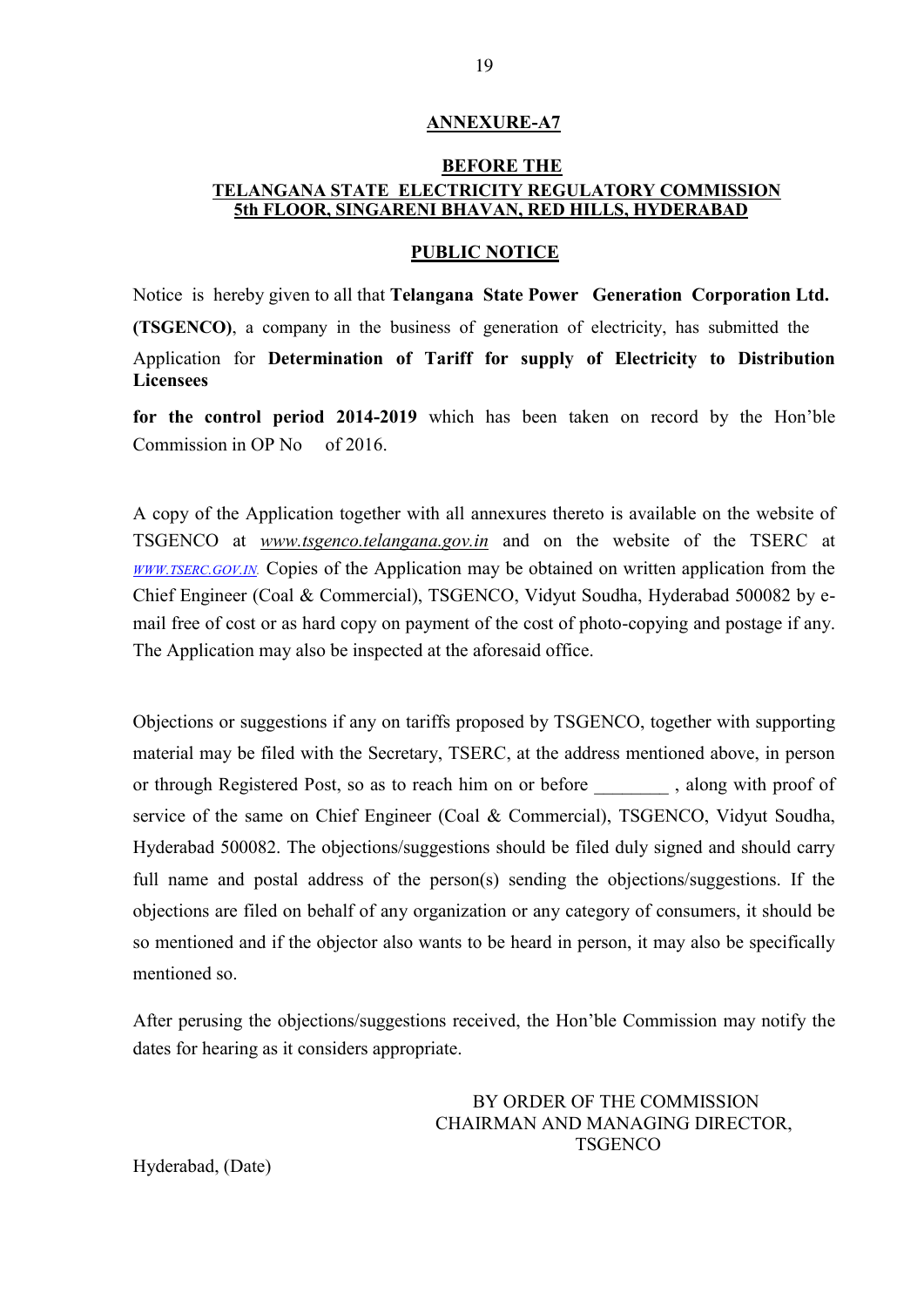|                 |                                                               |                    |                                                  | <b>Annexure A-I</b>                                                |                        |                                               |                        |                                                         |                      |
|-----------------|---------------------------------------------------------------|--------------------|--------------------------------------------------|--------------------------------------------------------------------|------------------------|-----------------------------------------------|------------------------|---------------------------------------------------------|----------------------|
|                 |                                                               |                    |                                                  | Additional Capitalisation During FY2009-14, 2014-15 & 2015-16      |                        |                                               |                        |                                                         |                      |
|                 |                                                               |                    |                                                  |                                                                    | $(RS \text{ in } Crs)$ |                                               |                        |                                                         |                      |
|                 | SL.No Name of the Station                                     | <b>Capacity MW</b> | <b>Approved GFA</b><br>for the period<br>2009-13 | <b>Additional Capital</b><br>expenditure for the<br>period 2009-14 | GFA as on<br>31.3.2014 | additional capital<br>expenditure 2014-<br>15 | GFA as on<br>31.3.2015 | additional capital<br>expenditure<br>2015-<br><b>16</b> | GFA as o<br>31.3.201 |
|                 | <b>Thermal Stations</b>                                       |                    |                                                  |                                                                    |                        |                                               |                        |                                                         |                      |
| - 1             | <b>KTPS O&amp;M</b>                                           | 720                | 959.69                                           | 195.26                                                             | 1154.95                | 55.39                                         | 1,210.34               | 52.12                                                   | 1262.46              |
| 2               | <b>KTPS-V</b>                                                 | 500                | 2080.07                                          | 116.53                                                             | 2196.6                 | 14.79                                         | 2,211.39               | 2.14                                                    | 2213.53              |
| 3               | <b>KTPS VI</b>                                                | 500                | 2359.6                                           | 114.47                                                             | 2474.07                | 5.66                                          | 2,479.73               | 15.55                                                   | 2495.28              |
| 4               | RTS-B                                                         | 62.5               | 59.65                                            | 9.71                                                               | 69.36                  | 20.40                                         | 89.76                  | 7.31                                                    | 97.07                |
| $5\phantom{.0}$ | KTPP-Stage -I                                                 | 500                | 2529.96                                          | 134.59                                                             | 2664.55                | 30.36                                         | 2,694.91               | 12.79                                                   | 2707.70              |
|                 | <b>Sub Total</b>                                              | 2282.5             | 7988.97                                          | 570.56                                                             | 8559.53                | 126.60                                        | 8686.13                | 89.91                                                   | 8776.04              |
|                 | <b>Hydel Stations</b>                                         |                    |                                                  |                                                                    |                        |                                               |                        |                                                         |                      |
| $6\overline{6}$ | Nagarjuna Complex (Main &<br>Left canal power House)          | 875.6              | 1071.71                                          | 33.09                                                              | 1,104.80               | 47.06                                         | 1,151.86               | 608.46                                                  | 1760.32              |
| $\overline{7}$  | <b>Srisailam LBHES</b>                                        | 900                | 3367.99                                          | 15.26                                                              | 3,383.25               | 0.95                                          | 3,384.20               | 3.64                                                    | 3387.84              |
| 8               | Small Hydel(Pochapad -I, Singur,<br>Nizam sagar & Palair HES) | 54                 | 118.71                                           | 3.14                                                               | 121.85                 | 0.47                                          | 122.32                 | 0.05                                                    | 122.37               |
| 9               | Mini Hydels (Pedda pally)                                     | 9.16               | 30.78                                            | 0.524                                                              | 31.30                  | 0.08                                          | 31.39                  | 0.00                                                    | 31.39                |
| 10              | Pochampad Stage -II                                           | 9                  | 29.36                                            | 0.71                                                               | 30.07                  | 0.04                                          | 30.11                  | 0.01                                                    | 30.12                |
| 11              | Priya dharshini Jurala                                        | 234                | 670.15                                           | 32.61                                                              | 702.76                 | 1.78                                          | 704.54                 | 1.68                                                    | 706.22               |
|                 | <b>Sub Total</b>                                              | 2081.76            | 5288.70                                          | 85.33                                                              | 5374.03                | 50.38                                         | 5424.41                | 613.84                                                  | 6038.25              |
|                 | <b>Grand Total</b>                                            | 4364.26            | 13277.67                                         | 655.89                                                             | 13933.56               | 176.98                                        | 14110.54               | 703.75                                                  | 14814.2              |
|                 |                                                               |                    |                                                  |                                                                    |                        |                                               |                        |                                                         |                      |

| additional capital<br>expenditure 2015-<br>16 | <b>GFA</b> as on<br>31.3.2016 |
|-----------------------------------------------|-------------------------------|
|                                               |                               |
| 52.12                                         | 1262.46                       |
| 2.14                                          | 2213.53                       |
| 15.55                                         | 2495.28                       |
| 7.31                                          | 97.07                         |
| 12.79                                         | 2707.70                       |
| 89.91                                         | 8776.04                       |
|                                               |                               |
| 608.46                                        | 1760.32                       |
| 3.64                                          | 3387.84                       |
| 0.05                                          | 122.37                        |
| 0.00                                          | 31.39                         |
| 0.01                                          | 30.12                         |
| 1.68                                          | 706.22                        |
| 613.84                                        | 6038.25                       |
| 703.75                                        | 14814.29                      |
|                                               |                               |

20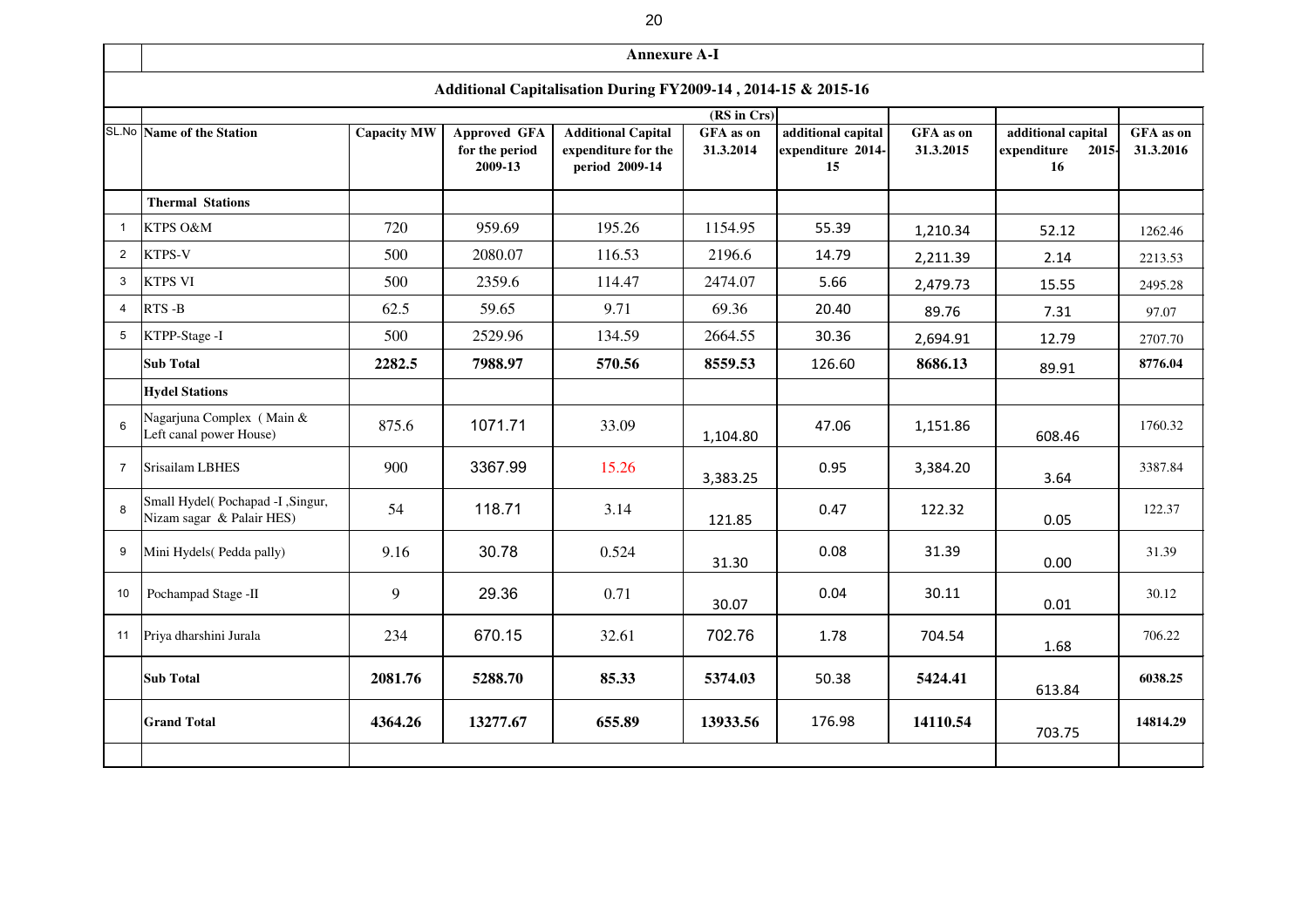|                  |                          |          |                                                                                                                                     | 21                                   |                         |         |                |                |
|------------------|--------------------------|----------|-------------------------------------------------------------------------------------------------------------------------------------|--------------------------------------|-------------------------|---------|----------------|----------------|
|                  |                          |          |                                                                                                                                     | Annexure A-II                        |                         |         |                |                |
|                  |                          |          | New Stations Year wise capital cost- (FY2014-19)                                                                                    |                                      |                         |         |                |                |
|                  | Name of the Station      | Capacity | COD of the unit                                                                                                                     |                                      |                         |         |                | (RS in Crs)    |
|                  |                          |          |                                                                                                                                     |                                      |                         |         |                |                |
| $\mathbf 1$      | KTPP-Stage- II (1X600MW) | 600      | 24.03.2016                                                                                                                          | 2014-15                              | 2015-16<br>(24.03.2016) | 2016-17 | 2017-18        | 2018-19        |
|                  | GFA at beginning         |          |                                                                                                                                     | $\theta$                             | $\boldsymbol{0}$        | 3237.85 | 4334.11        | 4334.11        |
|                  | Additions                |          |                                                                                                                                     | $\overline{0}$                       | 3237.85                 | 1096.26 | 0.00           | $\overline{0}$ |
|                  |                          |          |                                                                                                                                     |                                      |                         |         |                |                |
| $\mathbf{2}$     | Lower Jurala HES(6X40MW) | 240      | COD of the units<br>U-I 19.10.2015,<br>U-II 05.10.2015,<br>U-III 28.07.2016<br>U-IV 28.07.2016<br>U-V 20.08.2016<br>U-VI 01.10.2016 | 2014-15                              | 2015-16<br>(05.10.2015) | 2016-17 | 2017-18        | 2018-19        |
|                  | GFA at beginning         |          |                                                                                                                                     | 0.00                                 | 0.00                    | 1332.59 | 1969.14        | 1969.14        |
|                  | Additions (05.10.2015)   |          |                                                                                                                                     | 0.00                                 | 1332.59                 | 636.55  | 0.00           | $\overline{0}$ |
|                  |                          |          |                                                                                                                                     |                                      |                         |         |                |                |
| $\boldsymbol{3}$ | Pulichinthala HES(4X30)  | 120      | COD of the units<br>Unit-I 29.09.2016<br>Proposed<br>Unit-II 31.12.2016,<br>Unit-III 31.03.2017<br>Unit-IV 31.03.2017               | 2014-15                              | 2015-16                 | 2016-17 | 2017-18        | 2018-19        |
|                  | GFA at beginning         |          |                                                                                                                                     | Expenditure Incured Up to 31.03.2016 |                         | 425.30  | 563.5          | 563.5          |
|                  | Additions                |          |                                                                                                                                     | $\overline{0}$                       | $0.00\,$                | 138.20  | $\overline{0}$ | $\overline{0}$ |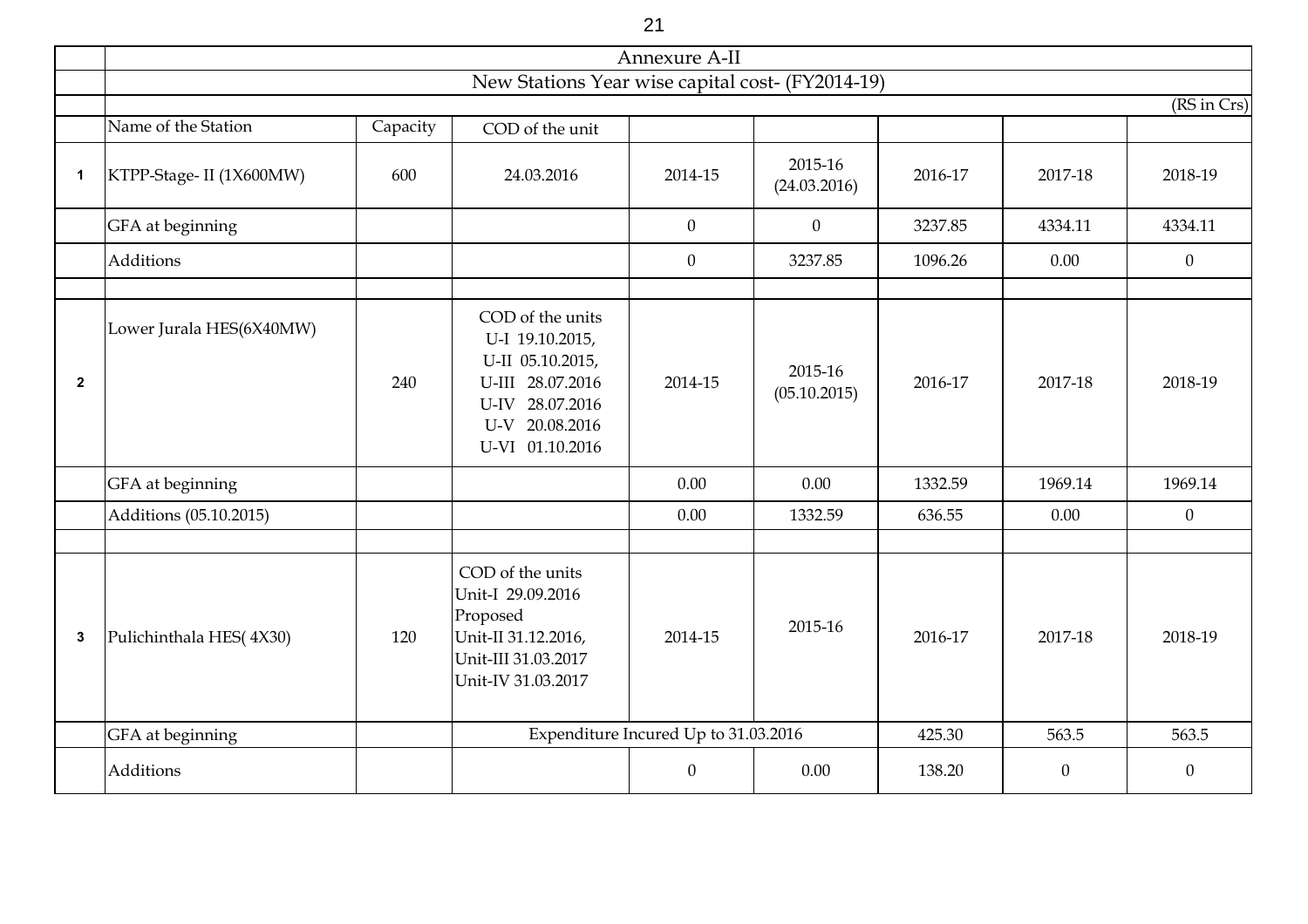|                   |                                                                 |                  |                                            | Annexure-A2                        |                         |                                  |                                 |
|-------------------|-----------------------------------------------------------------|------------------|--------------------------------------------|------------------------------------|-------------------------|----------------------------------|---------------------------------|
|                   |                                                                 |                  |                                            | <b>Working Capital (FY2014-15)</b> |                         |                                  |                                 |
| S <sub>I.No</sub> | <b>Name of the Station</b>                                      | Capacity<br>(MW) | <b>Cost of Fuel</b><br>$(30 \text{ days})$ | O&M (1Month)                       | <b>Spares</b><br>$1\%$  | <b>Recievables</b><br>(2 Months) | <b>Total Working</b><br>Capital |
|                   |                                                                 |                  |                                            |                                    |                         |                                  | Rs in Cr                        |
|                   | <b>Thermal Stations</b>                                         | $\mathbf{1}$     | $\overline{2}$                             | $\overline{3}$                     | $\overline{\mathbf{4}}$ | 5                                | 6                               |
| $\mathbf{1}$      | KTPS O&M                                                        | 720              | 108.06                                     | 31.08                              | 43.55                   | 309.39                           | 492.07                          |
| 2                 | KTPS-V                                                          | 500              | 63.95                                      | 11.95                              | 34.56                   | 177.26                           | 287.72                          |
| $\overline{3}$    | <b>KTPS VI</b>                                                  | 500              | 98.70                                      | 8.00                               | 25.73                   | 302.00                           | 434.43                          |
| $\overline{4}$    | RTS-B                                                           | 62.5             | 9.24                                       | 2.70                               | 0.63                    | 25.88                            | 38.45                           |
| 5                 | KTPP-I                                                          | 500              | 72.12                                      | 8.00                               | 27.71                   | 248.34                           | 356.18                          |
|                   | Sub Total                                                       | 2282.50          | 352.07                                     | 61.72                              | 132.19                  | 1062.87                          | 1608.85                         |
|                   | <b>Hydel Stations</b>                                           |                  |                                            |                                    |                         |                                  |                                 |
| 6                 | Nagarjuna Complex                                               | 875.6            | 0.00                                       | 4.88                               | 23.80                   | 27.85                            | 56.52                           |
| $\overline{7}$    | Srisailam LBHES                                                 | 900              | 0.00                                       | 4.00                               | 48.43                   | 86.68                            | 139.10                          |
| 8                 | Small Hydel(Pochapad -I<br>Singur, Nizam sagar & Palair<br>HES) | 54               | 0.00                                       | 1.79                               | 2.50                    | 4.87                             | 9.15                            |
| 9                 | Mini Hydels (Pedda pally HES)                                   | 9.16             | 0.00                                       | 0.30                               | 0.45                    | 1.21                             | 1.96                            |
| 10                | Pochampad Stage -II                                             | 9                | 0.00                                       | 0.29                               | 0.31                    | 1.42                             | 2.02                            |
| 11                | Priya dharshini Jurala                                          | 234              | 0.00                                       | 1.76                               | 7.31                    | 22.36                            | 31.44                           |
|                   | Sub Total                                                       | 2081.76          | 0.00                                       | 13.02                              | 82.79                   | 144.38                           | 240.19                          |
|                   | Total (Thermal & Hydel)                                         | 5324.26          | 352.07                                     | 74.74                              | 214.98                  | 1207.25                          | 1849.04                         |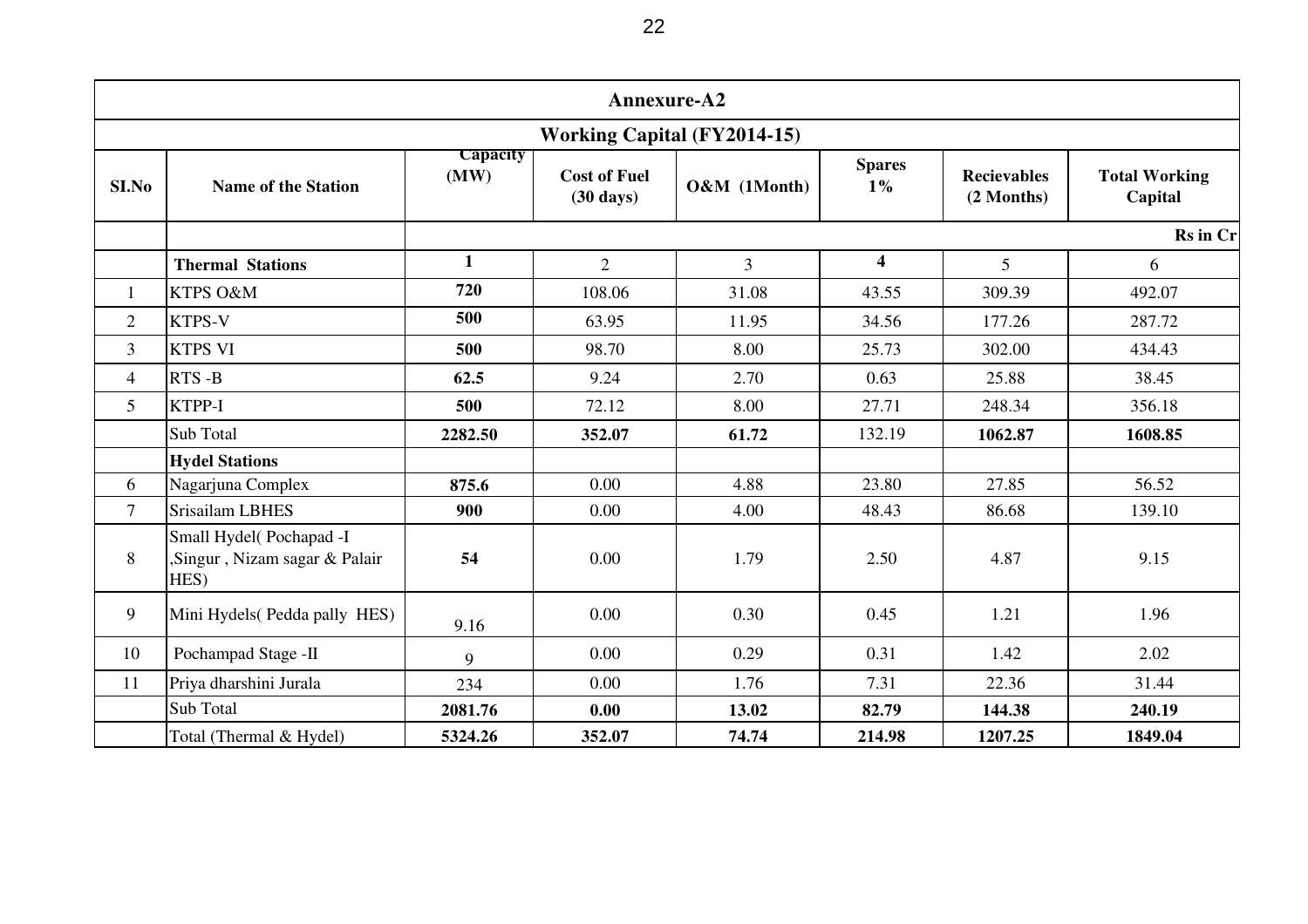|                |                                                                |             | Annexure-A2                                |                 |                        |                |                                                        |
|----------------|----------------------------------------------------------------|-------------|--------------------------------------------|-----------------|------------------------|----------------|--------------------------------------------------------|
|                |                                                                |             | <b>Working Capital(FY2015-16)</b>          |                 |                        |                |                                                        |
| SI.No          | Name of the Station                                            | Capacity MW | <b>Cost of Fuel</b><br>$(30 \text{ days})$ | O&M<br>(1Month) | <b>Spares</b><br>$1\%$ | Months)        | (Rs in Crs)<br>Recievables (2 Total Working<br>Capital |
|                | <b>Thermal Stations</b>                                        |             | 1                                          | $\overline{2}$  | $\overline{3}$         | $\overline{4}$ | 5 <sup>5</sup>                                         |
| $\mathbf{1}$   | KTPS O&M                                                       | 720         | 104.01                                     | 33.03           | 45.87                  | 304.78         | 487.69                                                 |
| 2              | KTPS-V                                                         | 500         | 64.53                                      | 12.70           | 36.10                  | 179.65         | 292.98                                                 |
| $\mathfrak{Z}$ | <b>KTPS VI</b>                                                 | 500         | 84.39                                      | 8.51            | 26.82                  | 269.22         | 388.94                                                 |
| $\overline{4}$ | $RTS - B$                                                      | 62.5        | 10.64                                      | 2.87            | 0.87                   | 29.58          | 43.96                                                  |
| 5              | KTPP-I                                                         | 500         | 78.26                                      | 8.51            | 29.14                  | 258.19         | 374.09                                                 |
|                | Sub Total                                                      | 2282.50     | 341.83                                     | 65.60           | 138.79                 | 1041.42        | 1587.65                                                |
|                | <b>Hydel Stations</b>                                          |             |                                            |                 |                        |                |                                                        |
| 6              | Nagarjuna Complex                                              | 875.6       | 0.00                                       | 5.20            | 25.24                  | 28.84          | 59.29                                                  |
| $\overline{7}$ | Srisailam LBHES                                                | 900         | 0.00                                       | 4.26            | 50.37                  | 84.58          | 139.21                                                 |
| 8              | Small Hydel(Pochapad -I , Singur, Nizam<br>sagar & Palair HES) | 54          | 0.00                                       | 1.91            | 2.60                   | 6.06           | 10.56                                                  |
| 9              | Mini Hydels (Pedda pally HES)                                  | 9.16        | 0.00                                       | 0.32            | 0.47                   | 1.23           | 2.02                                                   |
| 10             | Pochampad Stage -II                                            | 9           | 0.00                                       | 0.31            | 0.33                   | 1.43           | 2.07                                                   |
| 11             | Priya dharshini Jurala                                         | 234         | 0.00                                       | 1.88            | 7.62                   | 22.11          | 31.61                                                  |
|                | Sub Total                                                      |             | 0.00                                       | 13.88           | 86.63                  | 138.54         |                                                        |
|                | <b>New Stations</b>                                            |             |                                            |                 |                        |                |                                                        |
| 12             | KTPP-Stage - II                                                | 600         | 93.91                                      | 7.66            | 32.38                  | 273.27         | 407.21                                                 |
| 13             | Lower Jurala HES                                               | 240         | $0.00\,$                                   | 4.92            | 13.33                  | 37.49          | 55.73                                                  |
| 14             | Pulichinthala HES                                              | 120         | 0.00                                       | 0.00            | 0.00                   | 0.00           | 0.00                                                   |
|                | Sub Total                                                      | 3041.76     | 93.91                                      | 12.58           | 45.70                  | 310.75         | 462.94                                                 |
|                | <b>Grand Total</b>                                             | 5324.26     | 435.74                                     | 92.06           | 271.13                 | 1490.71        | 2050.59                                                |
|                |                                                                |             |                                            |                 |                        |                |                                                        |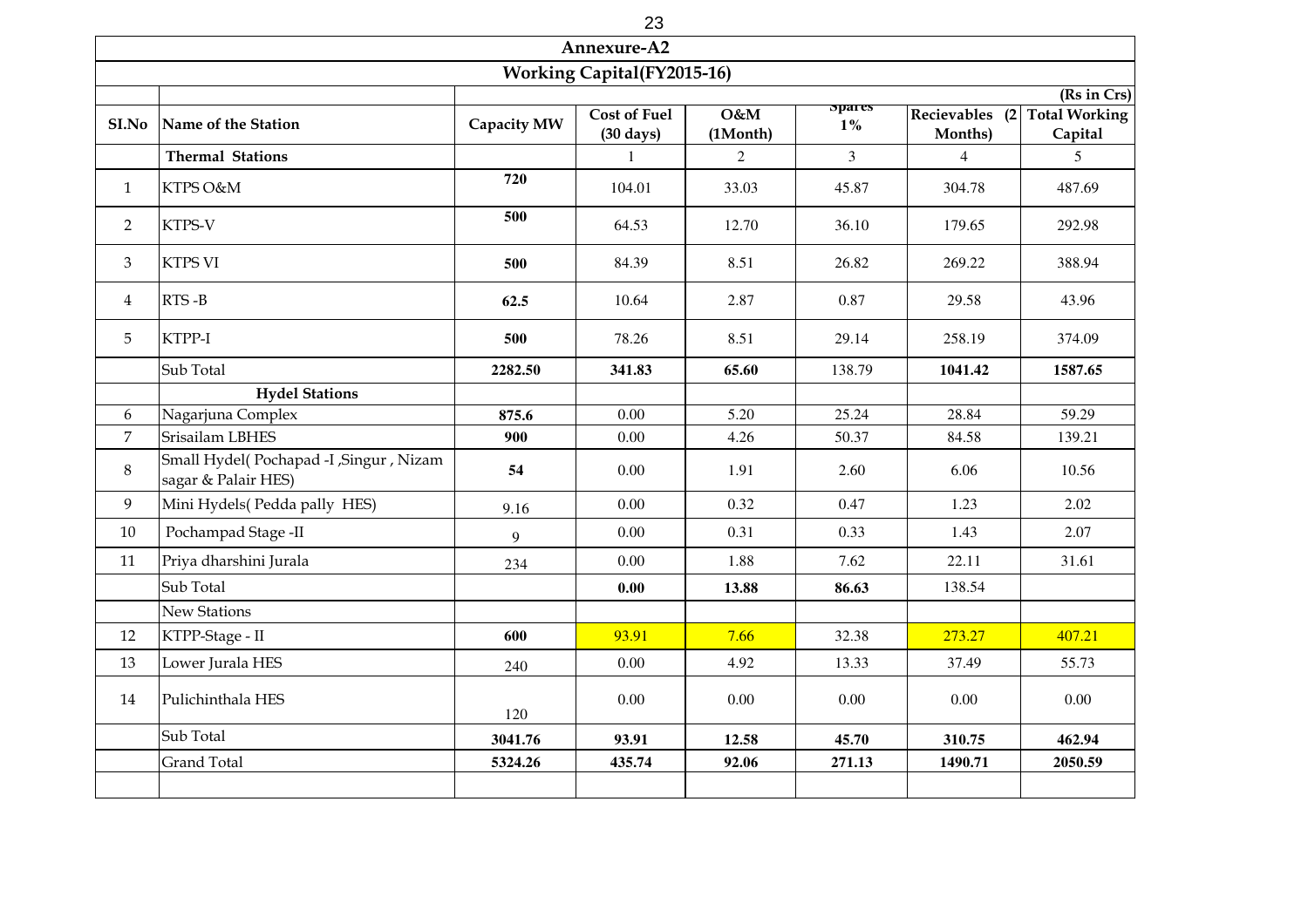|                |                                                               |                  | Annexure-A2                                |              |                |                                  |                                 |  |  |  |  |  |  |  |
|----------------|---------------------------------------------------------------|------------------|--------------------------------------------|--------------|----------------|----------------------------------|---------------------------------|--|--|--|--|--|--|--|
|                | <b>Working Capital(FY2016-17)</b>                             |                  |                                            |              |                |                                  |                                 |  |  |  |  |  |  |  |
|                |                                                               | <b>Spares</b>    |                                            | (Rs in Crs)  |                |                                  |                                 |  |  |  |  |  |  |  |
| <b>SI.No</b>   | <b>Name of the Station</b>                                    | Capacity<br>(MW) | <b>Cost of Fuel</b><br>$(30 \text{ days})$ | O&M (1Month) | $1\%$          | <b>Recievables</b><br>(2 Months) | <b>Total Working</b><br>Capital |  |  |  |  |  |  |  |
|                | <b>Thermal Stations</b>                                       |                  | $\mathbf{1}$                               | $\mathbf{2}$ | $\overline{3}$ | $\overline{4}$                   | 5                               |  |  |  |  |  |  |  |
|                | KTPS O&M                                                      | 720              | 116.15                                     | 35.11        | 48.24          | 333.91                           | 533.41                          |  |  |  |  |  |  |  |
| $\overline{2}$ | KTPS-V                                                        | 500              | 63.95                                      | 13.50        | 37.57          | 179.41                           | 294.43                          |  |  |  |  |  |  |  |
| 3              | <b>KTPS VI</b>                                                | 500              | 87.02                                      | 9.04         | 28.06          | 271.84                           | 395.95                          |  |  |  |  |  |  |  |
| $\overline{4}$ | RTS-B                                                         | 62.5             | 12.40                                      | 3.05         | 0.98           | 33.70                            | 50.13                           |  |  |  |  |  |  |  |
| 5              | KTPP-O&M                                                      | 500              | 79.72                                      | 9.04         | 30.43          | 258.01                           | 377.20                          |  |  |  |  |  |  |  |
|                | Sub Total                                                     | 2282.5           | 359.23                                     | 69.73        | 145.28         | 1076.87                          | 1651.12                         |  |  |  |  |  |  |  |
|                | <b>Hydel Stations</b>                                         |                  |                                            |              |                |                                  |                                 |  |  |  |  |  |  |  |
| 6              | Nagarjuna Complex                                             | 875.6            | 0.00                                       | 5.55         | 32.58          | 45.48                            | 83.61                           |  |  |  |  |  |  |  |
| $\overline{7}$ | Srisailam LBHES                                               | 900              | 0.00                                       | 4.55         | 52.42          | 82.58                            | 139.55                          |  |  |  |  |  |  |  |
| 8              | Small Hydel(Pochapad -I, Singur, Nizam<br>sagar & Palair HES) | 54               | 0.00                                       | 2.03         | 2.71           | 6.22                             | 10.96                           |  |  |  |  |  |  |  |
| 9              | Mini Hydels(Pedda pally HES)                                  | 9.16             | 0.00                                       | 0.34         | 0.49           | 1.25                             | 2.08                            |  |  |  |  |  |  |  |
| 10             | Pochampad Stage -II                                           | 9                | $\mathbf{0}$                               | 0.33         | 0.34           | 1.45                             | 2.12                            |  |  |  |  |  |  |  |
| 11             | Priya dharshini Jurala                                        | 234              | 0.00                                       | 2.01         | 7.94           | 21.87                            | 31.82                           |  |  |  |  |  |  |  |
|                | sub Total                                                     | 2081.76          | 0.00                                       | 14.80        | 96.48          | 158.86                           | 270.14                          |  |  |  |  |  |  |  |
|                | <b>New Stations</b>                                           |                  |                                            |              |                |                                  |                                 |  |  |  |  |  |  |  |
| 12             | KTPP-Stage - II                                               | 600              | 93.91                                      | 9.76         | 32.38          | 336.22                           | 472.26                          |  |  |  |  |  |  |  |
| 13             | Lower Jurala HES                                              | 240              | 0.00                                       | 5.25         | 13.33          | 64.99                            | 83.56                           |  |  |  |  |  |  |  |
| 14             | Pulichinthala HES                                             | 120              | 0.00                                       | 2.25         | 4.25           | 11.65                            | 18.15                           |  |  |  |  |  |  |  |
|                | sub Total                                                     | 960.00           | 93.91                                      | 17.27        | 49.96          | 412.85                           | 573.98                          |  |  |  |  |  |  |  |
|                | <b>Grand Total</b>                                            | 5324.26          | 453.14                                     | 101.80       | 291.71         | 489.49                           | 675.70                          |  |  |  |  |  |  |  |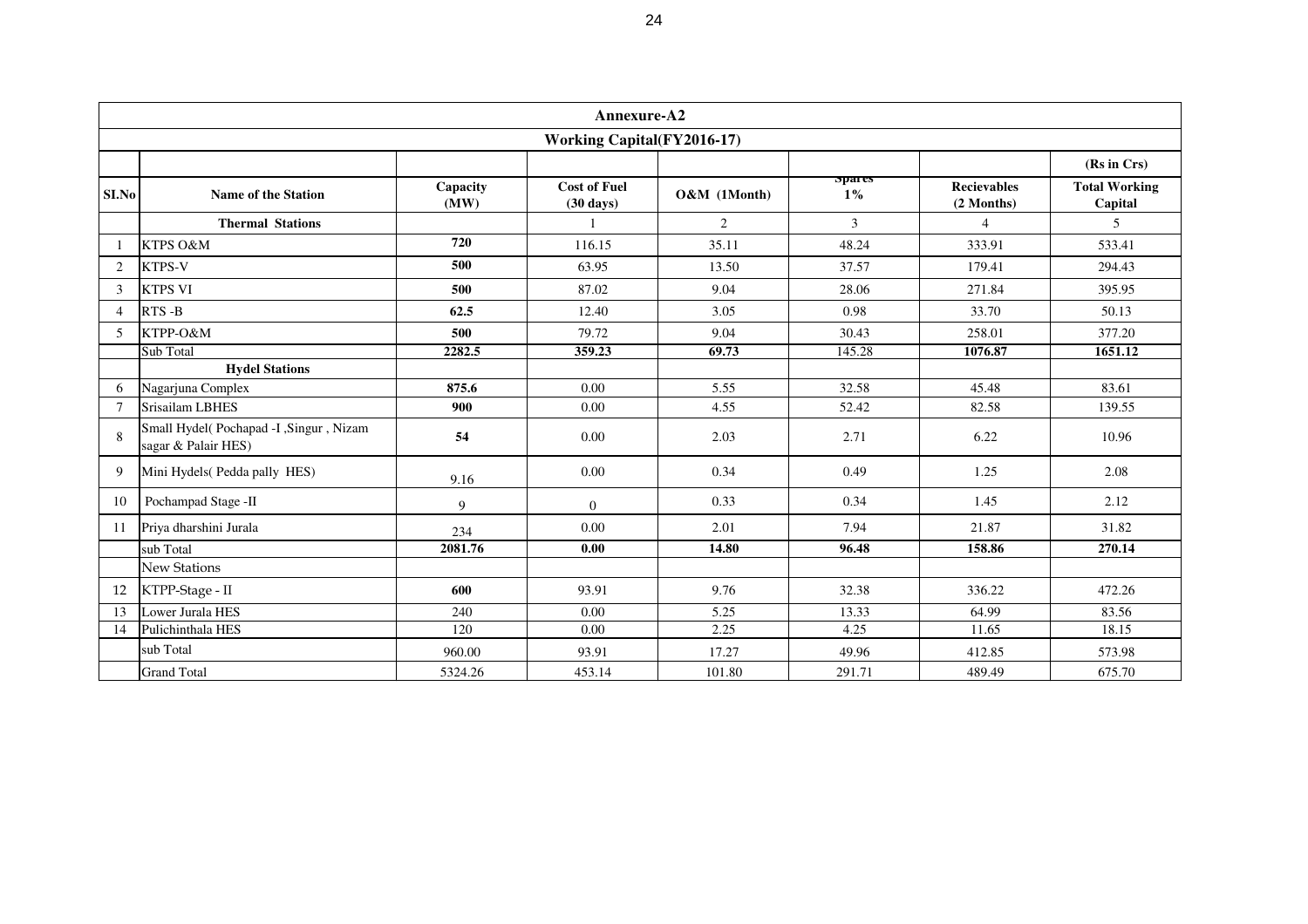|                |                                                               |                       | Annexure-A2                                |                |                        |                                  |                                 |  |  |  |  |  |  |  |
|----------------|---------------------------------------------------------------|-----------------------|--------------------------------------------|----------------|------------------------|----------------------------------|---------------------------------|--|--|--|--|--|--|--|
|                | <b>Working Capital(FY2017-18)</b>                             |                       |                                            |                |                        |                                  |                                 |  |  |  |  |  |  |  |
|                |                                                               |                       |                                            |                |                        |                                  | (Rs in Crs)                     |  |  |  |  |  |  |  |
| SI.No          | <b>Name of the Station</b>                                    | Capacity<br><b>MW</b> | <b>Cost of Fuel</b><br>$(30 \text{ days})$ | O&M (1Month)   | <b>Spares</b><br>$1\%$ | <b>Recievables</b><br>(2 Months) | <b>Total Working</b><br>Capital |  |  |  |  |  |  |  |
|                | <b>OLD</b> Stations                                           |                       | 1                                          | $\overline{2}$ | $\overline{3}$         | $\overline{4}$                   | $\overline{5}$                  |  |  |  |  |  |  |  |
| $\mathbf{1}$   | KTPS O&M                                                      | 720                   | 116.15                                     | 37.32          | 50.17                  | 336.89                           | 540.53                          |  |  |  |  |  |  |  |
| $\overline{2}$ | KTPS-V                                                        | 500                   | 63.95                                      | 14.35          | 39.07                  | 180.45                           | 297.82                          |  |  |  |  |  |  |  |
| $\overline{3}$ | <b>KTPS VI</b>                                                | 500                   | 87.02                                      | 9.61           | 29.18                  | 268.70                           | 394.51                          |  |  |  |  |  |  |  |
| $\overline{4}$ | $RTS - B$                                                     | 62.5                  | 12.40                                      | 3.24           | 1.02                   | 34.03                            | 50.69                           |  |  |  |  |  |  |  |
| 5              | KTPP-O&M                                                      | 500                   | 79.72                                      | 9.61           | 31.65                  | 254.57                           | 375.54                          |  |  |  |  |  |  |  |
|                | Sub Total                                                     | 2282.5                | 359.23                                     | 74.13          | 151.09                 | 1074.64                          | 1659.09                         |  |  |  |  |  |  |  |
|                | <b>Hydel Stations</b>                                         |                       |                                            |                |                        |                                  |                                 |  |  |  |  |  |  |  |
| 6              | Nagarjuna Complex                                             | 875.6                 | 0.00                                       | 5.92           | 33.88                  | 45.16                            | 84.95                           |  |  |  |  |  |  |  |
| $\overline{7}$ | Srisailam LBHES                                               | 900                   | 0.00                                       | 4.85           | 54.52                  | 80.53                            | 139.90                          |  |  |  |  |  |  |  |
| 8              | Small Hydel(Pochapad -I, Singur, Nizam<br>sagar & Palair HES) | 54                    | 0.00                                       | 2.17           | 2.81                   | 6.41                             | 11.39                           |  |  |  |  |  |  |  |
| 9              | Mini Hydels (Pedda pally HES)                                 | 9.16                  | 0.00                                       | 0.37           | 0.51                   | 1.27                             | 2.15                            |  |  |  |  |  |  |  |
| 10             | Pochampad Stage -II                                           | 9                     | 0.00                                       | 0.35           | 0.35                   | 1.47                             | 2.17                            |  |  |  |  |  |  |  |
| 11             | Priya dharshini Jurala                                        | 234                   | 0.00                                       | 2.14           | 8.26                   | 21.61                            | 32.01                           |  |  |  |  |  |  |  |
|                | sub Total                                                     | 2081.76               | 0.00                                       | 15.79          | 100.34                 | 156.45                           | 272.58                          |  |  |  |  |  |  |  |
|                | <b>New Stations</b>                                           |                       |                                            |                |                        |                                  |                                 |  |  |  |  |  |  |  |
| 12             | KTPP-Stage - II                                               | 600                   | 93.91                                      | 10.38          | 45.07                  | 372.59                           | 521.95                          |  |  |  |  |  |  |  |
| 13             | Lower Jurala HES                                              | 240                   | 0.00                                       | 5.60           | 20.48                  | 68.65                            | 94.72                           |  |  |  |  |  |  |  |
| 14             | Pulichinthala HES                                             | 120                   | 0.00                                       | 2.40           | 5.86                   | 21.79                            | 30.05                           |  |  |  |  |  |  |  |
|                | Sub Total                                                     | 960.00                | 93.91                                      | 18.38          | 71.41                  | 463.03                           | 646.73                          |  |  |  |  |  |  |  |
|                | <b>Grand Total</b>                                            | 5324.26               | 453.14                                     | 108.29         | 322.84                 | 1694.12                          | 2578.40                         |  |  |  |  |  |  |  |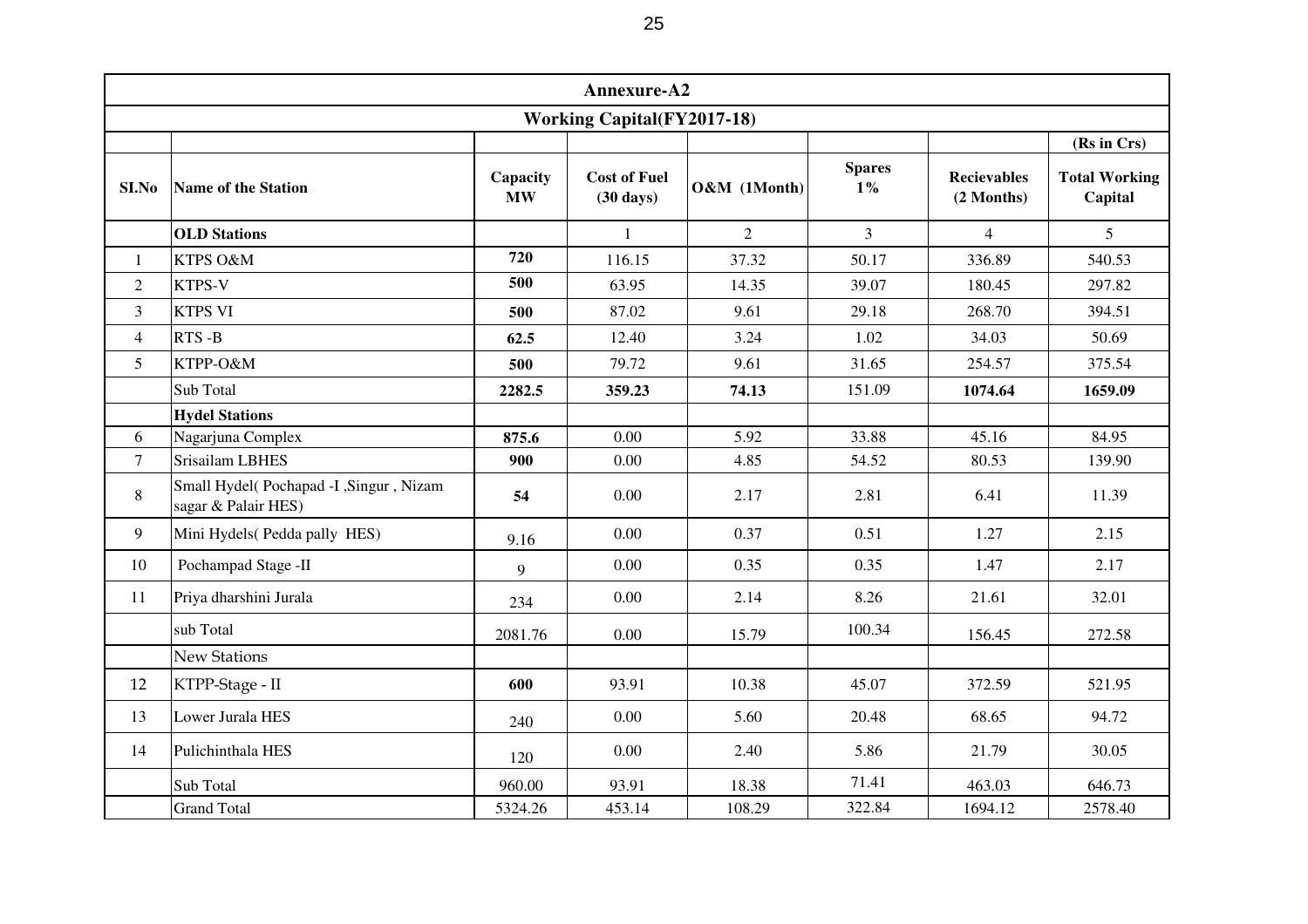|                | Annexure-A2<br><b>Working Capital(FY2018-19)</b>              |                  |                                            |                |                        |                                  |                                                |  |  |  |  |  |  |  |
|----------------|---------------------------------------------------------------|------------------|--------------------------------------------|----------------|------------------------|----------------------------------|------------------------------------------------|--|--|--|--|--|--|--|
|                |                                                               |                  |                                            |                |                        |                                  |                                                |  |  |  |  |  |  |  |
| SI.No          | <b>Name of the Station</b>                                    | Capacity<br>(MW) | <b>Cost of Fuel</b><br>$(30 \text{ days})$ | O&M (1Month)   | <b>Spares</b><br>$1\%$ | <b>Recievables</b><br>(2 Months) | (Rs in Crs)<br><b>Total Working</b><br>Capital |  |  |  |  |  |  |  |
|                | <b>Thermal Stations</b>                                       |                  | 1                                          | $\overline{2}$ | $\overline{3}$         | $\overline{4}$                   | 5                                              |  |  |  |  |  |  |  |
| $\mathbf{1}$   | KTPS O&M                                                      | 720              | 116.15                                     | 39.66          | 52.18                  | 338.16                           | 546.16                                         |  |  |  |  |  |  |  |
| $\overline{2}$ | KTPS-V                                                        | 500              | 63.95                                      | 15.26          | 40.63                  | 181.59                           | 301.43                                         |  |  |  |  |  |  |  |
| 3              | <b>KTPS VI</b>                                                | 500              | 87.02                                      | 10.22          | 30.35                  | 265.64                           | 393.22                                         |  |  |  |  |  |  |  |
| $\overline{4}$ | RTS-B                                                         | 62.5             | 12.40                                      | 3.44           | 1.06                   | 34.39                            | 51.30                                          |  |  |  |  |  |  |  |
| 5              | KTPP-I                                                        | 500              | 79.72                                      | 10.22          | 32.92                  | 251.19                           | 374.04                                         |  |  |  |  |  |  |  |
|                | Sub Total                                                     | 2282.50          | 359.23                                     | 78.79          | 157.14                 | 1070.99                          | 1666.15                                        |  |  |  |  |  |  |  |
|                | <b>Hydel Stations</b>                                         |                  |                                            |                |                        |                                  |                                                |  |  |  |  |  |  |  |
| 6              | Nagarjuna Complex                                             | 875.6            | 0.00                                       | 6.31           | 35.24                  | 44.89                            | 86.43                                          |  |  |  |  |  |  |  |
| $\overline{7}$ | Srisailam LBHES                                               | 900              | 0.00                                       | 5.17           | 56.70                  | 78.53                            | 140.40                                         |  |  |  |  |  |  |  |
| 8              | Small Hydel(Pochapad -I, Singur, Nizam<br>sagar & Palair HES) | 54               | 0.00                                       | 2.31           | 2.93                   | 6.61                             | 11.84                                          |  |  |  |  |  |  |  |
| 9              | Mini Hydels (Pedda pally HES)                                 | 9.16             | 0.00                                       | 0.39           | 0.53                   | 1.30                             | 2.22                                           |  |  |  |  |  |  |  |
| 10             | Pochampad Stage -II                                           | 9                | 0.00                                       | 0.37           | 0.37                   | 1.50                             | 2.24                                           |  |  |  |  |  |  |  |
| 11             | Priya dharshini Jurala                                        | 234              | 0.00                                       | 2.28           | 8.59                   | 21.37                            | 32.24                                          |  |  |  |  |  |  |  |
|                | Sub Total                                                     | 2081.76          | 0.00                                       | 16.83          | 104.35                 | 154.19                           | 275.37                                         |  |  |  |  |  |  |  |
|                | <b>New Stations</b>                                           |                  |                                            |                |                        |                                  |                                                |  |  |  |  |  |  |  |
| 12             | KTPP-Stage - II                                               | 600              | 93.91                                      | 11.03          | 46.88                  | 365.86                           | 517.67                                         |  |  |  |  |  |  |  |
| 13             | Lower Jurala HES                                              | 240              | 0.00                                       | 5.97           | 21.30                  | 67.84                            | 95.10                                          |  |  |  |  |  |  |  |
| 14             | Pulichinthala HES                                             | 120              | 0.00                                       | 2.56           | 6.09                   | 21.67                            | 30.32                                          |  |  |  |  |  |  |  |
|                | Sub Total                                                     | 960              | 93.91                                      | 19.56          | 74.27                  | 455.36                           | 643.10                                         |  |  |  |  |  |  |  |
|                | Total (Thermal & Hydel)                                       | 5324.26          | 453.14                                     | 115.19         | 335.75                 | 1680.54                          | 2584.63                                        |  |  |  |  |  |  |  |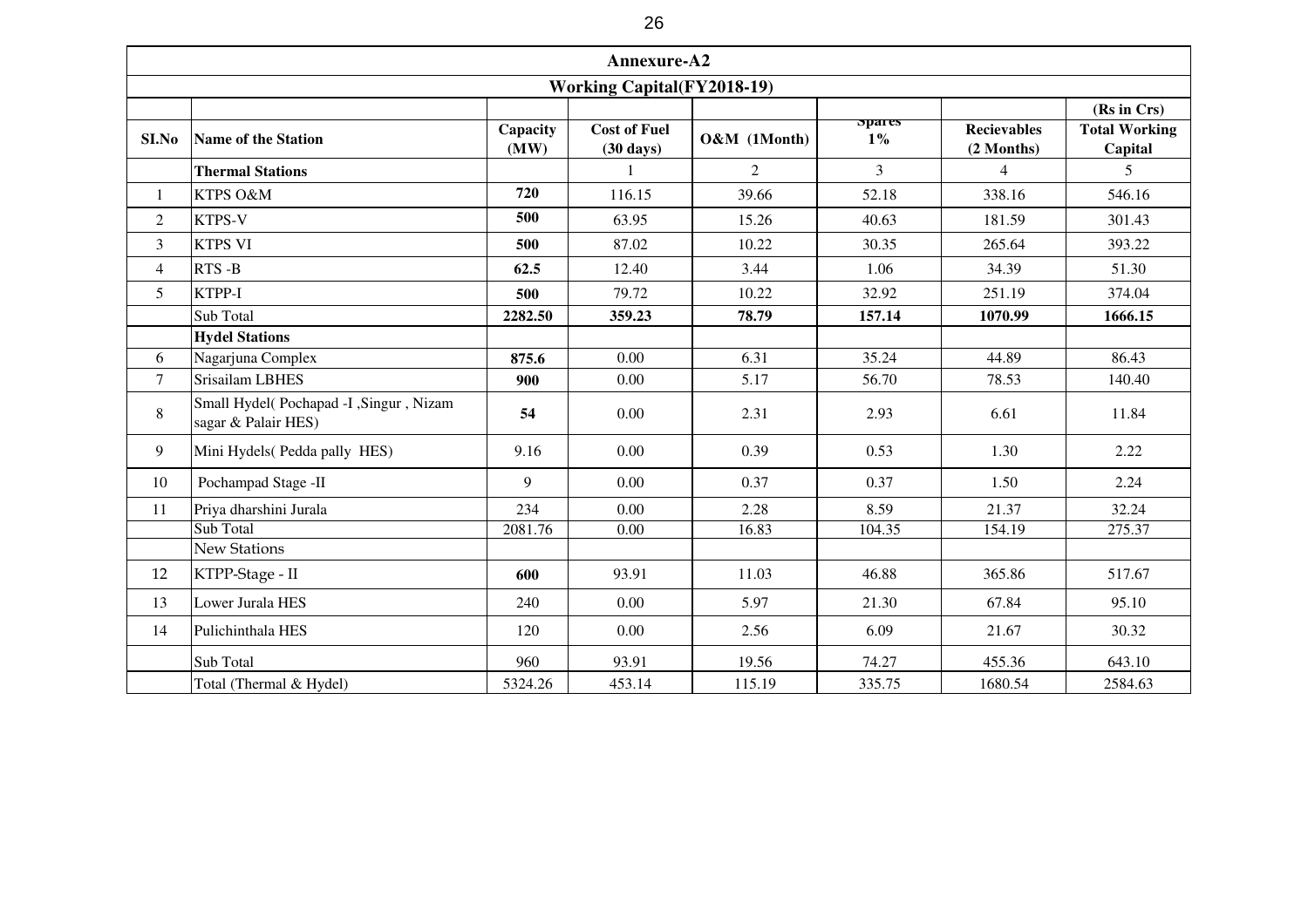|                                           |                          |                                |                  |                                              | 27                |                |                        |                            |                           |
|-------------------------------------------|--------------------------|--------------------------------|------------------|----------------------------------------------|-------------------|----------------|------------------------|----------------------------|---------------------------|
|                                           |                          |                                |                  | <b>Annexure - A3</b>                         |                   |                |                        |                            |                           |
|                                           |                          |                                |                  | <b>Return on Capital Employed (RoCE)</b>     |                   | $(FY2014-15)$  |                        |                            |                           |
|                                           |                          |                                |                  |                                              |                   |                |                        | @14%                       | <b>Rs in Cr</b>           |
|                                           | G.F.A. as on<br>31.03.14 | 30% Equity on<br>31.03.14 GFA. | 70% loan         | Accumulated<br>depreciation as<br>on 31.3.14 | <b>Net Equity</b> | Net Loans.     | <b>Working Capital</b> | Capital<br><b>Employed</b> | <b>RoCE</b><br>(Rs in Cr) |
| <b>Thermal Stations</b>                   | $\overline{2}$           | $\mathbf{3}$                   | $\boldsymbol{4}$ | 5 <sup>5</sup>                               | 6                 | $\overline{7}$ | 8                      | 9 <sup>1</sup>             | 10                        |
| KTPS O&M                                  | 1154.95                  | 346.49                         | 808.47           | 804.20                                       | 346.49            | 4.26           | 492.07                 | 842.820                    | 117.99                    |
| <b>KTPS-V</b>                             | 2196.60                  | 658.98                         | 1537.62          | 1621.73                                      | 574.87            | 0.00           | 287.72                 | 862.589                    | 120.76                    |
| <b>KTPS VI</b>                            | 2474.07                  | 742.22                         | 1731.85          | 408.84                                       | 742.22            | 1323.01        | 434.43                 | 2499.660                   | 349.95                    |
| RTS-B                                     | 69.36                    | 20.81                          | 48.55            | 40.99                                        | 20.81             | 7.56           | 38.45                  | 66.823                     | 9.36                      |
| KTPP-I                                    | 2664.55                  | 799.37                         | 1865.19          | 636.88                                       | 799.37            | 1228.31        | 356.18                 | 2383.845                   | 333.74                    |
| Sub Total                                 | 8559.53                  | 2567.86                        | 5991.67          | 3512.64                                      | 2483.75           | 2563.14        | 1608.85                | 6655.74                    | 931.80                    |
| <b>Hydel Stations</b>                     |                          |                                |                  |                                              |                   |                |                        |                            |                           |
| Nagarjuna Complex                         | 1104.80                  | 331.44                         | 773.36           | 634.86                                       | 331.44            | 138.50         | 56.52                  | 526.46                     | 73.70                     |
| Srisailam LBHES<br>Small Hydel(Pochapad - | 3383.25                  | 1014.98                        | 2368.28          | 963.92                                       | 1014.98           | 1404.36        | 139.10                 | 2558.43                    | 358.18                    |
| I, Singur, Nizam sagar&<br>Dalair HES)    | 121.85                   | 36.56                          | 85.30            | 62.17                                        | 36.56             | 23.12          | 9.15                   | 68.83                      | 9.64                      |
| Mini Hydel<br>(Pedda pally HES)           | 31.30                    | 9.39                           | 21.91            | 14.58                                        | 9.39              | 7.33           | 1.96                   | 18.68                      | 2.62                      |
| Pochampad Stage -II                       | 30.07                    | 9.02                           | 21.05            | 3.24                                         | 9.02              | 17.81          | 2.02                   | 28.85                      | 4.04                      |
| Priya dharshini Jurala                    | 702.76                   | 210.83                         | 491.93           | 89.68                                        | 210.83            | 402.25         | 31.44                  | 644.52                     | 90.23                     |
| Sub Total                                 | 5374.03                  | 1612.21                        | 3761.82          | 1768.46                                      | 1612.21           | 1993.36        | 240.19                 | 3845.76                    | 538.41                    |
| New Staions                               |                          |                                |                  |                                              |                   |                |                        |                            |                           |
| <b>KTPP Stage -II</b>                     | 0.00                     | 0.00                           | 0.00             | 0.00                                         | 0.00              | 0.00           | 0.00                   | 0.00                       | 0.00                      |
| Lower Jurala HES                          | 0.00                     | 0.00                           | 0.00             | 0.00                                         | 0.00              | 0.00           | 0.00                   | 0.00                       | 0.00                      |
| Pulichinthala HES                         | 0.00                     | 0.00                           | 0.00             | 0.00                                         | 0.00              | 0.00           | 0.00                   | 0.00                       | 0.00                      |
| Sub Total                                 | $\boldsymbol{0}$         |                                |                  | $\Omega$                                     | OI                | $\Omega$       |                        |                            | $\overline{0}$            |
| Total                                     | 13933.56                 | 4180.07                        | 9753.49          | 5281.10                                      | 4095.96           | 4556.50        | 1849.04                | 10501.50                   | 1470.21                   |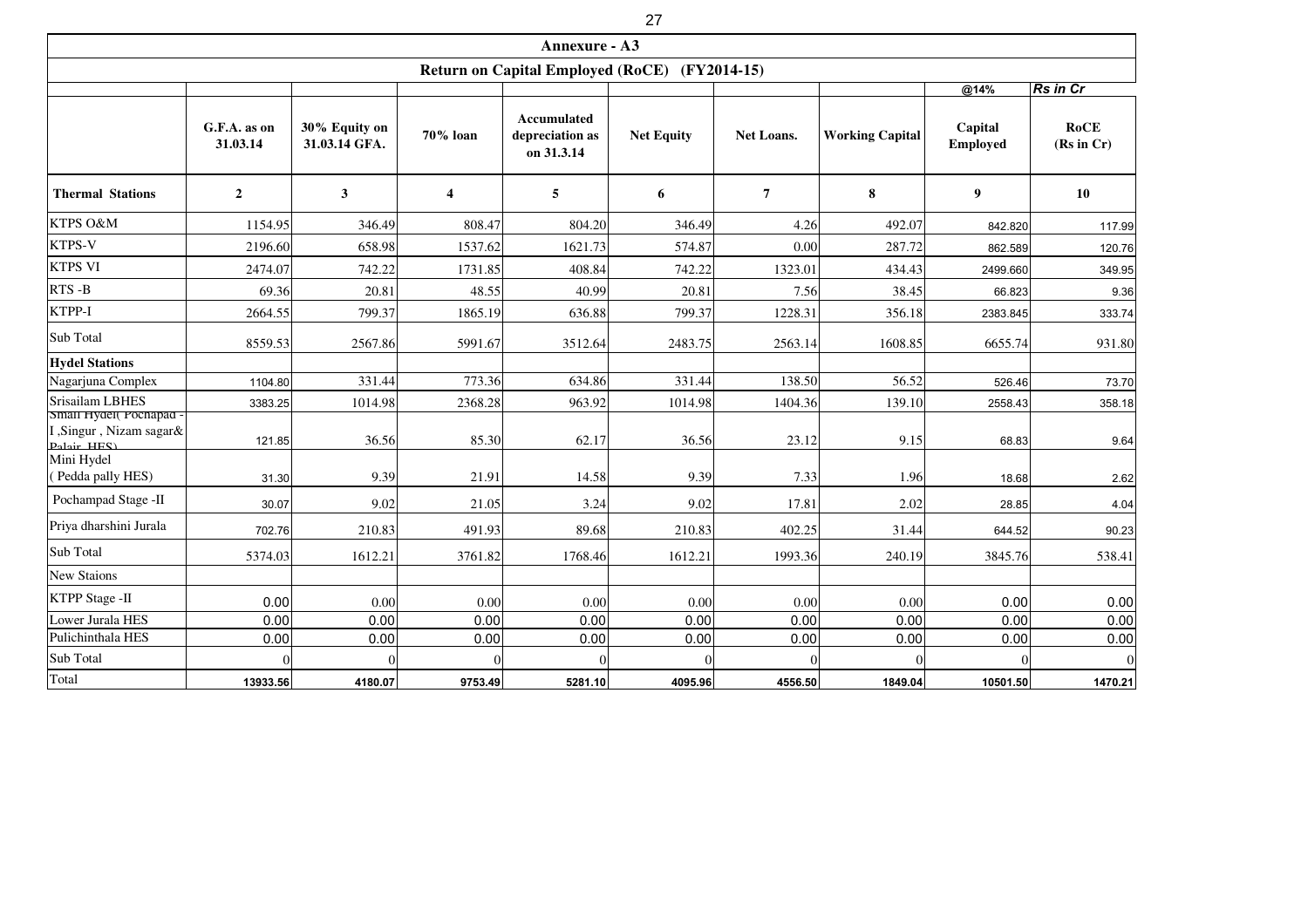|                                                                | <b>Annexure - A3</b>          |                                  |                 |                                                     |                   |                   |                    |                            |                     |                 |  |  |  |  |
|----------------------------------------------------------------|-------------------------------|----------------------------------|-----------------|-----------------------------------------------------|-------------------|-------------------|--------------------|----------------------------|---------------------|-----------------|--|--|--|--|
|                                                                |                               |                                  |                 | <b>Return on Capital Employed (RoCE)</b>            |                   | $(FY2015-16)$     |                    |                            |                     |                 |  |  |  |  |
|                                                                |                               |                                  |                 |                                                     |                   |                   |                    | @14%                       |                     | <b>Rs</b> in Cr |  |  |  |  |
| <b>Name of the Station</b>                                     | $G.F.A.$ as<br>on<br>31.03.15 | 30% Equity<br>on 31.3.15<br>GFA. | 70% loan        | <b>Accumulated</b><br>depreciation<br>as on 31.3.15 | <b>Net Equity</b> | <b>Net Loans.</b> | Working<br>Capital | Capital<br><b>Employed</b> | <b>Availability</b> | <b>RoCE</b>     |  |  |  |  |
| <b>Thermal Stations</b>                                        | $\overline{2}$                | 3 <sup>1</sup>                   | 4               | 5                                                   | 6                 | $\overline{7}$    | 8                  | 9 <sup>°</sup>             | 10                  | 11              |  |  |  |  |
| KTPS O&M                                                       | 1210.34                       | 363.10                           | 847.24          | 872.94                                              | 337.40            | 0.00              | 487.69             | 825.09                     | 100%                | 115.51          |  |  |  |  |
| KTPS-V                                                         | 2211.39                       | 663.42                           | 1547.97         | 1653.73                                             | 557.66            | 0.00              | 292.98             | 850.64                     | 100%                | 119.09          |  |  |  |  |
| <b>KTPS VI</b>                                                 | 2479.73                       | 743.92                           | 1735.81         | 590.53                                              | 743.92            | 1145.28           | 388.94             | 2278.14                    | 100%                | 318.94          |  |  |  |  |
| RTS-B                                                          | 89.76                         | 26.93                            | 62.83           | 43.70                                               | 26.93             | 19.13             | 43.96              | 90.02                      | 100%                | 12.60           |  |  |  |  |
| KTPP-I                                                         | 2694.91                       | 808.47                           | 1886.44         | 831.69                                              | 808.47            | 1054.75           | 374.09             | 2237.31                    | 100%                | 313.22          |  |  |  |  |
| Sub Total                                                      | 8686.13                       | 2605.84                          | 6080.29         | 3992.59                                             | 2474.38           | 2219.16           | 1587.65            | 6281.19                    |                     | 879.37          |  |  |  |  |
| <b>Hydel Stations</b>                                          |                               |                                  |                 |                                                     |                   |                   |                    |                            |                     |                 |  |  |  |  |
| Nagarjuna Complex                                              | 1151.86                       | 345.56                           | 806.30          | 669.71                                              | 345.56            | 136.59            | 59.29              | 541.43                     | 100%                | 75.80           |  |  |  |  |
| Srisailam LBHES                                                | 3384.2                        | 1015.26                          | 2368.94         | 1077.83                                             | 1015.26           | 1291.11           | 139.21             | 2445.58                    | 100%                | 342.38          |  |  |  |  |
| Small Hydel(Pochapad -1<br>Singur, Nizam sagar&<br>Palair HES) | 122.32                        | 36.70                            | 85.62           | 66.34                                               | 36.70             | 19.28             | 10.56              | 66.54                      | 100%                | 9.32            |  |  |  |  |
| Mini Hydel(Pedda pally)                                        | 31.39                         | 9.42                             | 21.97           | 15.56                                               | 9.42              | 6.41              | 2.02               | 17.85                      | 100%                | 2.50            |  |  |  |  |
| Pochampad Stage -II                                            | 30.11                         | 9.03                             | 21.08           | 4.24                                                | 9.03              | 16.84             | 2.07               | 27.94                      | 100%                | 3.91            |  |  |  |  |
| Priya dharshini Jurala                                         | 704.54                        | 211.36                           | 493.18          | 112.47                                              | 211.36            | 380.71            | 31.61              | 623.68                     | 100%                | 87.32           |  |  |  |  |
| Sub Total                                                      | 5424.42                       | 1627.33                          | 3797.09         | 1946.15                                             | 1627.33           | 1850.94           | 244.76             | 3723.02                    |                     | 521.22          |  |  |  |  |
| <b>New Staions</b>                                             |                               |                                  |                 |                                                     |                   |                   |                    |                            |                     |                 |  |  |  |  |
| <b>KTPP Stage -II</b>                                          | 3237.85                       | 971.36                           | 2266.50         | 0.00                                                | 971.36            | 2266.50           | 407.21             | 3645.06                    | 8 days              | 11.15           |  |  |  |  |
| Lower Jurala HES                                               | 1332.59                       | 399.78                           | 932.81          | 0.00                                                | 399.78            | 932.81            | 55.73              | 1388.32                    | 46.99%              | 91.34           |  |  |  |  |
| Pulichinthala HES                                              | 0                             | ΩI                               | $\vert 0 \vert$ | $\overline{0}$                                      | $\Omega$          | $\overline{0}$    | $\overline{0}$     | $\Omega$                   | 01                  | 0.00            |  |  |  |  |
| Sub Total                                                      | 4570.44                       | 1371.13                          | 3199.31         | 0.00                                                | 1371.13           | 3199.31           | 462.94             | 5033.38                    | 0.00                | 102.50          |  |  |  |  |
| <b>Grand Total</b>                                             | 18680.99                      | 5604.30                          | 13076.69        | 5938.74                                             | 5472.84           | 7269.41           | 2295.35            | 15037.60                   | 0.00                | 1503.09         |  |  |  |  |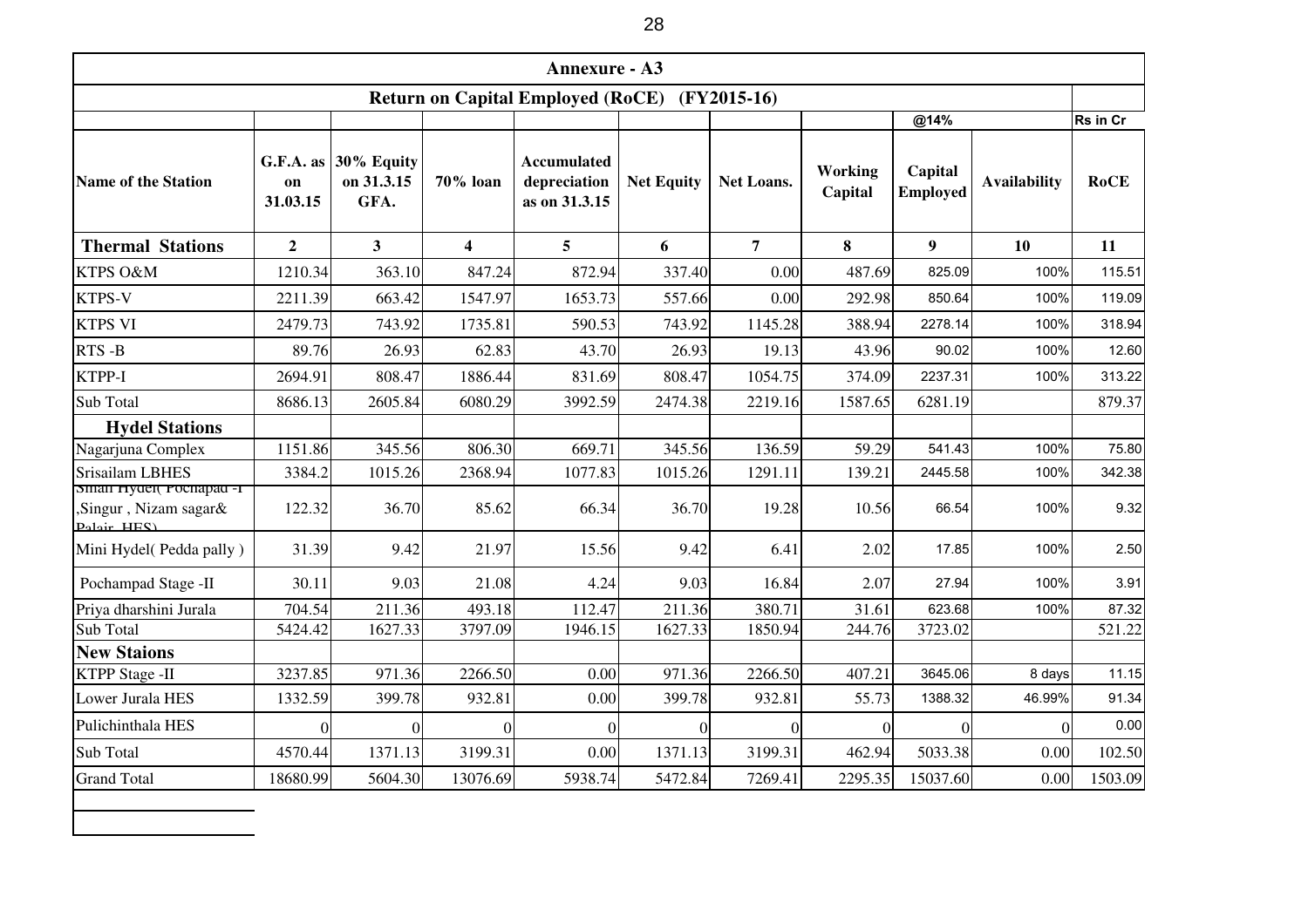| Annexure -A3                                                        |      |          |
|---------------------------------------------------------------------|------|----------|
| $(FY2016-17)$<br>$'$ (RoCE)<br><b>Return on</b><br>Capital Employed |      |          |
|                                                                     | @14% | 'Rs in C |

| <b>Name of the Station</b>                                   | G.F.A. as on<br>31.03.16 | 30% Equity<br>on 31.3.16<br>GFA. | 70% loan                | Accumulate<br>$\mathbf d$<br>depreciation<br>as on<br>31.3.16 | <b>Net Equity</b> | <b>Net Loans.</b> | Working<br>Capital | Capital<br><b>Employed</b> | <b>Availabil</b><br>ity | <b>RoCE</b> |
|--------------------------------------------------------------|--------------------------|----------------------------------|-------------------------|---------------------------------------------------------------|-------------------|-------------------|--------------------|----------------------------|-------------------------|-------------|
| <b>Thermal Stations</b>                                      | $\overline{2}$           | 3 <sup>1</sup>                   | $\overline{\mathbf{4}}$ | 5                                                             | 6                 | $\overline{7}$    | 8                  | 9                          | <b>10</b>               | 11          |
| KTPS O&M                                                     | 1262.46                  | 378.74                           | 883.72                  | 941.68                                                        | 320.78            | 0.00              | 533.41             | 854.19                     | 100.00%                 | 119.59      |
| KTPS-V                                                       | 2213.53                  | 664.06                           | 1549.47                 | 1685.73                                                       | 527.80            | 0.00              | 294.43             | 822.23                     | 100.00%                 | 115.11      |
| <b>KTPS VI</b>                                               | 2495.28                  | 748.58                           | 1746.70                 | 772.22                                                        | 748.58            | 974.48            | 395.95             | 2119.01                    | 100.00%                 | 296.66      |
| RTS-B                                                        | 97.07                    | 29.12                            | 67.95                   | 46.41                                                         | 29.12             | 21.54             | 50.13              | 100.79                     | 100.00%                 | 14.11       |
| KTPP-I                                                       | 2707.70                  | 812.31                           | 1895.39                 | 1026.50                                                       | 812.31            | 868.89            | 377.20             | 2058.40                    | 100.00%                 | 288.18      |
| Sub Total                                                    | 8776.04                  | 2632.81                          | 6143.23                 | 4472.54                                                       | 2438.60           | 1864.91           | 1651.12            | 5954.62                    |                         | 833.65      |
| <b>Hydel Stations</b>                                        |                          |                                  |                         |                                                               |                   |                   |                    |                            |                         |             |
| Nagarjuna Complex                                            | 1760.32                  | 528.10                           | 1232.22                 | 704.56                                                        | 528.10            | 527.66            | 83.61              | 1139.37                    | 100.00%                 | 159.51      |
| Srisailam LBHES                                              | 3387.84                  | 1016.35                          | 2371.49                 | 1191.74                                                       | 1016.35           | 1179.75           | 139.55             | 2335.65                    | 100.00%                 | 326.99      |
| Small Hydel(Pochapad -I , Singur<br>Nizam sagar& Palair HES) | 122.37                   | 36.71                            | 85.66                   | 70.51                                                         | 36.71             | 15.15             | 10.96              | 62.82                      | 100.00%                 | 8.79        |
| Mini Hydel(Pedda pally)                                      | 31.39                    | 9.42                             | 21.97                   | 16.54                                                         | 9.42              | 5.43              | 2.08               | 16.93                      | 100.00%                 | 2.37        |
| Pochampad Stage -II                                          | 30.12                    | 9.04                             | 21.08                   | 5.24                                                          | 9.04              | 15.84             | 2.12               | 27.00                      | 100.00%                 | 3.78        |
| Priya dharshini Jurala                                       | 706.22                   | 211.87                           | 494.35                  | 135.26                                                        | 211.87            | 359.09            | 31.82              | 602.78                     | 100.00%                 | 84.39       |
| Sub Total                                                    | 6038.26                  | 1811.48                          | 4226.78                 | 2123.85                                                       | 1811.48           | 2102.93           | 270.14             | 4184.54                    | $0.00\%$                | 585.84      |
| <b>New Staions</b>                                           |                          |                                  |                         |                                                               |                   |                   |                    |                            |                         |             |
| <b>KTPP Stage -II</b>                                        | 3237.85                  | 971.36                           | 2266.50                 | 0.00                                                          | 971.36            | 2266.50           | 472.26             | 3710.11                    | 100.00%                 | 519.42      |
| Lower Jurala HES                                             | 1969.14                  | 590.74                           | 1378.40                 | 21.29                                                         | 590.74            | 1357.11           | 83.56              | 2031.41                    | 74.43%                  | 211.68      |
| Pulichinthala HES                                            | 425.3                    | 127.59                           | 297.71                  | 0.00                                                          | 127.59            | 297.71            | 18.15              | 443.45                     | 18.77%                  | 11.65       |
| Sub Total                                                    | 5632.29                  | 1689.69                          | 3942.60                 | 21.29                                                         | 1689.69           | 3921.31           | 573.98             | 6184.98                    | 0.00%                   | 742.74      |
| <b>Grand Total</b>                                           | 20446.59                 | 6133.98                          | 14312.61                | 6617.68                                                       | 5939.76           | 7889.15           | 2495.24            | 16324.14                   | 0.00%                   | 2162.23     |
|                                                              |                          |                                  |                         |                                                               |                   |                   |                    |                            |                         |             |

┑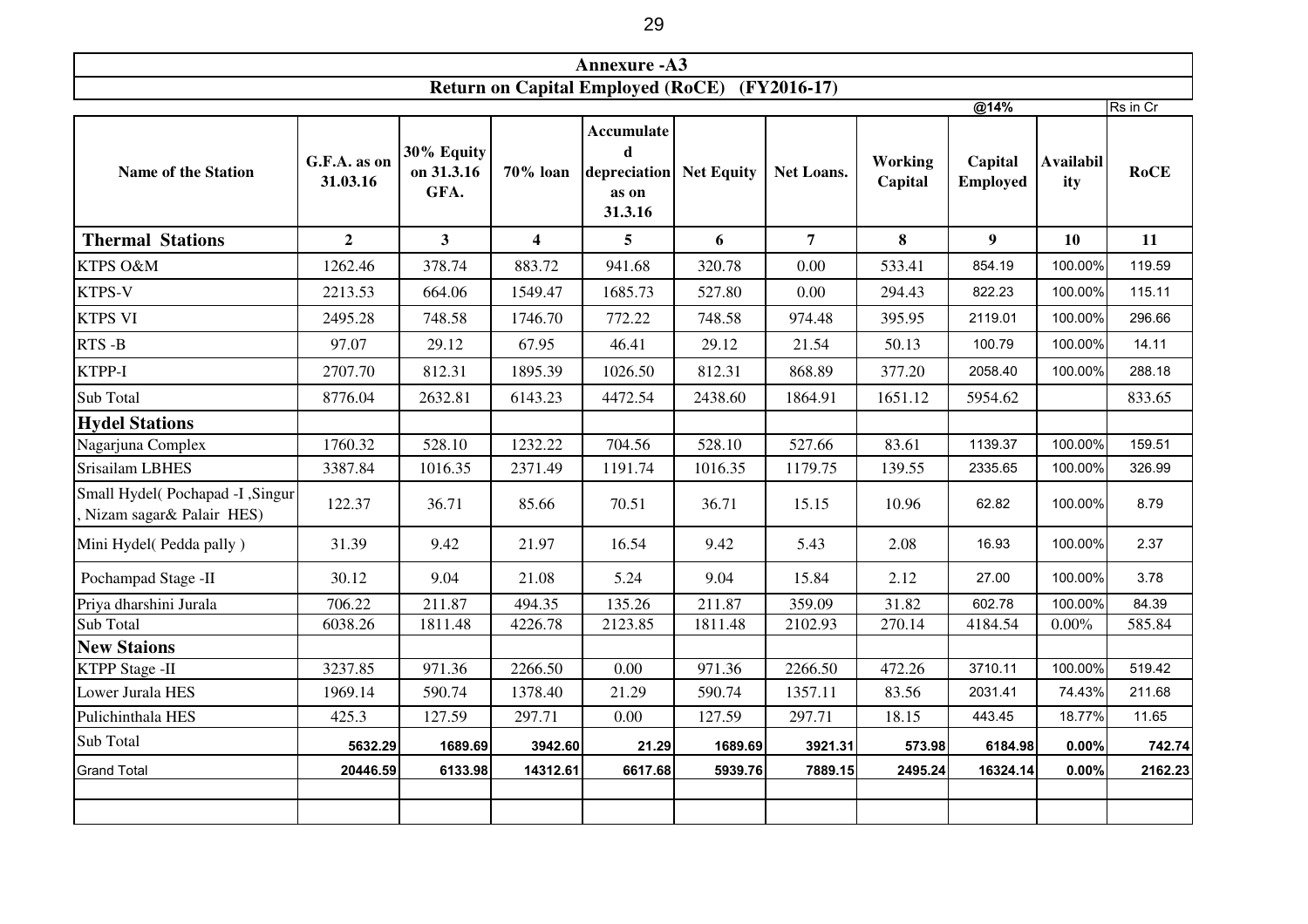| <b>Annexure - A3</b>                                 |                          |                                  |                         |                                                     |                   |                   |                    |                            |             |  |
|------------------------------------------------------|--------------------------|----------------------------------|-------------------------|-----------------------------------------------------|-------------------|-------------------|--------------------|----------------------------|-------------|--|
| <b>Return on Capital Employed (RoCE) (FY2017-18)</b> |                          |                                  |                         |                                                     |                   |                   |                    |                            |             |  |
|                                                      |                          |                                  |                         |                                                     |                   |                   |                    | @14%                       | Rs in Cr    |  |
| <b>Name of the Station</b>                           | G.F.A. as on<br>31.03.16 | 30% Equity<br>on 31.3.16<br>GFA. | 70% loan                | <b>Accumulated</b><br>depreciation<br>as on 31.3.17 | <b>Net Equity</b> | <b>Net Loans.</b> | Working<br>Capital | Capital<br><b>Employed</b> | <b>RoCE</b> |  |
| <b>Thermal Stations</b>                              | $\overline{2}$           | $\mathbf{3}$                     | $\overline{\mathbf{4}}$ | 5                                                   | 6                 | $\overline{7}$    | 8                  | 9 <sup>°</sup>             | <b>10</b>   |  |
| KTPS O&M                                             | 1262.46                  | 378.74                           | 883.72                  | 1010.42                                             | 252.04            | 0.00              | 540.53             | 792.57                     | 110.96      |  |
| KTPS-V                                               | 2213.53                  | 664.06                           | 1549.47                 | 1717.73                                             | 495.80            | 0.00              | 297.82             | 793.62                     | 111.11      |  |
| <b>KTPS VI</b>                                       | 2495.28                  | 748.58                           | 1746.70                 | 953.91                                              | 748.58            | 792.79            | 394.51             | 1935.88                    | 271.02      |  |
| RTS-B                                                | 97.07                    | 29.12                            | 67.95                   | 49.12                                               | 29.12             | 18.83             | 50.69              | 98.64                      | 13.81       |  |
| KTPP-I                                               | 2707.70                  | 812.31                           | 1895.39                 | 1221.31                                             | 812.31            | 674.08            | 375.54             | 1861.93                    | 260.67      |  |
| Sub Total                                            | 8776.04                  | 2632.81                          | 6143.23                 | 4952.49                                             | 2337.86           | 1485.70           | 1659.09            | 5482.64                    | 767.57      |  |
| <b>Hydel Stations</b>                                |                          |                                  |                         |                                                     |                   |                   |                    |                            |             |  |
| Nagarjuna Complex                                    | 1760.32                  | 528.10                           | 1232.22                 | 751.38                                              | 528.10            | 480.85            | 84.95              | 1093.89                    | 153.15      |  |
| <b>Srisailam LBHES</b><br>Small Hydel(Pochapad -1    | 3387.84                  | 1016.35                          | 2371.49                 | 1305.65                                             | 1016.35           | 1065.84           | 139.90             | 2222.09                    | 311.09      |  |
| Singur, Nizam sagar&<br>Dalair HEC)                  | 122.37                   | 36.71                            | 85.66                   | 74.68                                               | 36.71             | 10.98             | 11.39              | 59.08                      | 8.27        |  |
| Mini Hydel(Pedda pally)                              | 31.39                    | 9.42                             | 21.97                   | 17.52                                               | 9.42              | 4.45              | 2.15               | 16.02                      | 2.24        |  |
| Pochampad Stage -II                                  | 30.12                    | 9.04                             | 21.08                   | 6.24                                                | 9.04              | 14.84             | 2.17               | 26.05                      | 3.65        |  |
| Priya dharshini Jurala                               | 706.22                   | 211.87                           | 494.35                  | 158.05                                              | 211.87            | 336.30            | 32.01              | 580.18                     | 81.23       |  |
| Sub Total                                            | 6038.26                  | 1811.48                          | 4226.78                 | 2313.52                                             | 1811.48           | 1913.26           | 272.58             | 3997.32                    | 559.62      |  |
| <b>New Staions</b>                                   |                          |                                  |                         |                                                     |                   |                   |                    |                            |             |  |
| <b>KTPP Stage -II</b>                                | 4334.11                  | 1300.23                          | 3033.88                 | 253.85                                              | 1300.23           | 2780.03           | 521.95             | 4602.22                    | 644.31      |  |
| Lower Jurala HES                                     | 1969.14                  | 590.74                           | 1378.40                 | 79.94                                               | 590.74            | 1298.46           | 94.72              | 1983.92                    | 277.75      |  |
| Pulichinthala HES                                    | 563.5                    | 169.05                           | 394.45                  | 2.71                                                | 169.05            | 391.74            | 30.05              | 590.84                     | 82.72       |  |
| Sub Total                                            | 6866.75                  | 2060.03                          | 4806.73                 | 336.50                                              | 2060.03           | 4470.22           | 646.73             | 7176.97                    | 1004.78     |  |
| <b>Grand Total</b>                                   | 21681.05                 | 6504.32                          | 15176.74                | 7602.51                                             | 6209.36           | 7869.18           | 2578.40            | 16656.93                   | 2331.97     |  |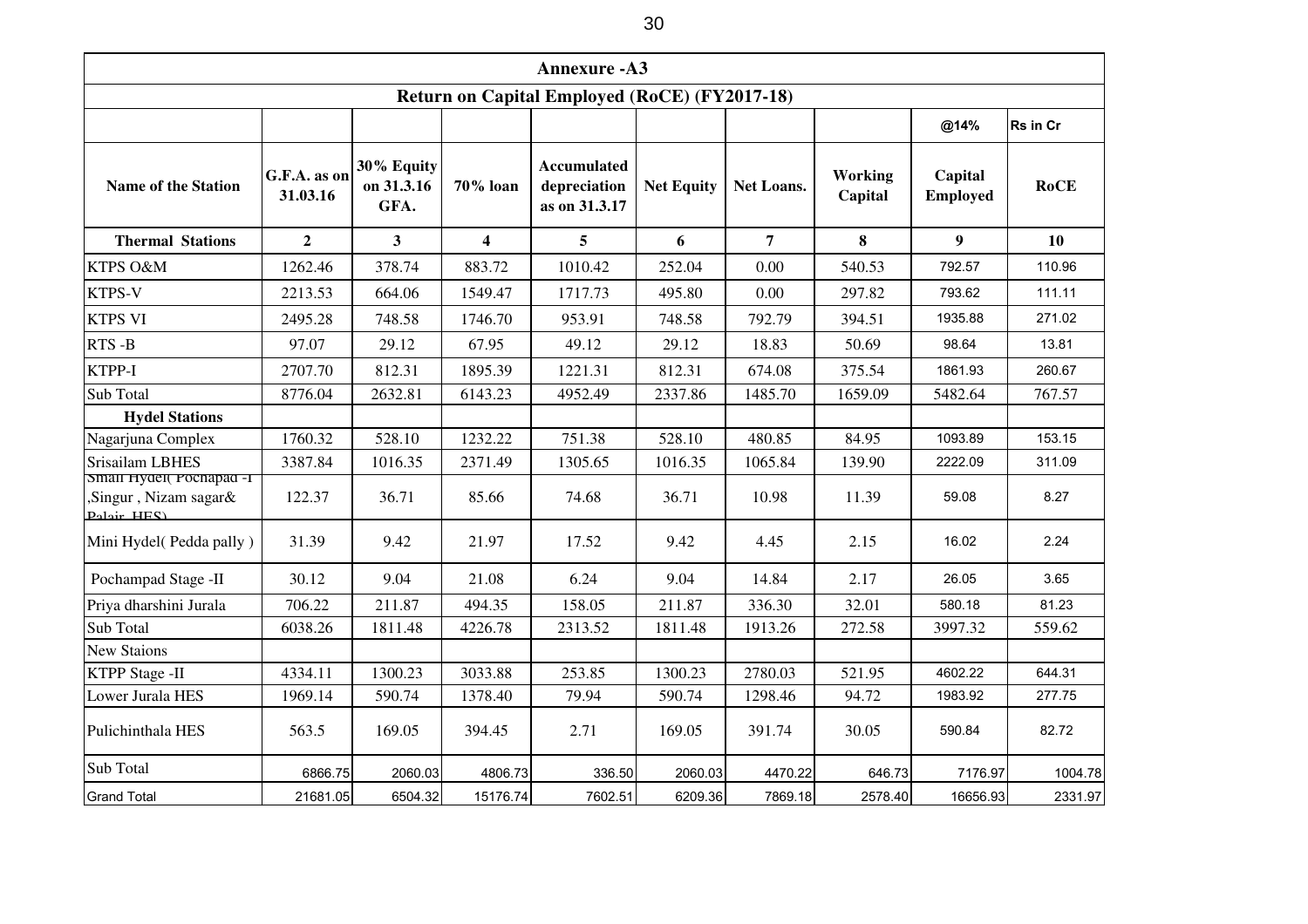| <b>Annexure - A3</b>                                                |                          |                               |                         |                                              |                   |                |                    |                            |             |  |
|---------------------------------------------------------------------|--------------------------|-------------------------------|-------------------------|----------------------------------------------|-------------------|----------------|--------------------|----------------------------|-------------|--|
| <b>Return on Capital Employed (RoCE)(FY2018-19)</b>                 |                          |                               |                         |                                              |                   |                |                    |                            |             |  |
|                                                                     |                          |                               |                         |                                              |                   |                |                    | @14%                       | Rs in Cr    |  |
| <b>Name of the Station</b>                                          | G.F.A. as on<br>31.03.16 | 30% Equity on<br>31.3.16 GFA. | 70% loan                | Accumulated<br>depreciation as<br>on 31.3.18 | <b>Net Equity</b> | Net Loans.     | Working<br>Capital | Capital<br><b>Employed</b> | <b>RoCE</b> |  |
| <b>Thermal Stations</b>                                             | $\overline{2}$           | 3 <sup>1</sup>                | $\overline{\mathbf{4}}$ | 5 <sup>5</sup>                               | 6                 | $\overline{7}$ | 8                  | 9 <sup>1</sup>             | <b>10</b>   |  |
| KTPS O&M                                                            | 1262.46                  | 378.74                        | 883.72                  | 1079.16                                      | 183.30            | 0.00           | 546.16             | 729.46                     | 102.12      |  |
| <b>KTPS-V</b>                                                       | 2213.53                  | 664.06                        | 1549.47                 | 1749.73                                      | 463.80            | 0.00           | 301.43             | 765.23                     | 107.13      |  |
| <b>KTPS VI</b>                                                      | 2495.28                  | 748.58                        | 1746.70                 | 1135.60                                      | 748.58            | 611.10         | 393.22             | 1752.90                    | 245.41      |  |
| RTS-B                                                               | 97.07                    | 29.12                         | 67.95                   | 51.83                                        | 29.12             | 16.12          | 51.30              | 96.54                      | 13.52       |  |
| KTPP-I                                                              | 2707.70                  | 812.31                        | 1895.39                 | 1416.12                                      | 812.31            | 479.27         | 374.04             | 1665.62                    | 233.19      |  |
| <b>Sub Total</b>                                                    | 8776.04                  | 2632.81                       | 6143.23                 | 5432.44                                      | 2237.12           | 1106.49        | 1666.15            | 5009.75                    | 701.37      |  |
| <b>Hydel Stations</b>                                               |                          |                               |                         |                                              |                   |                |                    |                            |             |  |
| Nagarjuna Complex                                                   | 1760.32                  | 528.10                        | 1232.22                 | 798.20                                       | 528.10            | 434.03         | 86.43              | 1048.55                    | 146.80      |  |
| <b>Srisailam LBHES</b>                                              | 3387.84                  | 1016.35                       | 2371.49                 | 1419.56                                      | 1016.35           | 951.93         | 140.40             | 2108.68                    | 295.22      |  |
| <b>Small Hydell</b><br>Pochapad -I , Singur,<br>Nizam cagar& Palair | 122.37                   | 36.71                         | 85.66                   | 78.85                                        | 36.71             | 6.81           | 11.84              | 55.37                      | 7.75        |  |
| Mini Hydel (Pedda<br>pally)                                         | 31.390                   | 9.42                          | 21.97                   | 18.50                                        | 9.42              | 3.47           | 2.22               | 15.11                      | 2.12        |  |
| Pochampad Stage -II                                                 | 30.12                    | 9.04                          | 21.08                   | 7.24                                         | 9.04              | 13.84          | 2.24               | 25.12                      | 3.52        |  |
| Priya dharshini Jurala                                              | 706.22                   | 211.87                        | 494.35                  | 180.84                                       | 211.87            | 313.51         | 32.24              | 557.62                     | 78.07       |  |
| <b>Sub Total</b>                                                    | 6038.26                  | 1811.48                       | 4226.78                 | 2503.19                                      | 1811.48           | 1723.60        | 275.37             | 3810.45                    | 533.46      |  |
| <b>New Staions</b>                                                  |                          |                               |                         |                                              |                   |                |                    |                            |             |  |
| <b>KTPP</b> Stage -II                                               | 4334.11                  | 1300.23                       | 3033.88                 | 593.64                                       | 1300.23           | 2440.24        | 517.67             | 4258.14                    | 596.14      |  |
| Lower Jurala HES                                                    | 1969.14                  | 590.74                        | 1378.40                 | 146.89                                       | 590.74            | 1231.51        | 95.10              | 1917.35                    | 268.43      |  |
| Pulichinthala HES                                                   | 563.5                    | 169.05                        | 394.45                  | 21.87                                        | 169.05            | 372.58         | 30.32              | 571.95                     | 80.07       |  |
| Sub Total                                                           | 6866.75                  | 2060.03                       | 4806.73                 | 762.41                                       | 2060.03           | 4044.32        | 643.10             | 6747.44                    | 944.64      |  |
| <b>Grand Total</b>                                                  | 21681.05                 | 6504.32                       | 15176.74                | 8698.03                                      | 6108.62           | 6874.40        | 2584.63            | 15567.64                   | 2179.47     |  |
|                                                                     |                          |                               |                         |                                              |                   |                |                    |                            |             |  |
|                                                                     |                          |                               |                         |                                              |                   |                |                    |                            |             |  |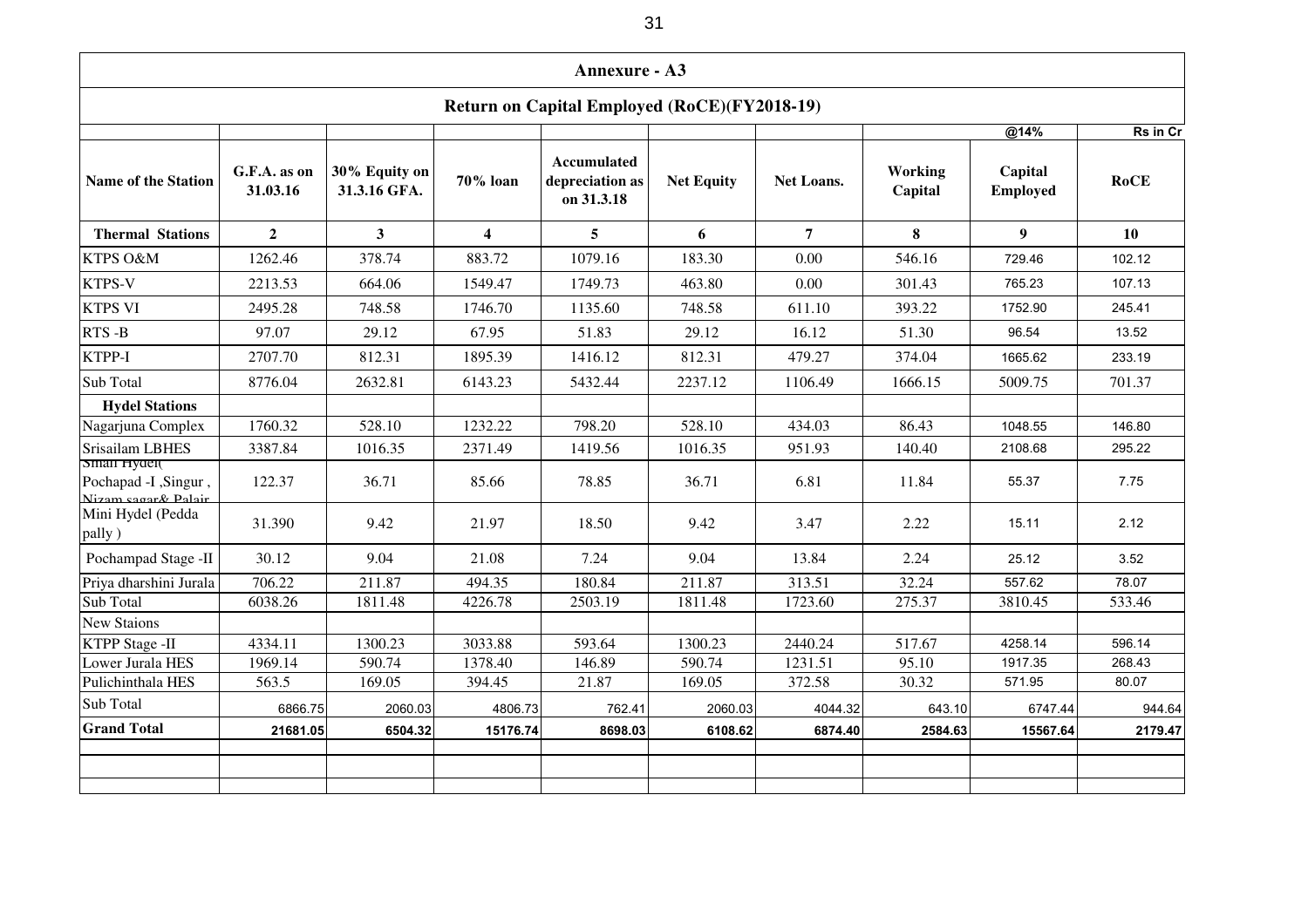|                | <b>Annexure - A4</b>                                          |              |                  |                |                         |              |             |  |  |  |  |
|----------------|---------------------------------------------------------------|--------------|------------------|----------------|-------------------------|--------------|-------------|--|--|--|--|
|                | <b>Depreciation FY2014-19</b>                                 |              |                  |                |                         |              |             |  |  |  |  |
|                |                                                               |              |                  |                |                         | (Rs in Crs)  | (Rs in Crs) |  |  |  |  |
| Sno            | <b>Name of the Station</b>                                    | FY 2014-2015 | FY 2015-2016     | FY 2016-2017   | FY 2017-2018            | FY 2018-2019 | Total (1-5) |  |  |  |  |
|                | <b>Thermal Stations</b>                                       | $\mathbf{1}$ | $\boldsymbol{2}$ | 3 <sup>1</sup> | $\overline{\mathbf{4}}$ | 5            | 6           |  |  |  |  |
| $\mathbf{1}$   | KTPS O&M                                                      | 68.74        | 68.74            | 68.74          | 68.74                   | 57.05        | 332.01      |  |  |  |  |
| $\overline{2}$ | <b>KTPS-V</b>                                                 | 32.00        | 32.00            | 32.00          | 32.00                   | 32.00        | 160.00      |  |  |  |  |
| 3              | <b>KTPS VI</b>                                                | 181.69       | 181.69           | 181.69         | 181.69                  | 181.69       | 908.45      |  |  |  |  |
| 4              | RTS-B                                                         | 2.71         | 2.71             | 2.71           | 2.71                    | 2.71         | 13.55       |  |  |  |  |
| 5              | <b>KTPP-I</b>                                                 | 194.81       | 194.81           | 194.81         | 194.81                  | 194.81       | 974.05      |  |  |  |  |
|                | Sub total                                                     | 479.95       | 479.95           | 479.95         | 479.95                  | 468.26       | 2388.06     |  |  |  |  |
|                | <b>Hydel Stations</b>                                         |              |                  |                |                         |              |             |  |  |  |  |
| 6              | Nagarjuna Complex                                             | 34.85        | 34.85            | 46.82          | 46.82                   | 46.82        | 210.15      |  |  |  |  |
| $\overline{7}$ | <b>Srisailam LBHES</b>                                        | 113.91       | 113.91           | 113.91         | 113.91                  | 113.91       | 569.55      |  |  |  |  |
| 8              | Small Hydel(Pochapad -I, Singur, Nizam<br>sagar & Palair HES) | 4.17         | 4.17             | 4.17           | 4.17                    | 4.17         | 20.84       |  |  |  |  |
| 9              | Mini Hydels (Pedda pally HES)                                 | 0.98         | 0.98             | 0.98           | 0.98                    | 0.98         | 4.90        |  |  |  |  |
| 10             | Pochampad Stage -II                                           | 1.00         | 1.00             | 1.00           | 1.00                    | 1.00         | 5.00        |  |  |  |  |
| 11             | Priya dharshini Jurala                                        | 22.79        | 22.79            | 22.79          | 22.79                   | 22.79        | 113.95      |  |  |  |  |
|                | Sub total                                                     | 177.70       | 177.70           | 189.67         | 189.67                  | 189.67       | 924.39      |  |  |  |  |
|                | <b>New Stations</b>                                           |              |                  |                |                         |              |             |  |  |  |  |
| 12             | <b>KTPP</b> Stage -II                                         | 0.00         | 0.00             | 253.85         | 339.79                  | 339.79       | 933.44      |  |  |  |  |
| 13             | Lower Jurala HES                                              | 0.00         | 21.29            | 58.65          | 66.95                   | 66.95        | 213.84      |  |  |  |  |
| 14             | Pulichinthala HES                                             | 0.00         | $0.00\,$         | 2.71           | 19.16                   | 19.16        | 41.03       |  |  |  |  |
|                | Sub Total                                                     | 0.00         | 21.29            | 315.21         | 425.90                  | 425.90       | 1188.31     |  |  |  |  |
|                | <b>Grand Total</b>                                            | 657.65       | 678.94           | 984.83         | 1095.52                 | 1083.83      | 4500.77     |  |  |  |  |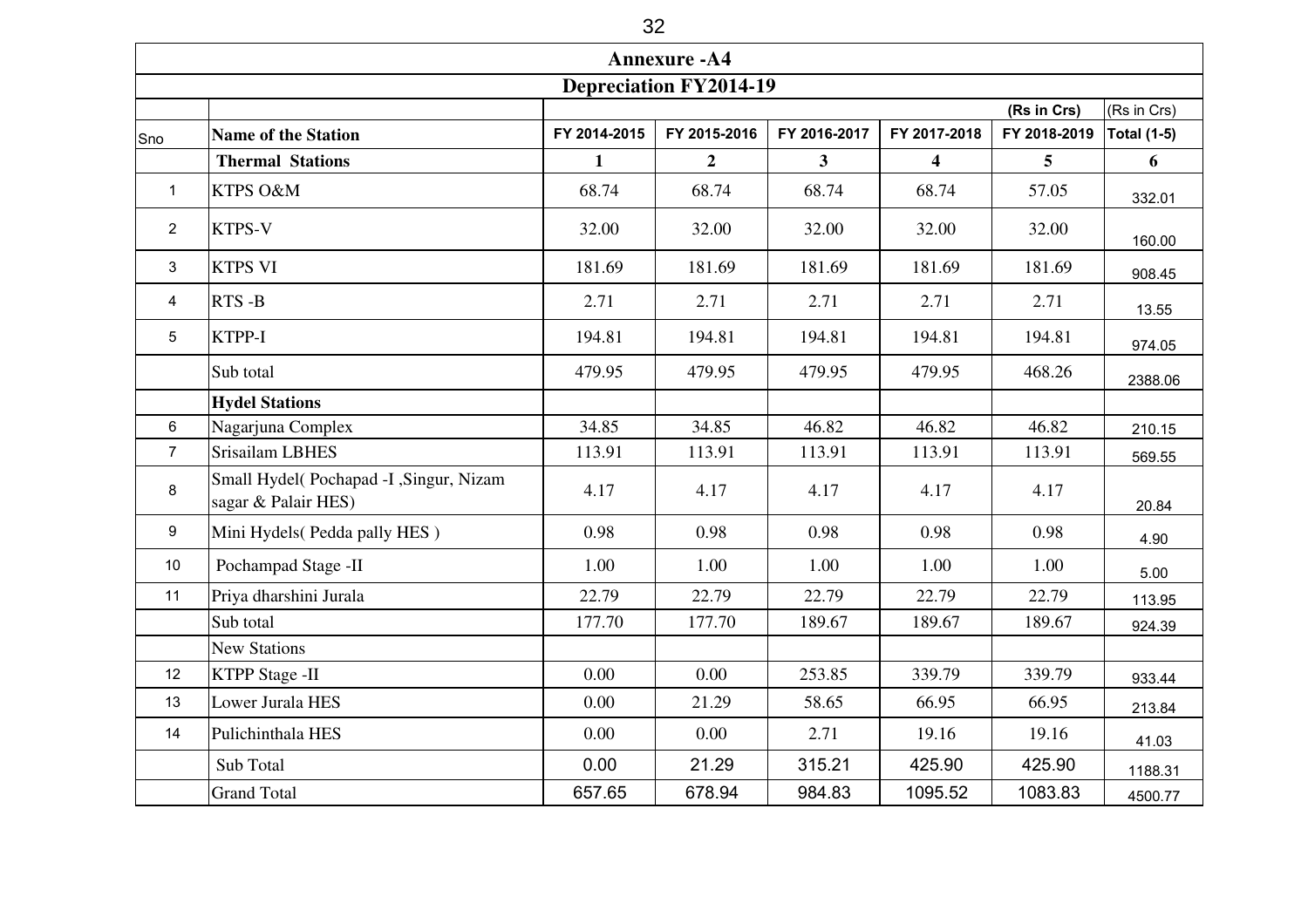|                                   | 33                                                            |                                                  |                                                 |                                                 |                                                 |                                                 |                |  |  |  |
|-----------------------------------|---------------------------------------------------------------|--------------------------------------------------|-------------------------------------------------|-------------------------------------------------|-------------------------------------------------|-------------------------------------------------|----------------|--|--|--|
|                                   | <b>Annexure - A5</b>                                          |                                                  |                                                 |                                                 |                                                 |                                                 |                |  |  |  |
|                                   | <b>O&amp;M</b> charges (FY2014-19)                            |                                                  |                                                 |                                                 |                                                 |                                                 |                |  |  |  |
| $(Rs \text{ in } Cr) $ (Rs in Cr) |                                                               |                                                  |                                                 |                                                 |                                                 |                                                 |                |  |  |  |
| S.No                              | <b>Name of the Station</b>                                    | FY 2014-2015                                     | FY 2015-2016                                    | FY 2016-2017                                    | FY 2017-2018                                    | FY 2018-2019                                    | Total(2014-19) |  |  |  |
|                                   | <b>Thermal Stations</b>                                       |                                                  | $\overline{2}$                                  | 3                                               | 4                                               | 5                                               | 1 to $5$       |  |  |  |
|                                   | KTPS O&M                                                      | 372.90                                           | 396.32                                          | 421.29                                          | 447.81                                          | 475.98                                          | 2114.29        |  |  |  |
| $\overline{2}$                    | KTPS-V                                                        | 143.40                                           | 152.40                                          | 162.00                                          | 172.20                                          | 183.06                                          | 813.06         |  |  |  |
| 3                                 | <b>KTPS VI</b>                                                | 96.00                                            | 102.06                                          | 108.48                                          | 115.32                                          | 122.58                                          | 544.44         |  |  |  |
| 4                                 | RTS-B                                                         | 32.37                                            | 34.40                                           | 36.57                                           | 38.87                                           | 41.32                                           | 183.53         |  |  |  |
| 5                                 | KTPP-I                                                        | 96.00                                            | 102.06                                          | 108.48                                          | 115.32                                          | 122.58                                          | 544.44         |  |  |  |
|                                   | Sub total                                                     | 740.67                                           | 787.24                                          | 836.82                                          | 889.52                                          | 945.52                                          | 4199.77        |  |  |  |
|                                   | <b>Hydel Stations</b>                                         | <b>After</b><br>considering 6.64%<br>escalations | <b>After</b><br>considering 6.64%<br>escalation | <b>After</b><br>considering 6.64%<br>escalation | <b>After</b><br>considering 6.64%<br>escalation | <b>After</b><br>considering<br>6.64% escalation |                |  |  |  |
| 6                                 | Nagarjuna Complex                                             | 58.53                                            | 62.42                                           | 66.56                                           | 70.98                                           | 75.70                                           | 334.19         |  |  |  |
| $7^{\circ}$                       | Srisailam LBHES                                               | 47.98                                            | 51.17                                           | 54.56                                           | 58.19                                           | 62.05                                           | 273.94         |  |  |  |
| 8                                 | Small Hydel(Pochapad -I, Singur, Nizam<br>sagar & Palair HES) | 21.44                                            | 22.86                                           | 24.38                                           | 26.00                                           | 27.73                                           | 122.41         |  |  |  |
| 9                                 | Mini Hydels (Pedda pally HES)                                 | 3.64                                             | 3.88                                            | 4.14                                            | 4.41                                            | 4.70                                            | 20.77          |  |  |  |
| 10 <sup>°</sup>                   | Pochampad Stage -II                                           | 3.45                                             | 3.68                                            | 3.93                                            | 4.19                                            | 4.47                                            | 19.72          |  |  |  |
| 11                                | Priya dharshini Jurala                                        | 21.16                                            | 22.57                                           | 24.07                                           | 25.67                                           | 27.37                                           | 120.84         |  |  |  |
|                                   | Sub total                                                     | 156.20                                           | 166.58                                          | 177.64                                          | 189.43                                          | 202.01                                          | 891.86         |  |  |  |
|                                   | <b>New Stations</b>                                           |                                                  |                                                 |                                                 |                                                 |                                                 |                |  |  |  |
| 12 <sup>°</sup>                   | <b>KTPP Stage -II</b>                                         | 0.00                                             | 2.41                                            | 117.14                                          | 124.56                                          | 132.34                                          | 376.45         |  |  |  |
| 13                                | Lower Jurala HES(New Station)                                 | $\mathbf 0$                                      | 9.25                                            | 46.89                                           | 67.18                                           | 71.64                                           | 194.96         |  |  |  |
| 14                                | Pulichinthala HES(New Station)                                | $\mathbf 0$                                      | $\mathbf 0$                                     | 5.08                                            | 28.84                                           | 30.76                                           | 64.68          |  |  |  |
|                                   | sub total                                                     | 0.00                                             | 11.66                                           | 169.11                                          | 220.58                                          | 234.74                                          | 636.09         |  |  |  |
|                                   | <b>Grand Total</b>                                            | 896.88                                           | 965.48                                          | 1183.56                                         | 1299.54                                         | 1382.26                                         | 5727.72        |  |  |  |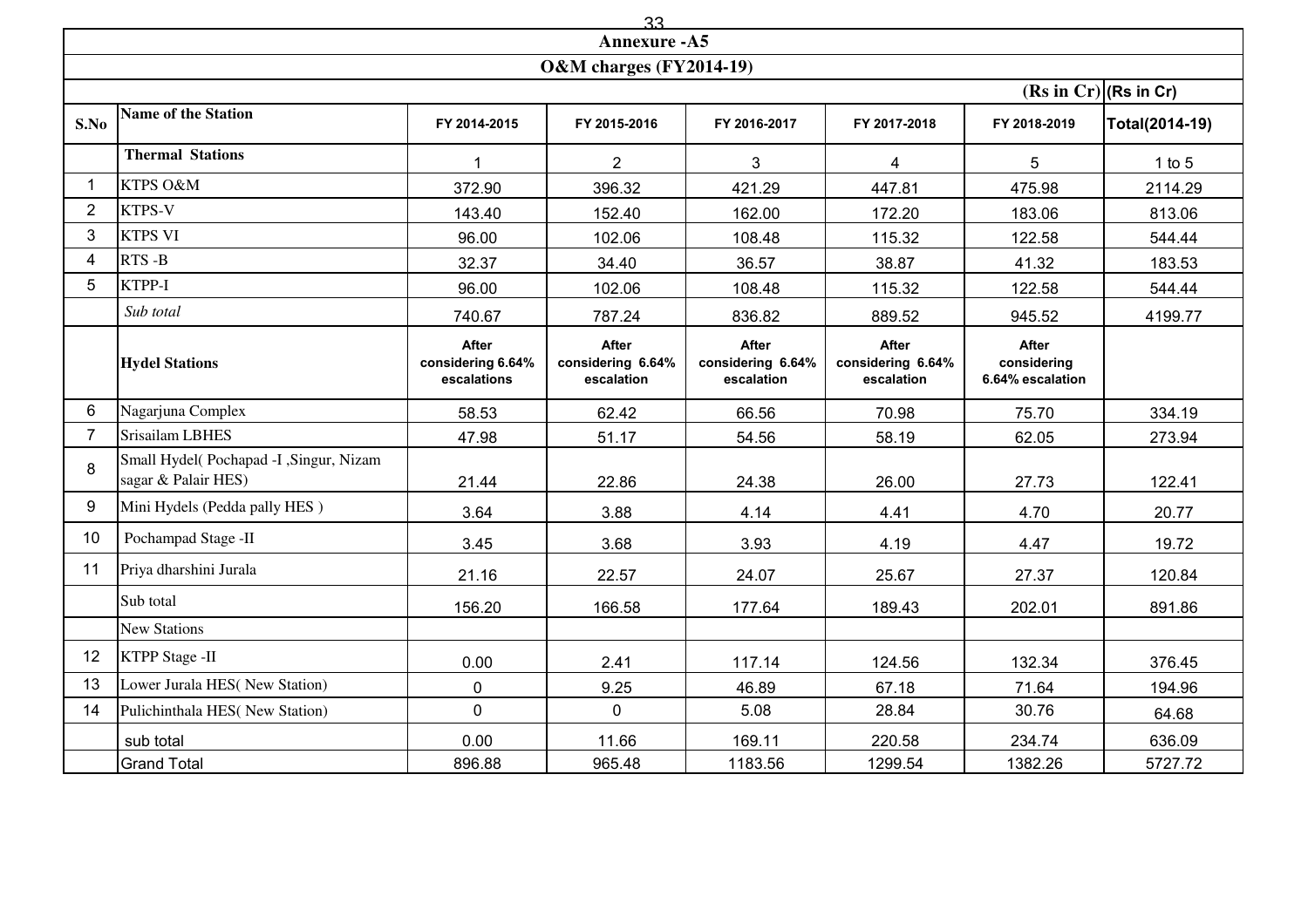|                 |                                                                  |              | <b>Annexure A-6</b> |          |                      |  |  |  |  |  |
|-----------------|------------------------------------------------------------------|--------------|---------------------|----------|----------------------|--|--|--|--|--|
|                 | Fixed charges (FY2014-15)                                        |              |                     |          |                      |  |  |  |  |  |
|                 | (Rs in Crs)                                                      |              |                     |          |                      |  |  |  |  |  |
| S.No            | <b>Name of the Station</b>                                       | <b>RoCE</b>  | <b>Depreciation</b> | O&M      | <b>Fixed charges</b> |  |  |  |  |  |
|                 | <b>Thermal Stations</b>                                          | $\mathbf{1}$ | $\overline{2}$      | 3        | $\overline{4}$       |  |  |  |  |  |
| $\mathbf{1}$    | KTPS O&M                                                         | 117.99       | 68.74               | 372.90   | 559.64               |  |  |  |  |  |
| 2               | KTPS-V                                                           | 120.76       | 32.00               | 143.40   | 296.16               |  |  |  |  |  |
| $\mathfrak{Z}$  | <b>KTPS VI</b>                                                   | 349.95       | 181.69              | 96.00    | 627.64               |  |  |  |  |  |
| $\overline{4}$  | RTS-B                                                            | 9.36         | 2.71                | 32.37    | 44.44                |  |  |  |  |  |
| $5\overline{)}$ | KTPP-I                                                           | 333.74       | 194.81              | 96.00    | 624.55               |  |  |  |  |  |
|                 | Sub Total                                                        | 931.80       | 479.95              | 740.67   | 2152.43              |  |  |  |  |  |
|                 | <b>Hydel Stations</b>                                            |              |                     |          |                      |  |  |  |  |  |
| 6               | Nagarjuna Complex                                                | 73.70        | 34.85               | 58.53    | 167.08               |  |  |  |  |  |
| $\tau$          | Srisailam LBHES                                                  | 358.18       | 113.91              | 47.98    | 520.07               |  |  |  |  |  |
| 8               | Small Hydel(Pochapad -I , Singur, Nizam<br>sagar & Palair HES)   | 9.64         | 4.17                | 21.44    | 35.24                |  |  |  |  |  |
| 9               | Mini Hydels(Pedda pally HES)                                     | 2.62         | 0.98                | 3.64     | 7.23                 |  |  |  |  |  |
| 10              | Pochampad Stage -II                                              | 4.04         | 1.00                | 3.45     | 8.49                 |  |  |  |  |  |
| 11              | Priya dharshini Jurala                                           | 90.23        | 22.79               | 21.16    | 134.19               |  |  |  |  |  |
|                 | Sub total                                                        | 538.41       | 177.70              | 156.20   | 872.31               |  |  |  |  |  |
|                 | <b>New Stations</b>                                              |              |                     |          |                      |  |  |  |  |  |
| 12              | <b>KTPP Stage -II</b>                                            | 0.00         | 0.00                | 0.00     | 0.00                 |  |  |  |  |  |
| 13              | Lower Jurala HES                                                 | 0.00         | 0.00                | 0.00     | 0.00                 |  |  |  |  |  |
| 14              | Pulichinthala HES                                                | 0.00         | $0.00\,$            | 0.00     | $0.00\,$             |  |  |  |  |  |
|                 | Sub total                                                        | $0.00\,$     | $0.00\,$            | $0.00\,$ | $0.00\,$             |  |  |  |  |  |
|                 | Total (Thermal & Hydel Stations)                                 | 1470.21      | 657.65              | 896.88   | 3024.73              |  |  |  |  |  |
|                 | Additonal Interest on pension<br>bonds (Over and above schedule) |              |                     |          | 469.84               |  |  |  |  |  |
|                 | <b>Grand Total</b>                                               | 1470.21      | 657.65              | 896.88   | 3494.57              |  |  |  |  |  |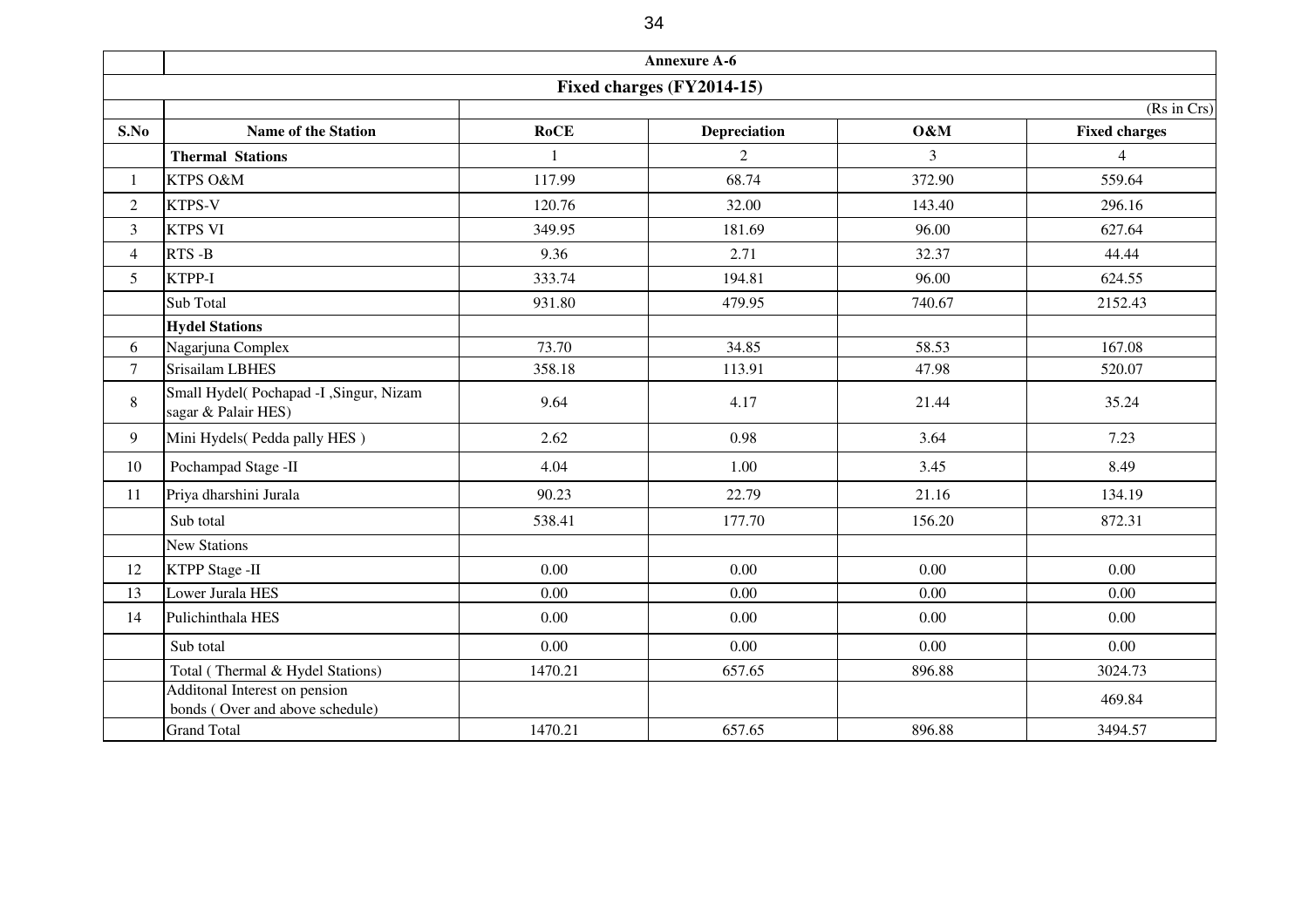|                | <b>Annexure A-6</b>                                              |             |                           |                |                      |  |  |  |
|----------------|------------------------------------------------------------------|-------------|---------------------------|----------------|----------------------|--|--|--|
|                |                                                                  |             | Fixed charges (FY2015-16) |                |                      |  |  |  |
|                | (Rs in Crs)                                                      |             |                           |                |                      |  |  |  |
| S.No           | <b>Station</b>                                                   | <b>RoCE</b> | <b>Depreciation</b>       | O&M            | <b>Fixed charges</b> |  |  |  |
|                | <b>Thermal Stations</b>                                          |             | $\overline{2}$            | $\overline{3}$ | $\overline{4}$       |  |  |  |
|                | KTPS O&M                                                         | 115.51      | 68.74                     | 396.32         | 580.57               |  |  |  |
| $\overline{2}$ | <b>KTPS-V</b>                                                    | 119.09      | 32.00                     | 152.40         | 303.49               |  |  |  |
| $\overline{3}$ | <b>KTPS VI</b>                                                   | 318.94      | 181.69                    | 102.06         | 602.69               |  |  |  |
| 4              | RTS-B                                                            | 12.60       | 2.71                      | 34.40          | 49.71                |  |  |  |
| 5 <sup>1</sup> | KTPP-I                                                           | 313.22      | 194.81                    | 102.06         | 610.09               |  |  |  |
|                | Sub total                                                        | 879.37      | 479.95                    | 787.24         | 2146.56              |  |  |  |
|                | <b>Hydel Stations</b>                                            |             |                           |                |                      |  |  |  |
| 6              | Nagarjuna Complex                                                | 75.80       | 34.85                     | 62.42          | 173.07               |  |  |  |
| $\overline{7}$ | Srisailam LBHES                                                  | 342.38      | 113.91                    | 51.17          | 507.46               |  |  |  |
| 8              | Small Hydel(Pochapad -I , Singur, Nizam<br>sagar & Palair HES)   | 9.32        | 4.17                      | 22.86          | 36.35                |  |  |  |
| 9              | Mini Hydels(Pedda pally HES)                                     | 2.50        | 0.98                      | 3.88           | 7.36                 |  |  |  |
| 10             | Pochampad Stage -II                                              | 3.91        | 1.00                      | 3.68           | 8.59                 |  |  |  |
| 11             | Priya dharshini Jurala                                           | 87.32       | 22.79                     | 22.57          | 132.67               |  |  |  |
|                | Sub total                                                        | 521.22      | 177.70                    | 166.58         | 865.50               |  |  |  |
|                | <b>New Stations</b>                                              |             |                           |                |                      |  |  |  |
| 12             | KTPP Stage -II                                                   | 11.15       | 0.00                      | 2.41           | 13.56                |  |  |  |
| 13             | Lower Jurala HES                                                 | 91.34       | 21.29                     | 9.25           | 121.89               |  |  |  |
| 14             | Pulichinthala HES                                                | 0.00        | 0.00                      | 0.00           | 0.00                 |  |  |  |
|                | Sub total                                                        | 102.50      | 21.29                     | 11.66          | 135.45               |  |  |  |
|                | Total (Thermal & Hydel Stations)                                 | 1503.09     | 678.94                    | 965.48         | 3147.50              |  |  |  |
|                | Additonal Interest on pension<br>bonds (Over and above schedule) |             |                           |                | 552.96               |  |  |  |
|                | <b>Grand Total</b>                                               | 1503.09     | 678.94                    | 965.48         | 3700.46              |  |  |  |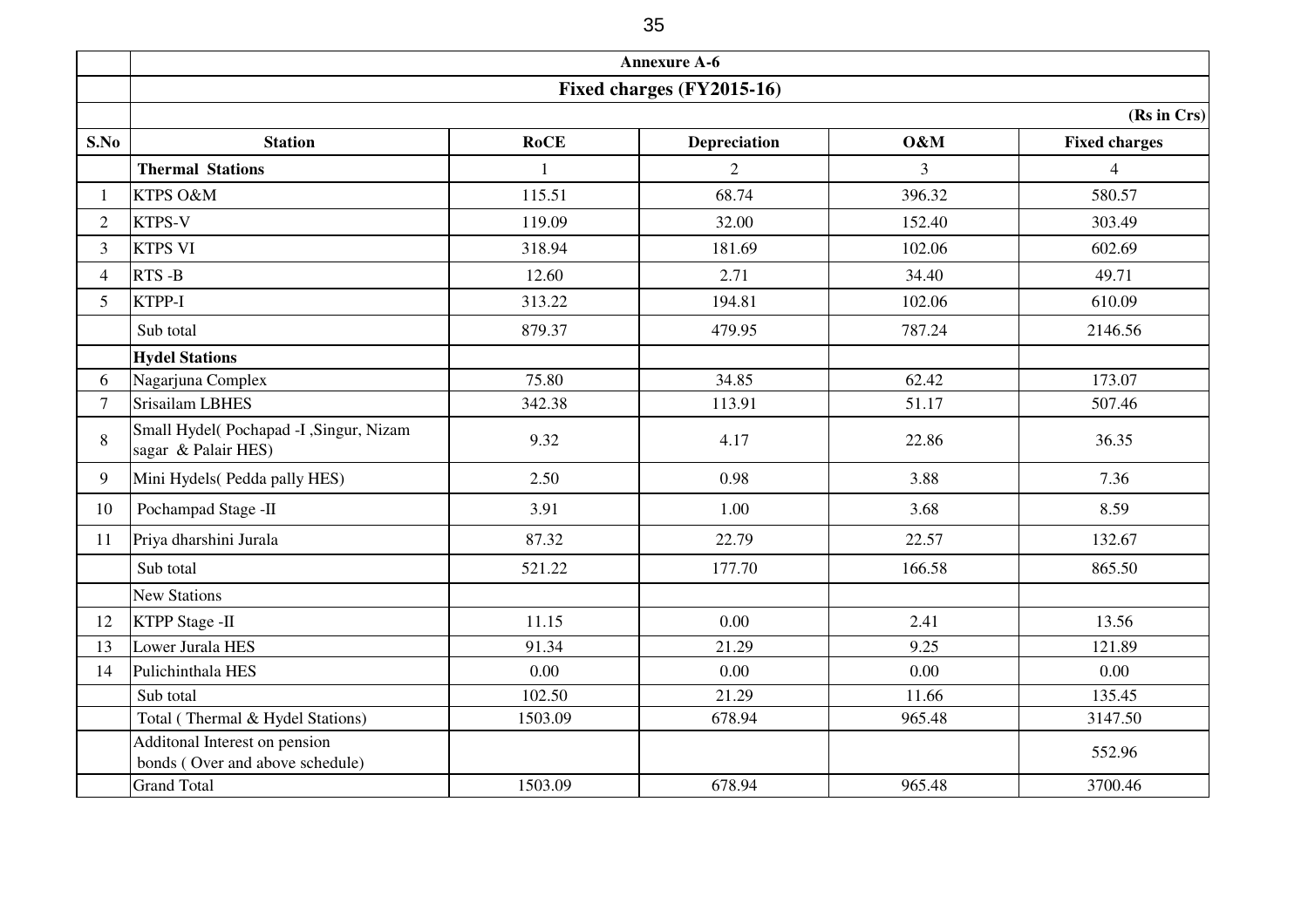|                           |                                                                  |             | <b>Annexure A-6</b> |         |                          |  |  |  |  |
|---------------------------|------------------------------------------------------------------|-------------|---------------------|---------|--------------------------|--|--|--|--|
| Fixed charges (FY2016-17) |                                                                  |             |                     |         |                          |  |  |  |  |
|                           | (Rs in Crs)                                                      |             |                     |         |                          |  |  |  |  |
| S.No                      | <b>Station</b>                                                   | <b>RoCE</b> | <b>Depreciation</b> | O&M     | <b>Fixed charges</b>     |  |  |  |  |
|                           | <b>Thermal Stations</b>                                          |             | $\overline{2}$      | 3       | $\overline{\mathcal{A}}$ |  |  |  |  |
| $\mathbf{1}$              | KTPS O&M                                                         | 119.59      | 68.74               | 421.29  | 609.61                   |  |  |  |  |
| $\overline{2}$            | <b>KTPS-V</b>                                                    | 115.11      | 32.00               | 162.00  | 309.11                   |  |  |  |  |
| 3                         | <b>KTPS VI</b>                                                   | 296.66      | 181.69              | 108.48  | 586.83                   |  |  |  |  |
| $\overline{4}$            | RTS-B                                                            | 14.11       | 2.71                | 36.57   | 53.39                    |  |  |  |  |
| 5 <sup>5</sup>            | KTPP-I                                                           | 288.18      | 194.81              | 108.48  | 591.47                   |  |  |  |  |
|                           | Sub Total                                                        | 833.65      | 479.95              | 836.82  | 2150.41                  |  |  |  |  |
|                           | <b>Hydel Stations</b>                                            |             |                     |         |                          |  |  |  |  |
| 6                         | Nagarjuna Complex                                                | 159.51      | 46.82               | 66.56   | 272.89                   |  |  |  |  |
| $\tau$                    | Srisailam LBHES                                                  | 326.99      | 113.91              | 54.56   | 495.46                   |  |  |  |  |
| 8                         | Small Hydel(Pochapad -I , Singur, Nizam sagar<br>& Palair HES)   | 8.79        | 4.17                | 24.38   | 37.34                    |  |  |  |  |
| 9                         | Mini Hydels(Pedda pally HES)                                     | 2.37        | 0.98                | 4.14    | 7.49                     |  |  |  |  |
| 10                        | Pochampad Stage -II                                              | 3.78        | 1.00                | 3.93    | 8.71                     |  |  |  |  |
| 11                        | Priya dharshini Jurala                                           | 84.39       | 22.79               | 24.07   | 131.25                   |  |  |  |  |
|                           | Sub total                                                        | 585.84      | 189.67              | 177.64  | 953.14                   |  |  |  |  |
|                           | <b>New Stations</b>                                              |             |                     |         |                          |  |  |  |  |
| 12                        | <b>KTPP Stage -II</b>                                            | 519.42      | 253.85              | 117.14  | 890.41                   |  |  |  |  |
| 13                        | Lower Jurala HES                                                 | 211.68      | 58.65               | 46.89   | 317.21                   |  |  |  |  |
| 14                        | Pulichinthala HES                                                | 11.65       | 2.71                | 5.08    | 19.44                    |  |  |  |  |
|                           | Sub total                                                        | 742.74      | 315.21              | 169.11  | 1227.06                  |  |  |  |  |
|                           | Total (Thermal & Hydel Stations)                                 | 2162.23     | 984.83              | 1183.56 | 4330.61                  |  |  |  |  |
|                           | Additonal Interest on pension<br>bonds (Over and above schedule) |             |                     |         | 603.21                   |  |  |  |  |
|                           | <b>Grand Total</b>                                               | 2162.23     | 984.83              | 1183.56 | 4933.82                  |  |  |  |  |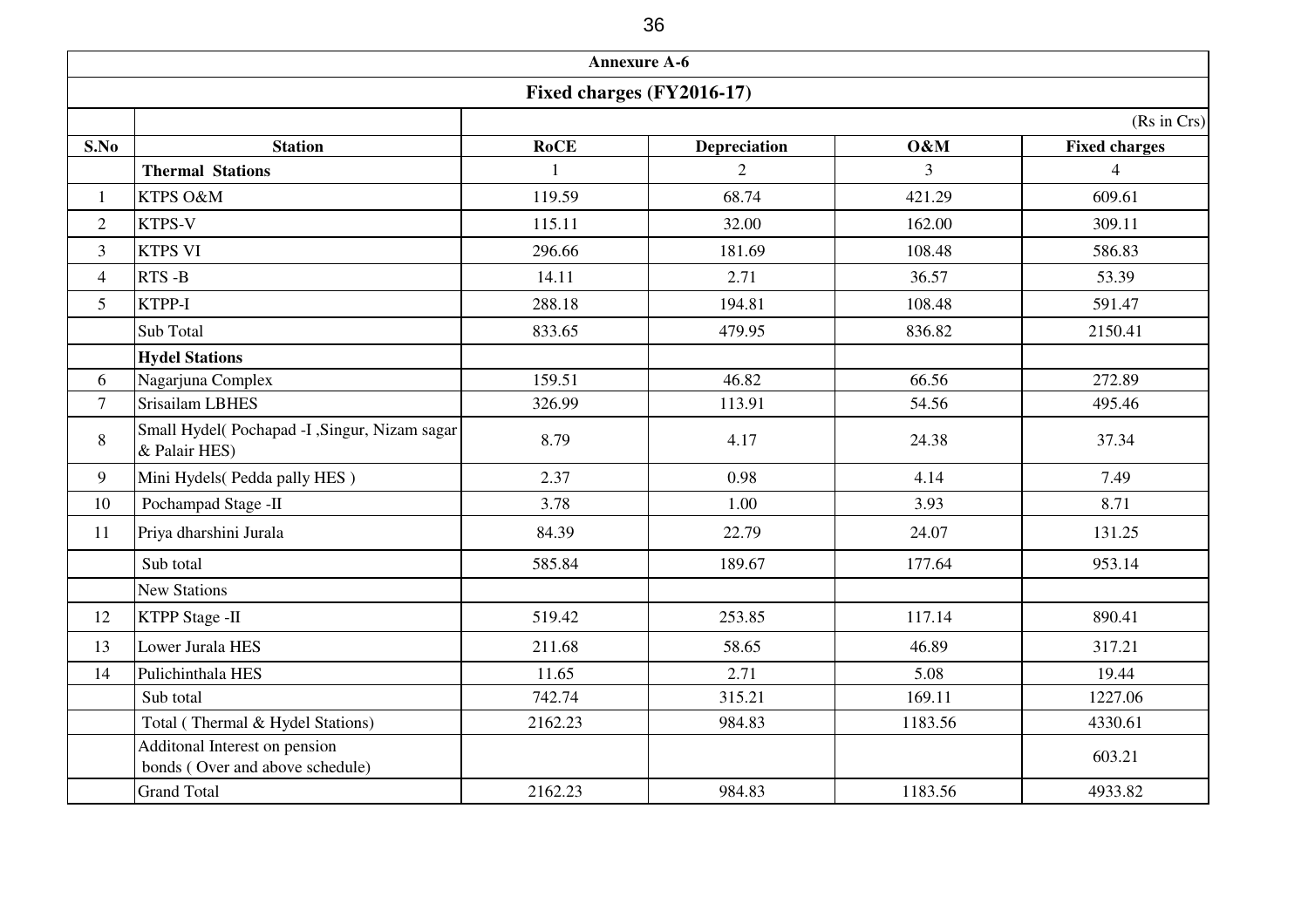|                           |                                                                  |             | <b>Annexure A-6</b> |         |                      |  |  |  |
|---------------------------|------------------------------------------------------------------|-------------|---------------------|---------|----------------------|--|--|--|
| Fixed charges (FY2017-18) |                                                                  |             |                     |         |                      |  |  |  |
| (Rs in Crs)               |                                                                  |             |                     |         |                      |  |  |  |
| S.No                      | <b>Station</b>                                                   | <b>RoCE</b> | <b>Depreciation</b> | O&M     | <b>Fixed charges</b> |  |  |  |
|                           | <b>Thermal Stations</b>                                          |             | $\overline{2}$      | 3       | $\overline{4}$       |  |  |  |
|                           | KTPS O&M                                                         | 110.96      | 68.74               | 447.81  | 627.51               |  |  |  |
| $\overline{2}$            | <b>KTPS-V</b>                                                    | 111.11      | 32.00               | 172.20  | 315.31               |  |  |  |
| 3                         | <b>KTPS VI</b>                                                   | 271.02      | 181.69              | 115.32  | 568.03               |  |  |  |
| $\overline{4}$            | RTS-B                                                            | 13.81       | 2.71                | 38.87   | 55.39                |  |  |  |
| 5                         | KTPP-I                                                           | 260.67      | 194.81              | 115.32  | 570.80               |  |  |  |
|                           | Sub total                                                        | 767.57      | 479.95              | 889.52  | 2137.04              |  |  |  |
|                           | <b>Hydel Stations</b>                                            |             |                     |         |                      |  |  |  |
| 6                         | Nagarjuna Complex                                                | 153.15      | 46.82               | 70.98   | 270.95               |  |  |  |
| 7                         | <b>Srisailam LBHES</b>                                           | 311.09      | 113.91              | 58.19   | 483.19               |  |  |  |
| 8                         | Small Hydel(Pochapad -I, Singur, Nizam sagar)<br>& Palair HES)   | 8.27        | 4.17                | 26.00   | 38.44                |  |  |  |
| 9                         | Mini Hydels (Pedda pally HES)                                    | 2.24        | 0.98                | 4.41    | 7.63                 |  |  |  |
| 10                        | Pochampad Stage -II                                              | 3.65        | 1.00                | 4.19    | 8.84                 |  |  |  |
| 11                        | Priya dharshini Jurala                                           | 81.23       | 22.79               | 25.67   | 129.68               |  |  |  |
|                           | Sub total                                                        | 559.62      | 189.67              | 189.43  | 938.72               |  |  |  |
|                           | <b>New Stations</b>                                              |             |                     |         |                      |  |  |  |
| 12                        | <b>KTPP Stage -II</b>                                            | 644.31      | 339.79              | 124.56  | 1108.66              |  |  |  |
| 13                        | Lower Jurala HES                                                 | 277.75      | 66.95               | 67.18   | 411.88               |  |  |  |
| 14                        | Pulichinthala HES                                                | 82.72       | 19.16               | 28.84   | 130.72               |  |  |  |
|                           | Sub total                                                        | 1004.78     | 425.90              | 220.58  | 1651.26              |  |  |  |
|                           | Total (Thermal & Hydel Stations)                                 | 2331.97     | 1095.52             | 1299.54 | 4727.03              |  |  |  |
|                           | Additonal Interest on pension<br>bonds (Over and above schedule) |             |                     |         | 660.31               |  |  |  |
|                           | <b>Grand Total</b>                                               | 2331.97     | 1095.52             | 1299.54 | 5387.34              |  |  |  |